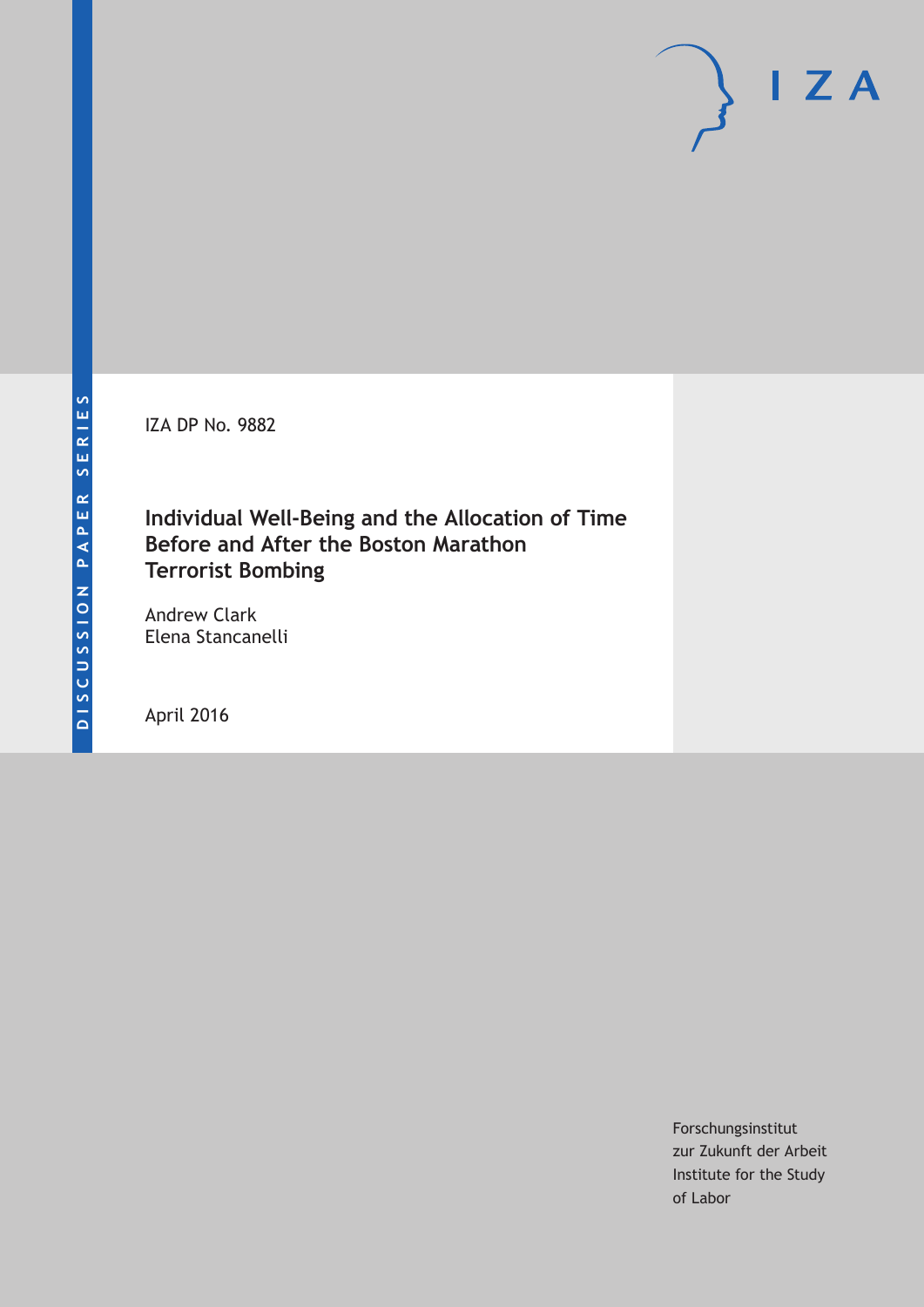# **Individual Well-Being and the Allocation of Time Before and After the Boston Marathon Terrorist Bombing**

### **Andrew Clark**

*Paris School of Economics-CNRS and IZA* 

## **Elena Stancanelli**

*Paris School of Economics-CNRS and IZA* 

Discussion Paper No. 9882 April 2016

IZA

P.O. Box 7240 53072 Bonn **Germany** 

Phone: +49-228-3894-0 Fax: +49-228-3894-180 E-mail: iza@iza.org

Any opinions expressed here are those of the author(s) and not those of IZA. Research published in this series may include views on policy, but the institute itself takes no institutional policy positions. The IZA research network is committed to the IZA Guiding Principles of Research Integrity.

The Institute for the Study of Labor (IZA) in Bonn is a local and virtual international research center and a place of communication between science, politics and business. IZA is an independent nonprofit organization supported by Deutsche Post Foundation. The center is associated with the University of Bonn and offers a stimulating research environment through its international network, workshops and conferences, data service, project support, research visits and doctoral program. IZA engages in (i) original and internationally competitive research in all fields of labor economics, (ii) development of policy concepts, and (iii) dissemination of research results and concepts to the interested public.

IZA Discussion Papers often represent preliminary work and are circulated to encourage discussion. Citation of such a paper should account for its provisional character. A revised version may be available directly from the author.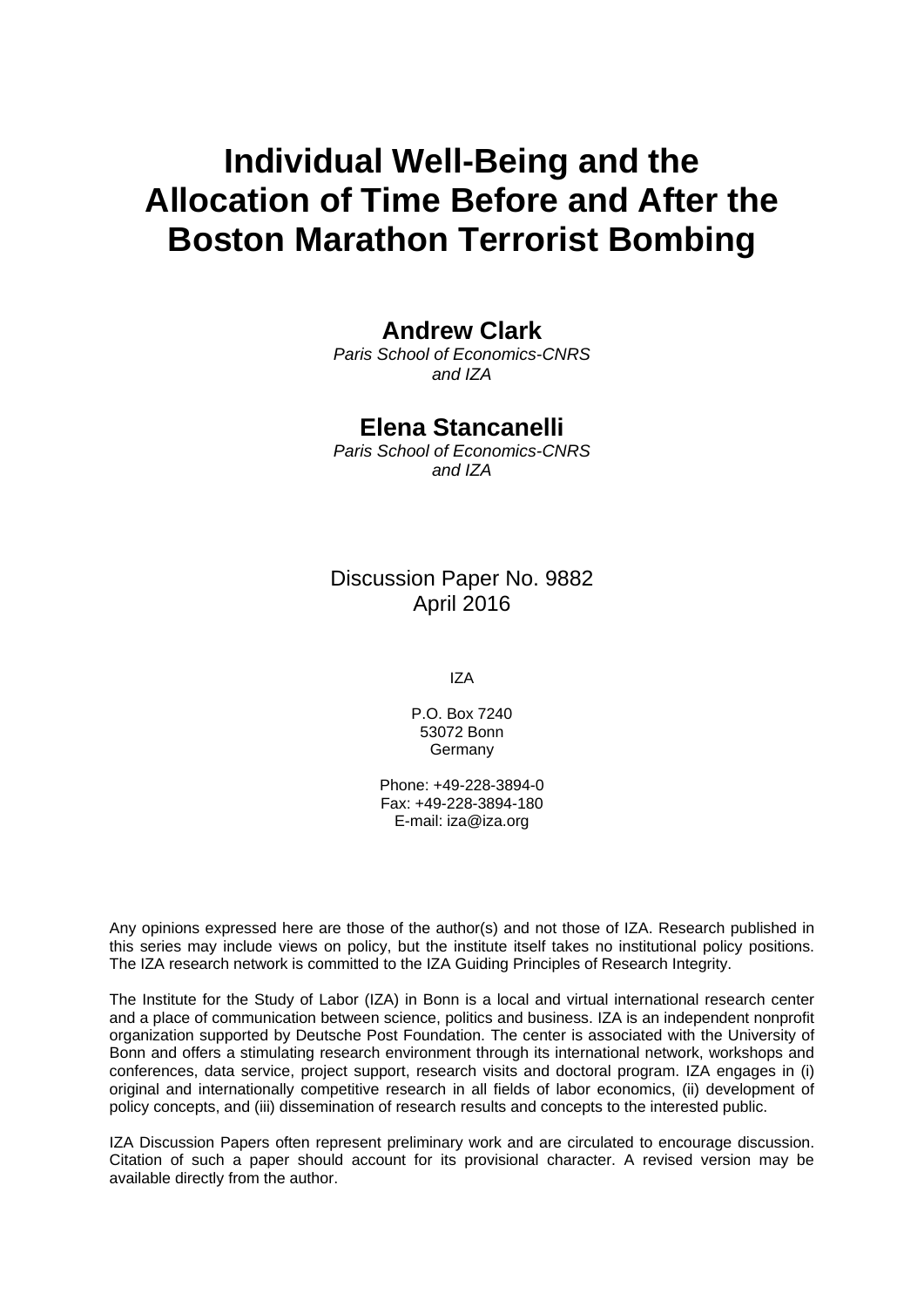IZA Discussion Paper No. 9882 April 2016

# **ABSTRACT**

# **Individual Well-Being and the Allocation of Time Before and After the Boston Marathon Terrorist Bombing\***

There is a small literature on the economic costs of terrorism. We consider the effects of the Boston marathon bombing on Americans' well-being and time allocation. We exploit data from the American Time Use Survey and Well-Being Module in the days around the terrorist attack to implement a regression-discontinuity design. The bombing led to a significant and large drop of about 1.5 points in well-being, on a scale of one to six, for residents of the States close to Boston. The happiness of American women also dropped significantly, by almost a point, regardless of the State of residence. Labor supply and other time use were not significantly affected. We find no well-being effect of the Sandy Hook shootings, suggesting that terrorism is different in nature from other violent deaths.

JEL Classification: I31, J21, J22, F52

Keywords: well-being, time use, Terrorism

Corresponding author:

 $\overline{\phantom{a}}$ 

Elena Stancanelli Paris School of Economics CNRS Maison des Sciences Economiques 106-112 Boulevard de l'Hopital 75013 Paris France E-mail: elena.stancanelli@univ-paris1.fr

<sup>\*</sup> We are grateful to Hippolyte D'Albis, Dan Hamermesh, Bo Honoré, Rafael Lalive, David Neumark, and Sangeeta Pratap for helpful discussions. We also thank Alan Krueger for providing us with helpful advice on the Well-Being module during Elena's visit to Princeton in May 2015. All errors are ours.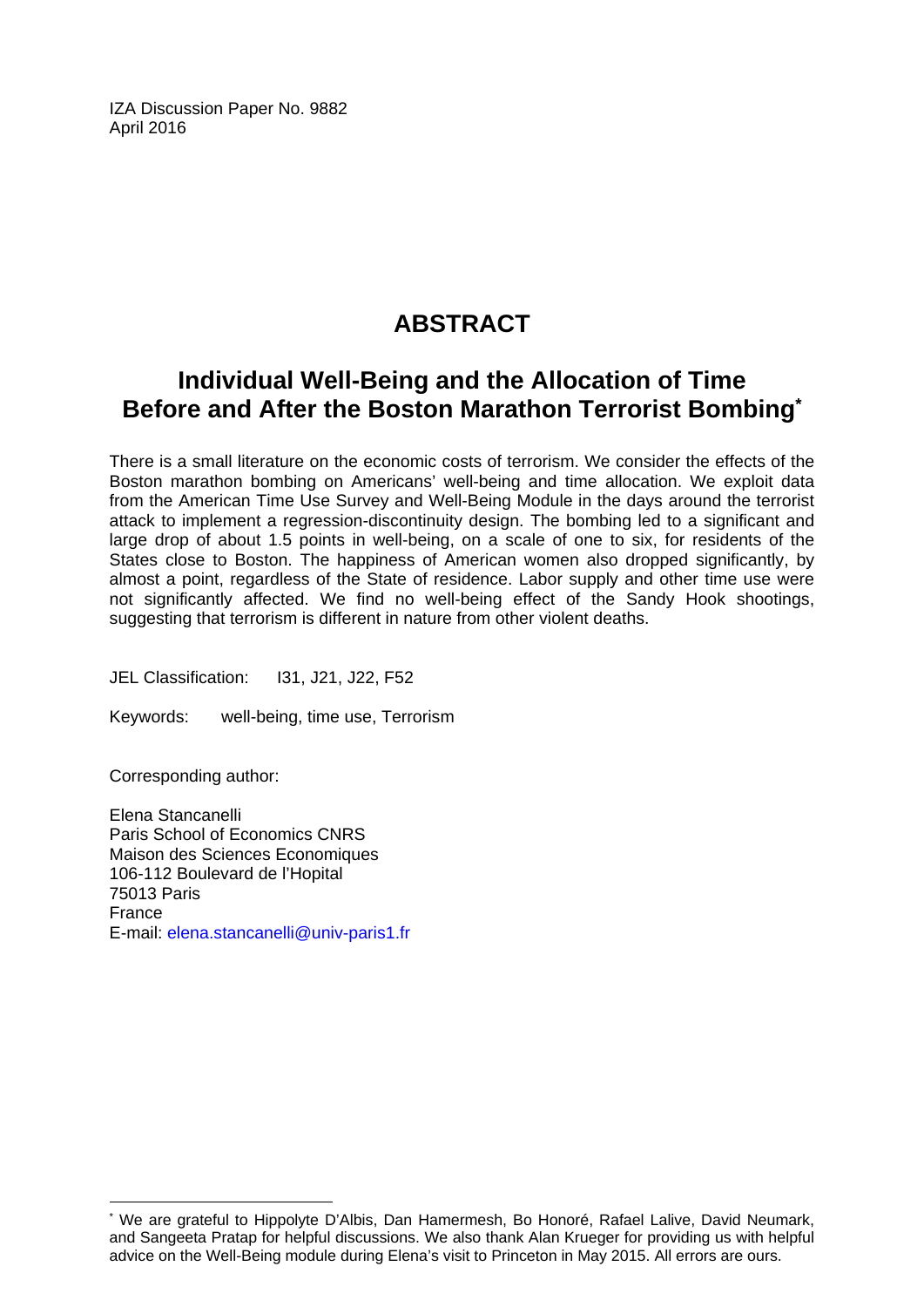#### 1. Introduction

A small literature in economics has attempted to quantify the economic costs of terrorism. Most existing work has related to countries that have been, continuously and over a long period, exposed to terrorist attacks, such as Israel, Ireland, or the Basque country (Alberto Abadie and Xavier Gardeazabal, 2003 and 2008; Bruno Frey, Simon Luechinger and Alois Stutzer, 2007; and Eli Berman and David Laitin, 2008). This has led researchers to design sophisticated counterfactuals to evaluate the economic impact of terrorism, as control groups are not readily available, as in Alberto Abadie and Xavier Gardeazabal (2003), who construct a synthetic control cohort using data from other Spanish regions. More recently, Robert Metcalfe, Nattavudh Powdthavee and Paul Dolan (2011) applied a differences-in-differences method to estimate the effect of the  $11<sup>th</sup>$  September 2001 (9/11) attacks in New York on the subjective well-being of the British, using an index of psychological well-being (the twelveitem General Health Questionnaire) in British Household Panel Survey data. Work on the psychological and economic responses of Americans to the 9/11 terrorist attacks has often used previous periods or individuals in other States as the control group (Edward Glaeser and Jesse Shapiro, 2002). In particular, Alan Krueger (2007), using data from Wisconsin, found that 9/11 temporarily increased sadness while reducing enthusiasm. Abel Brodeur (2016) considers all terrorist events in the US, comparing counties with successful and failed attacks in BRFSS data. He finds both better self-reported health (amongst men), and increased seatbelt use.

We here present the first evaluation of the effects of the 2013 Boston marathon bombing on Americans' subjective well-being and time allocation, using a regression-discontinuity design applied to continuous daily information on individual emotional feelings and time allocation from the American Time Use Survey (ATUS) Well-Being module.

<sup>1</sup> This provides a unique quasi-natural experimental set up to evaluate the impact of isolated terrorist acts on subjective well-being and economic behavior in the general population.

There were two explosions at the 2013 Boston marathon, which caused the death of three spectators and a policeman, while 264 other spectators were injured. The city of Boston was paralyzed until the terrorists were captured by the police. The bombing received wide coverage in the news in the United States and globally. While we therefore expect any effect to be stronger in the geographical area around Boston, individuals in other parts of the United

 $1$ <sup>1</sup> This survey data was not available at the time of the  $9/11$  terrorist attacks.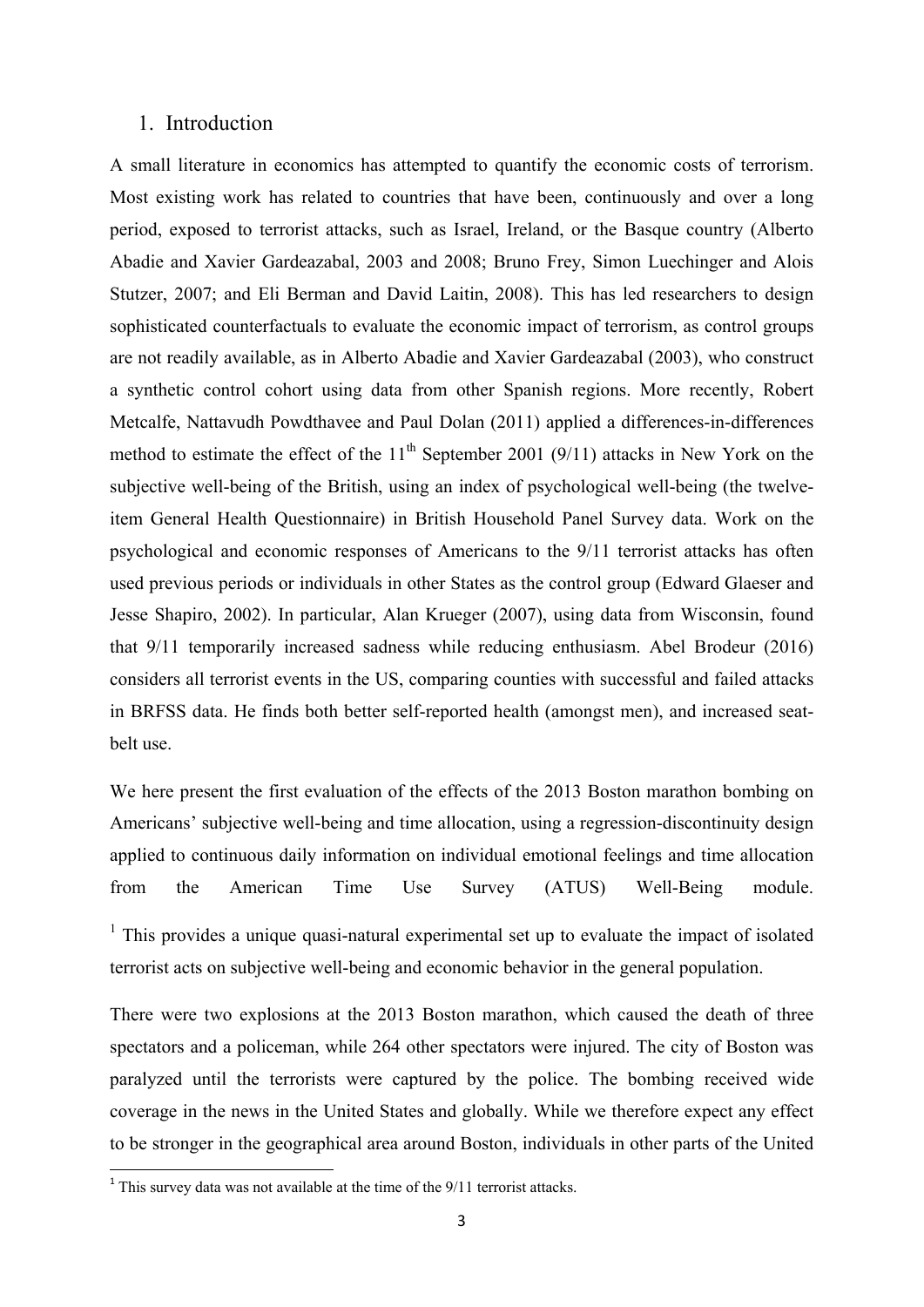States are also likely to have been affected. The bombing represented an exogenous terrorist shock that did not have a direct income effect on respondents (except for those few who were directly hit). A major empirical challenge in the analysis of subjective well-being is the possible co-determination of well-being and income, which has been widely debated in the economic literature (Andrew Clark and Andrew Oswald, 1996; Andrew Clark, Nicolai Kristensen and Niels Westergaard-Nielsen, 2009; Andrew Clark, 2011; Rafael Di Tella and Robert MacCulloch, 2006).

Terrorist acts likely have negative effects on the economy, although these are usually hard to quantify (Gary Becker and Yona Rubinstein, 2011). Alberto Abadie and Xavier Gardeazabal (2003) show that terrorism had a large and negative effect on local entrepreneurship and GDP in the Basque region of Spain. Adriana Camacho (2008) finds a negative effect of terrorism on birth weight in Columbia. On the other hand, Gary Becker and Yona Rubinstein  $(2011)^2$ conclude that only occasional users reduced their consumption of goods and services (such as bar consumption and bus rides) that were potentially targeted by terrorists during the 'Al-Aqsa' Intifada, while the consumption of frequent users was not significantly affected. Here we study the effect of an isolated terrorist act, whose immediate impact on Americans' wellbeing and time allocation is likely to resemble the effect for occasional users in Gary Becker and Yona Rubinstein (2011) for Israel.

We rely on a direct daily measure of subjective well-being collected in association with carrying out daily activities. ATUS respondents fill in an activity diary covering a 24-hour period, and report their experienced emotional feelings with respect to three randomly-drawn activities (out of all of the activities reported over the 24 hours). This measure of subjective well-being is more focused than broader recall questions regarding life satisfaction that likely correspond to much longer time periods (Daniel Kahneman *et al*. 2004; Daniel Kahneman and Alan Krueger, 2006; Alan Krueger and Andreas Mueller, 2012).

The ATUS survey and the Well-Being Module were in the field continuously both before and after the Boston marathon attack, so that we can evaluate the immediate impact of the bombing. While we do not observe the same individual before and after the attack, the activity diaries collected on the days just before and just after the bombing are likely to be very similar in every respect, except for the occurrence of the terrorist attack. The average subjective well-being effect is large, with a drop of about half a point (on a six-point scale),

 2 See also Dov Waxman, 2011.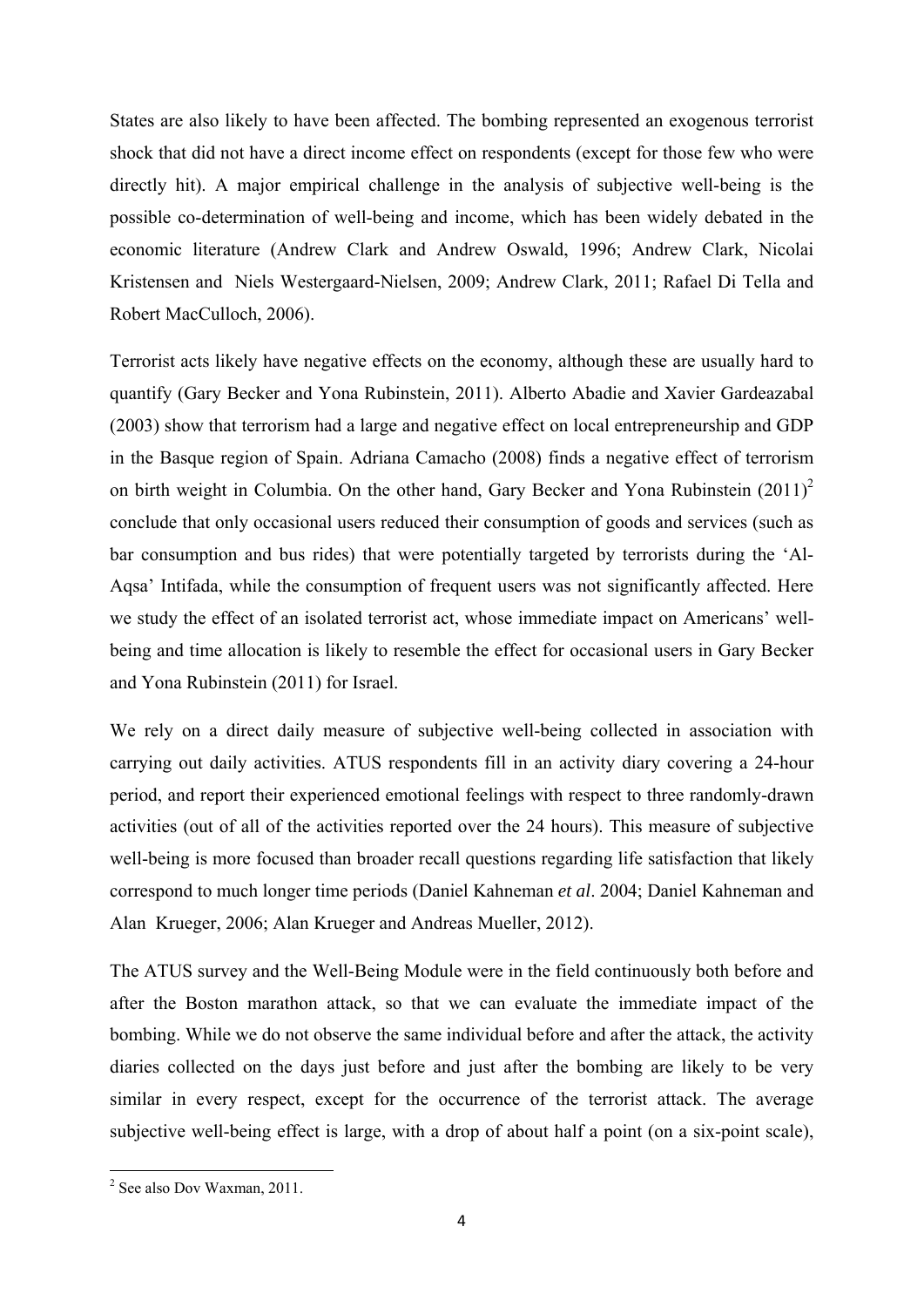representing an 11 per cent drop in well-being. This effect is driven by the responses of residents of Massachusetts and neighboring States, for whom happiness drops by 1.5, which is a very large effect. American women's happiness also drops by almost a point. The negative effect of the bombing on happiness appears to be larger than the estimated effect of a percentage point drop in GDP, although such comparisons are hard to make (Andrew Clark, 2011; Betsey Stevenson and Justin Wolfers,  $2008$ <sup>3</sup> It is also larger than the drop in individual well-being caused by unemployment (Alan Krueger and Andreas Mueller, 2012). However, we find no significant effect on hours worked, suggesting that economic activity was not affected by the bombing.

The Boston marathon is run every year on Patriot's day, a holiday that falls on the third Monday of April to commemorate the anniversary of the first battles of the American Revolutionary war (the Battles of Lexington and Concord). The 2013 Boston marathon took place on Monday 15<sup>th</sup> April, which was also the 2013 national 'tax' day, the day by which income-tax returns are due to the Federal government. As such, we can test for placebos using counterfactual information from the 2012 ATUS: we find no significant drop in happiness in 2012 either on Monday April  $16<sup>th</sup>$  (the day of the 2012 Boston marathon day) or on Tuesday April  $17<sup>th</sup>$  (the national tax day that year). Neither do we find a specific day of the week effect, as there is no significant drop in happiness on the Monday one week earlier in 2013.

We also consider another tragic event: the fatal shooting of 20 children and 6 staff members at Sandy Hook elementary school on December  $14<sup>th</sup>$  2012. This event also received a great deal of media coverage in the United States and abroad. Using a similar regression-discontinuity approach as for the Boston bombing, and comparable data drawn from the 2012 ATUS, we find no impact of the Sandy Hook shooting on individual well-being or time allocation. This finding is in line with Kip Viscusi (2009), who points to much stronger population reactions to deaths from terrorism than from other causes. Terrorist attacks that can potentially hit anyone may affect societal well-being via increased feelings of fear (Gary Becker and Yona Rubinstein, 2011). The Boston bombing is also more likely to have reminded Americans of the dramatic events of  $11<sup>th</sup>$  September 2001, when almost 3000 people died in an unprecedented Al-Qaeda terrorist attack, than did Sandy Hook.

<sup>&</sup>lt;sup>3</sup> Betsey Stevenson and Justin Wolfers (2008) estimate a gradient of about 0.40 between subjective well-being and GDP growth (specified as the logarithm of GDP per capita), using either World Values Survey or Gallup World Poll data and a variety of empirical approaches, as well as in 1972-2006 data from the US General Social Survey.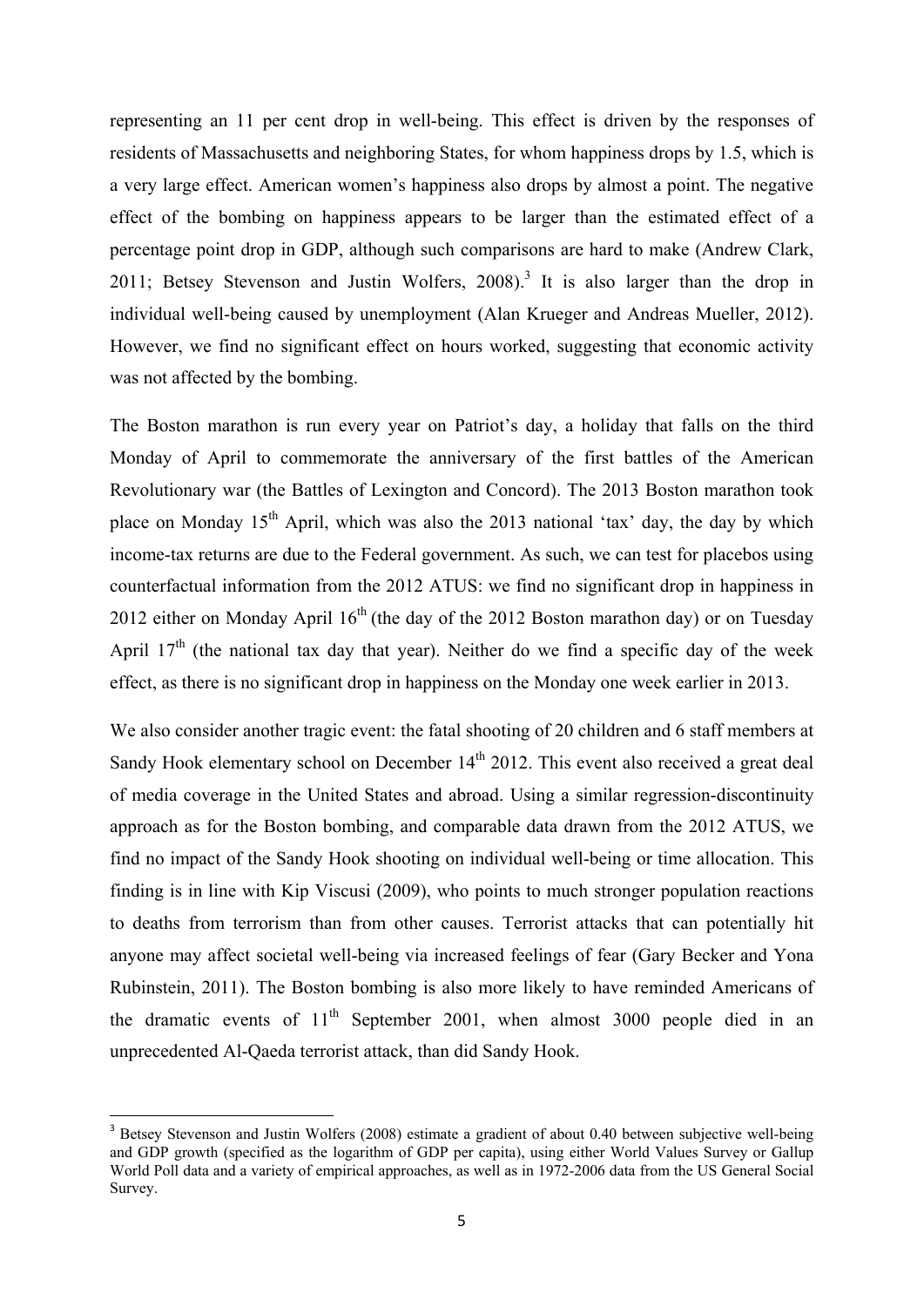The remainder of the paper is structured as follows. Section 2 presents the empirical approach, and the data are described in Section 3. The descriptive statistics and graphical analysis appear in Section 4, and the estimation results in Section 5. Last, Section 6 concludes.

#### 2. The Empirical Method

Economic agents are assumed to maximize the expected utility from leisure and consumption (where the latter also includes home-produced goods, such as meals or a clean home), subject to a time constraint (there are only 24 hours a day) and a budget constraint, in a given (public) environment. Terrorist acts increase uncertainty and make the threat of terrorism more tangible, and may thus affect individual decision-making by increasing fear (Gary Becker and Yona Rubinstein, 2011). Direct or indirect exposure to terrorism may affect the utility individuals derive from leisure and consumption, independently of whether it changes the demand for leisure and consumption.

The direct and immediate impact of terrorism on individual utility is picked up using subjective well-being indices, such as the ATUS emotional feelings questions that were collected close to the time of the terrorist act. There is a vast literature in economics that uses subjective well-being questions in this way (Andrew Clark, 2011), and the ATUS well-being module captures the emotional feelings experienced by the respondents on the same day that they carry out their activities (Bureau of Labor Statistics, 2014).

Exposure to terrorism can also directly affect the individual demand for leisure and other uses of time. Gary Becker and Yona Rubinstein (2011) argue that terrorism may be especially salient for services and goods that are potentially exposed. Leisure activities such as playing sports and exercising, which are typically performed outside the home, may be particularly affected. It is however difficult to predict *a priori* the sign and magnitude of any effect on individual time allocation, which may also depend on individual risk attitudes, the government's response to the attack, and the reaction of the police (Mirko Draca, Stephen Machin, and Robert Witt, 2011), which we cannot measure here. There is some evidence though in the empirical literature that women are more risk averse than men (Rachel Croson and Uri Gneezy, 2009; Azmat Ghazala and Barbara Petrongolo, 2014) and we shall test for any differential effects of the bombing by gender.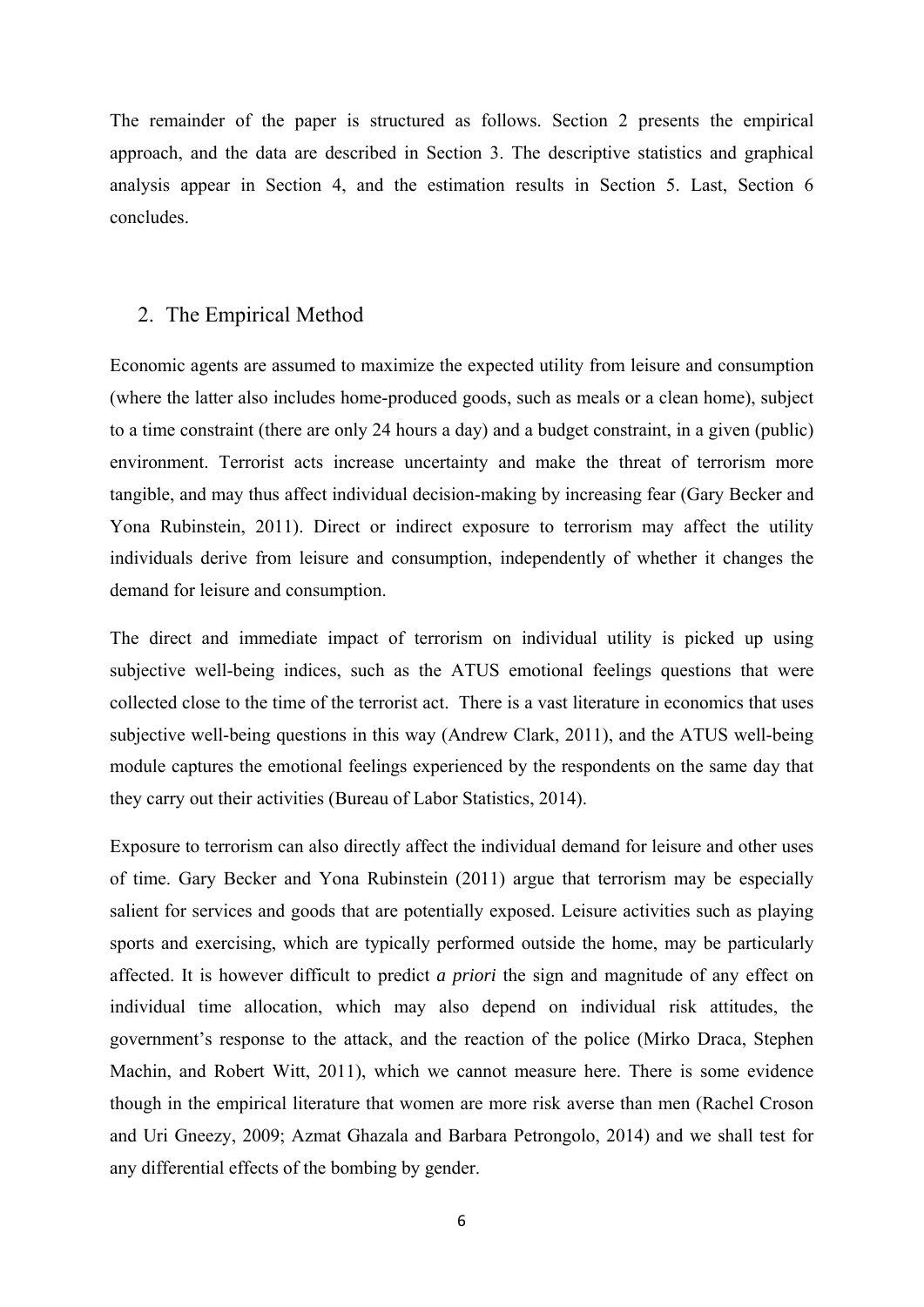Our approach here is empirical. We exploit the ATUS Well-Being module to implement a Regression Discontinuity (RD) design, and so do not need to worry about other variables that affect our outcome variables (Joshua Angrist and Jorn-Steffen Pischke, 2009; Jinyong Hahn, Petra Todd and Wilbert Van der Klaauw, 2001; Guido Imbens and Thomas Lemieux, 2007; Wilbert van der Klaauw, 2002 and 2008; and David S. Lee and Thomas Lemieux, 2010) as long as these are not discontinuous on the day of the terrorist attack.

One of the conditions for RD validity is that individuals should not be able to manipulate the running variable (here the days elapsed before and after the Boston marathon bombing), which hinges in our context on seeing whether the ATUS Well-Being survey was run continuously in the period of the terrorist attack. It is possible to check for this by running a McCrary test (Justin McCrary, 2008), which indeed indicates that the survey was run continuously before and after the attack (Figure 1). For the RD approach to be meaningful we also require that no other major change happened on April  $15<sup>th</sup>$  2013 that may have affected the outcome variables (individual well-being and time use), which we also test for via various robustness checks.

We can then write out the basic regression discontinuity set-up, with *W* denoting our measure of emotional well-being, *L* individual labor supply, and *A* the other activities we shall consider, such as doing housework, playing sports, or watching the news. The running variable is *D*, which is defined as the number of days before and after the terrorist attack, which occurs at day zero. The treatment *T* refers to the terrorist attack having happened, and is a dummy variable for the date being April  $15<sup>th</sup>$  2013 or later. We observe the outcome variable *W* (or *L* or *A*) both before the attack  $W<sub>0</sub>$  and after the attack  $W<sub>1</sub>$ ). We wish to estimate the average impact  $(v)$  of the terrorist attack on individual outcomes:

1)  $\gamma = E[W(1) - W(0)]$ 

As it is often the case in the RD literature, we only observe *W*, *L* or *A* for the same individual on one given day, which is either before  $(0)$  or after  $(1)$  the attack. We thus assume that any difference in outcomes between diaries recorded before or after that attack is due to the attack. For each individual  $i$ , exposure to the treatment  $T$  is thus a deterministic function of the calendar day *J* for which the ATUS activity diary was recorded, as follows:

2) 
$$
\begin{cases} T_i = 1\{J_i \ge 15 \text{ April 2013}\} \text{or } T_i = 1\{D_i \ge 0\} \\ T_i = 0\{J_i < 15 \text{ April 2013}\} \text{ or } T_i = 0\{D_i < 0\} \end{cases}
$$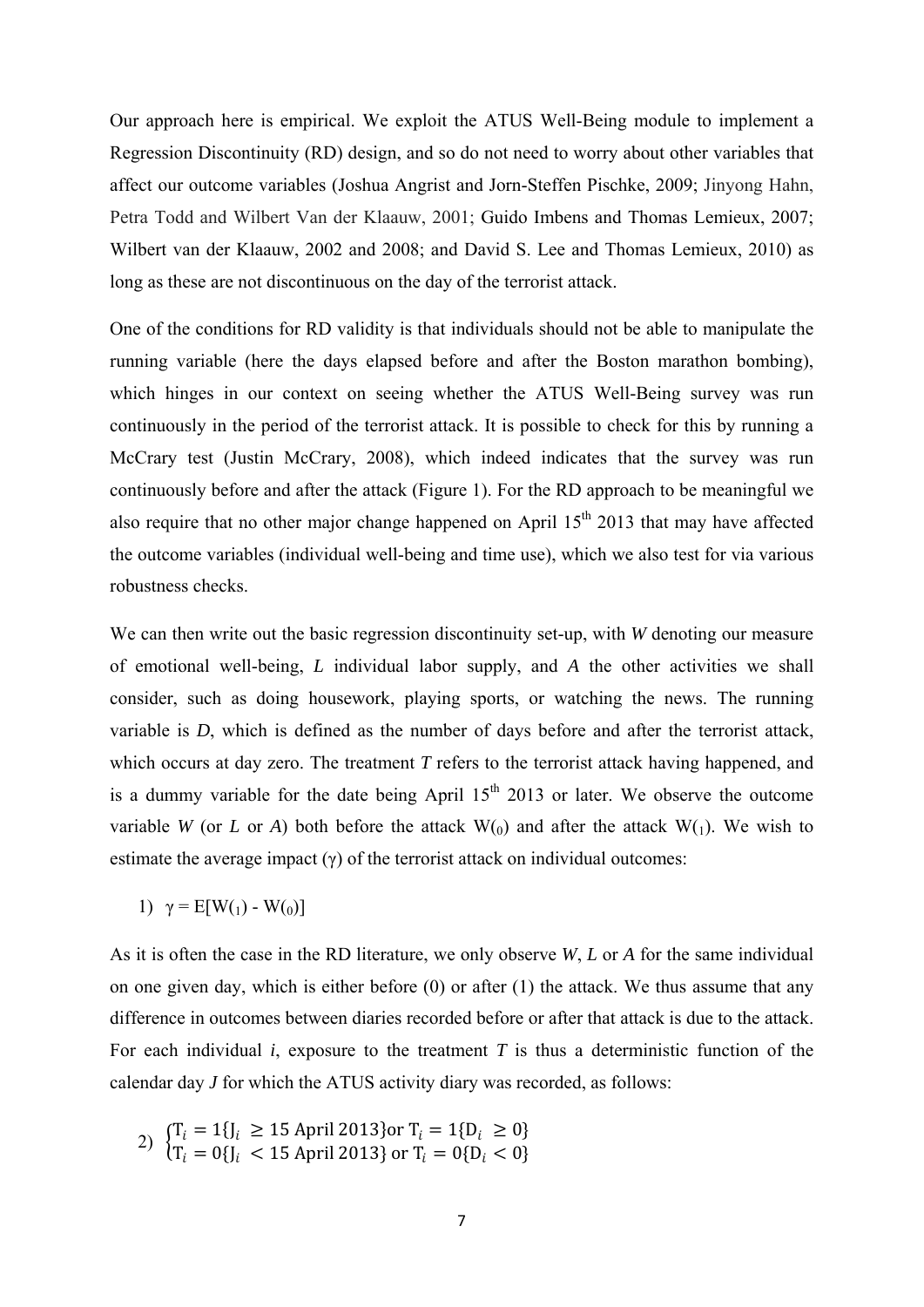where the day of the terrorist attack, day zero, is the 'cut-off' for the treatment. The RD estimate of the average treatment effect,  $\gamma$ , is given as follows:

3) 
$$
\gamma_{RD} = E[W_i(1) - W_i(0) | D_i = 0]
$$

Assuming the continuity of E[W] on either side of the cut-off, this estimator can be rewritten as:

4) 
$$
\gamma_{RD} = \lim_{D \to 0} E[W_i(1) | D_i = 0] - \lim_{D \to 0} E[W_i(0) | D_i = 0]
$$

which can be approximated as usual under RD (Jinyong Hahn, Petra Todd and Wilbert Van der Klaauw, 2001; and Guido Imbens and Thomas Lemieux, 2007) by the difference in the mean outcomes of the respondents who filled out the ATUS diary in a small window of days before and after the day of the attack (the cutoff point). Assuming a linear model for the outcome, we can also write:

5)  $W_i = \gamma_{RD} T_i + \beta f(D_i) + \lambda f(D_i) T_i + u_i$ 

Where f(D) is a polynomial function of the distance in days from the terrorist attack interacted with the treatment dummy *T*, to allow for different effects on either side of the cutoff. We estimate  $\gamma_{RD}$  non-parametrically (a local polynomial with a triangular kernel, as in Austin Nichols, 2014), as well as via parametric linear regression. We apply the procedure in Sebastian Calonico, Matias Cattaneo and Rocio Titiunik (2014) or Austin Nichols (2014) to determine the optimal bandwidth, and use the same bandwidth for the parametric and nonparametric models. We also check other bandwidths such as one, two or three weeks. We use robust standard errors in all model specifications and the standard errors of the well-being outcomes models are also clustered at the individual level to reflect that emotional feelings were collected for the same individual for three randomly-selected activities.

Last, to pin down the longer run impact of the bombing, we also estimate a differences-indifferences model on pooled data for 2012 and 2013, using the 2012 Boston marathon day (Monday April  $17<sup>th</sup> 2012$ ) as a counterfactual as follows.

6)  $W_i = \zeta B_i * y2013_i + \tau B_i + \varphi y2013_i + \pi Z_i + v_i$ 

where B is a dummy that takes value one for the Boston marathon day (which was Monday April  $16^{th}$  in 2012 and Monday April  $15^{th}$  in 2013), y2013 is a dummy for 2013, and Z is a matrix of individual characteristics, including household income, individual employment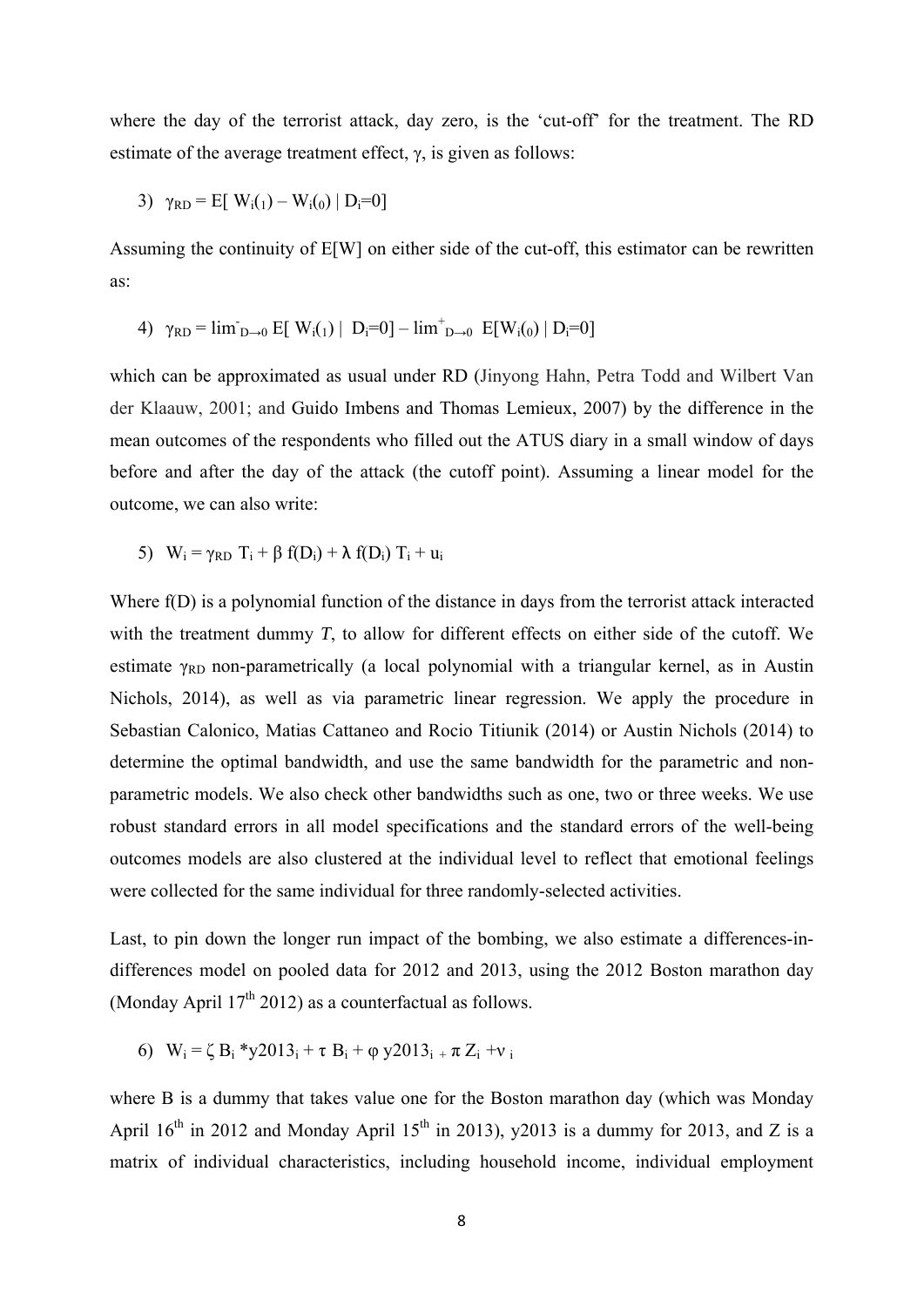status, demographic characteristics, race, day-of-the-week (Monday to Sunday), month, year and State fixed effects. The standard errors are robust and clustered at the individual level.

#### 3. The data, sample selection and outcome variables

The data for the main analysis are drawn from 2013 American Time Use Survey (ATUS) and Well-Being module (WB). We also use data from the 2012 ATUS for various robustness checks. We exploit information on the exact day on which the activity diary was collected to construct a continuous measure of the time distance from the day of the terrorist attack. The ATUS Well-Being module collects information on six emotional feelings regarding three randomly-selected activities from all of those reported by the respondent in the daily diary (BLS, 2015). These emotional feelings were asked by means of Computer Assisted Interview (CAT):

- Happiness.
- Sadness.
- Tiredness
- Painfulness
- Stress.
- Meaningfulness.

Each feeling was measured on a scale from zero (not having experienced any happiness, for example, at all) to six (having experienced the greatest happiness possible).The order of the six emotional feelings varied randomly every time the questions were asked. We set nonresponses and refusals to reply to the emotional well-being question equal to missing (there are very few of these, under ten out of many thousands with a valid response). We also construct a measure of affect balance, given by the difference between the average of positive (happiness, meaningfulness) and negative (sadness, stress, tiredness, painfulness) feelings.

The ATUS sample in 2013 provides us with the following estimation samples:

- 531 individuals who answered diaries collected *within one week* of the Boston marathon terrorist attack;
- 1048 individuals who answered diaries collected *within two weeks* of the attack;
- 1749 individuals who answered diaries collected *within 26 days* of the attack; and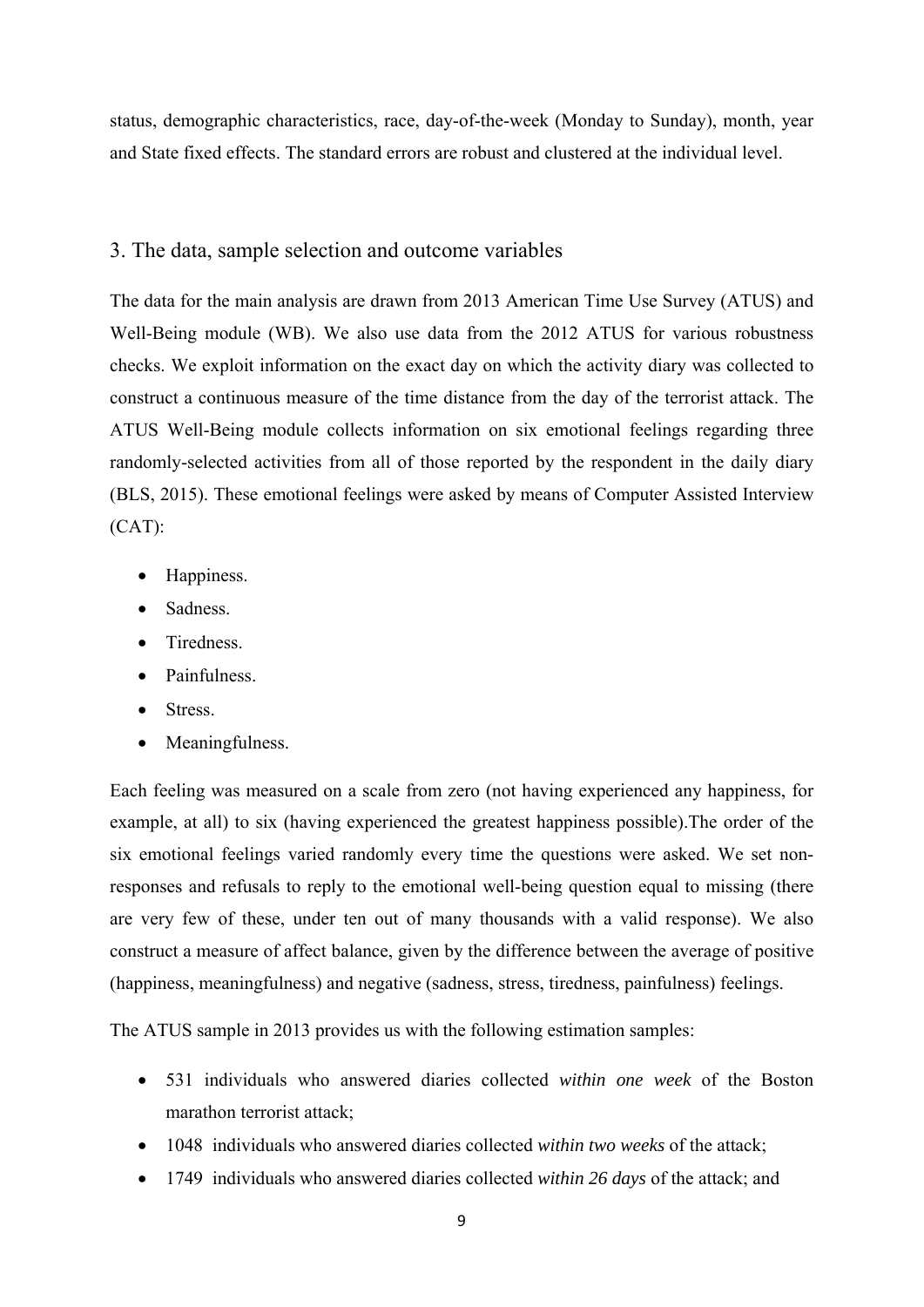2428 individuals who answered diaries collected *within 38 days* of the attack;

The ATUS activity diary collects information on the activities respondents carried out over a 24-hour period, a full-day starting in the middle of the night. We focus on the following outcomes:

- Hours worked in the main job.
- Hours worked in any jobs, set equal to the sum of hours worked in the main and in other jobs.
- Core household work hours defined as to include any "interior" household work (done inside the respondent's home), such as cleaning, tidying up the home, shopping for food, cooking, doing the dishes, doing the laundry.
- All household work, defined to include core household work and any other interior or exterior household work, such as administrative paper work, repairs, and gardening.
- Active leisure, defined as playing sports and exercising.
- Passive leisure defined as watching television (not for religious purposes) $4$  and movies.
- Listening to the news, including passive leisure above and listening to the radio (not to music). This is an imperfect measure of exposure to news, as it also includes watching movies, due to the design of the underlying questions.

Each individual thus provides one time-use measure for these outcomes in their diary day, and three well-being measures associated with three of their activities in their diary. As such, our well-being regressions have roughly three times as many observations as the time-use regressions.

The 2012 sample is similar, and we use diaries collected in 2012 as a counterfactual. However, the 2012 ATUS Well-Being data are not entirely comparable to those collected in 2013, as the way in which activities were randomly-drawn changed in March 2013 (BLS, 2015). Due to a programming error in the data-collection software, certain activities were less likely than others to be selected for follow-up questions in the WB Module. Most diary activities were eligible for the WB module questions, but sleeping, grooming, and a few other activities were not (BLS, 2015). This error in the activity-selection process was corrected on

<sup>&</sup>lt;sup>4</sup> We exclude time spent watching television for religious purposes, as this is coded separately and we aim to capture time spent watching the news.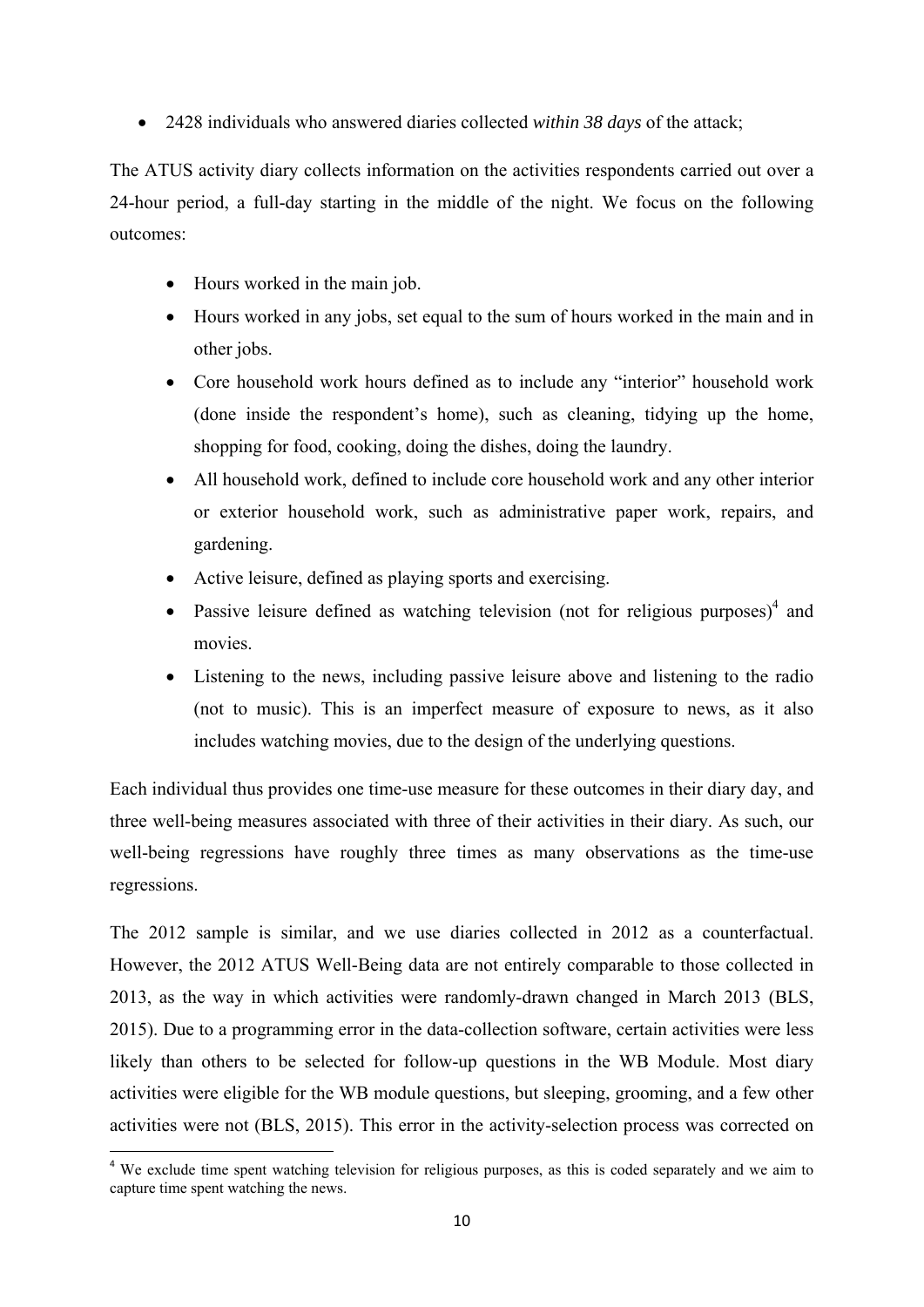March 25, 2013, and our conclusions are robust to restricting the analysis to data collected after this date. The data from the 2012 and 2013 ATUS surveys look very similar (Tables 1 and 2), possibly because the weights were adjusted to mitigate this error, and we use weights in all of our analysis. We do not observe respondents after 2013, as the Well-Being Survey is not available for 2014 or later.

Finally, we also match 2013 ATUS to the 2013 Current Population Survey (CPS) to obtain information on gender, age, State of residence, and total household income: ATUS respondents are a random sample of American CPS survey respondents. Total household income is measured in sixteen brackets or intervals (see Table C in the Appendix). Setting the respondent's household income equal to the lowest bound of the household income interval to which the respondent's household income is assigned (out of the 16 intervals available), produces a distribution of income with a median of 50 000 US dollars, which is an underestimate of the 2013 median household income of 52 250 US dollars (according to Amanda Noss, 2014, for the U.S. Census Bureau). Alternatively, using the mid-point of each income bracket as in the case of a uniform income distribution produces an overestimated median household income figure of 54 999 US dollars. We use the logarithm of household income, which is less sensitive to measurement error. The estimated log-income coefficients in our subjective well-being equations are very similar for the mid-point and lower-bound techniques (the results in Table 10 use the mid-point, but the estimates from the lower bound are almost identical).

### 4. Descriptive and graphical analysis

Table 1 presents the sample descriptive statistics for interviews within one month of the bombing, distinguishing between the pre- and post-bombing observations. Happiness falls, while sadness, tiredness and stress all rise, and affect balance becomes less positive. Household work and paid work also rose in the aftermath of the attack. Table 2 shows the analogous figures for 2012, which are very similar to the 2013 pre-bombing figures.

We can test the validity of the empirical design by simply plotting the data (Guido Imbens and Thomas Lemieux, 2007; Wilbert Van der Klaauw, 2008; and David Lee and Thomas Lemieux, 2010). First, as is customary, we provide graphical evidence that the running variable (distance in days from the day of the Boston marathon bombing) is continuous at the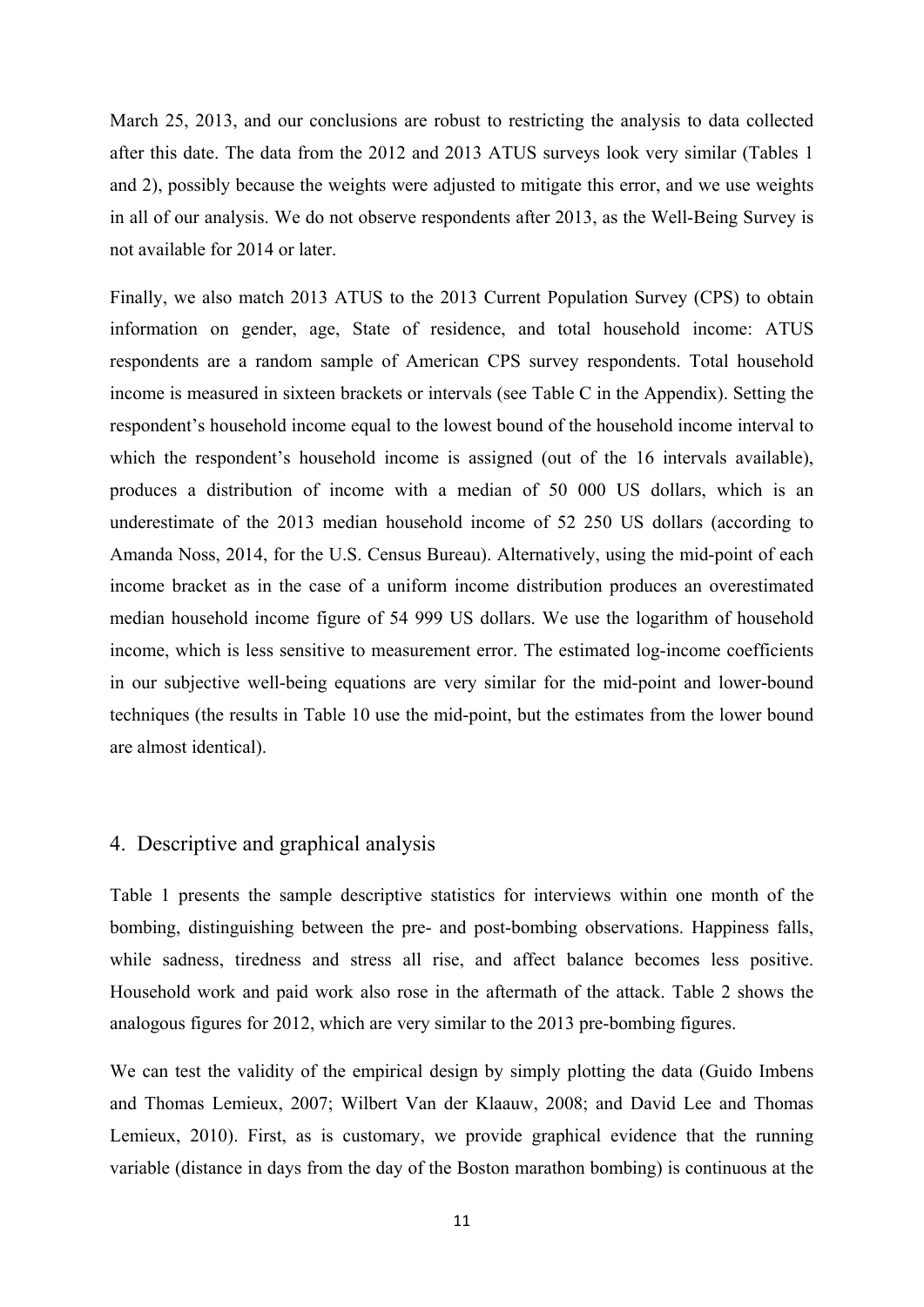cut-off. Standard McCrary analysis shows that there is no manipulation of the running variable (Figure 1): survey participants and interviewers kept running the ATUS Well-Being survey normally before and after the Boston Marathon attack.

Next, we plot the raw means of the outcome variable against the running variable (grouped by bins of two days; these are the dots in the graphs) together with the triangular kernel estimates (the solid line in the graphs)<sup>5</sup> and the 5% confidence intervals around these estimates (the two dashed lines). Figure 2 shows the evolution in happiness before and after the Boston marathon bombing, indicating a large drop in happiness after the bombing. Feelings of meaningfulness also fell after April  $15<sup>th</sup>$  (see Figure A in the Appendix). Although feelings of painfulness rose after to the attack (Figure B), the effect is not statistically significant. Feelings of tiredness and sadness (Figures C and D) rose after the bombing, while feelings of stress were not affected (Figure E).

The next figures show the change in individual time allocation to the Boston bombing, Hours worked rose in Figure 3 (considering hours worked in both the main and the secondary job, if any), though this is simply due to the fact that hours worked increase on a Monday (see Table A in the Appendix). As anticipated, the time devoted to playing sports and exercising (typically outdoor activities) fell significantly after the bombing (Figure 4). Household work did not increase significantly (Figure 5), nor did Americans appear to have spent significantly more time watching television or listening to the news after the bombing (Figure F), at least not within the time lapse of one month.

#### 5. Model estimation results

Table 3 shows the estimation results for the effect of the Boston marathon bombing on individual happiness, with both non-parametric (local polynomials) and parametric (linear regressions) models with different bandwidths (one week, 10 days, 2 or 3 weeks, 26 days or 38 days).<sup>6</sup> All of the estimates indicate a large and significant drop in happiness after the bombing, varying in size from -0.80 (one week after the event) to -0.36 (further away in time). The effect is largest in the days closer to the bombing, as expected, but remains sizable

<sup>&</sup>lt;sup>5</sup> These estimates were obtained without clustering the standard errors at the respondent level.

<sup>&</sup>lt;sup>6</sup> RD Bandwidths of 26 and 38 days are optimal for our data, according to, respectively, Sebastian Cattaneo, Mathias Calonico and Rocho Titiunik (2014) and Austin Nichols (2014). The difference between the two methods is likely due to the fact that the latter allows for clustered standard errors while the first does not.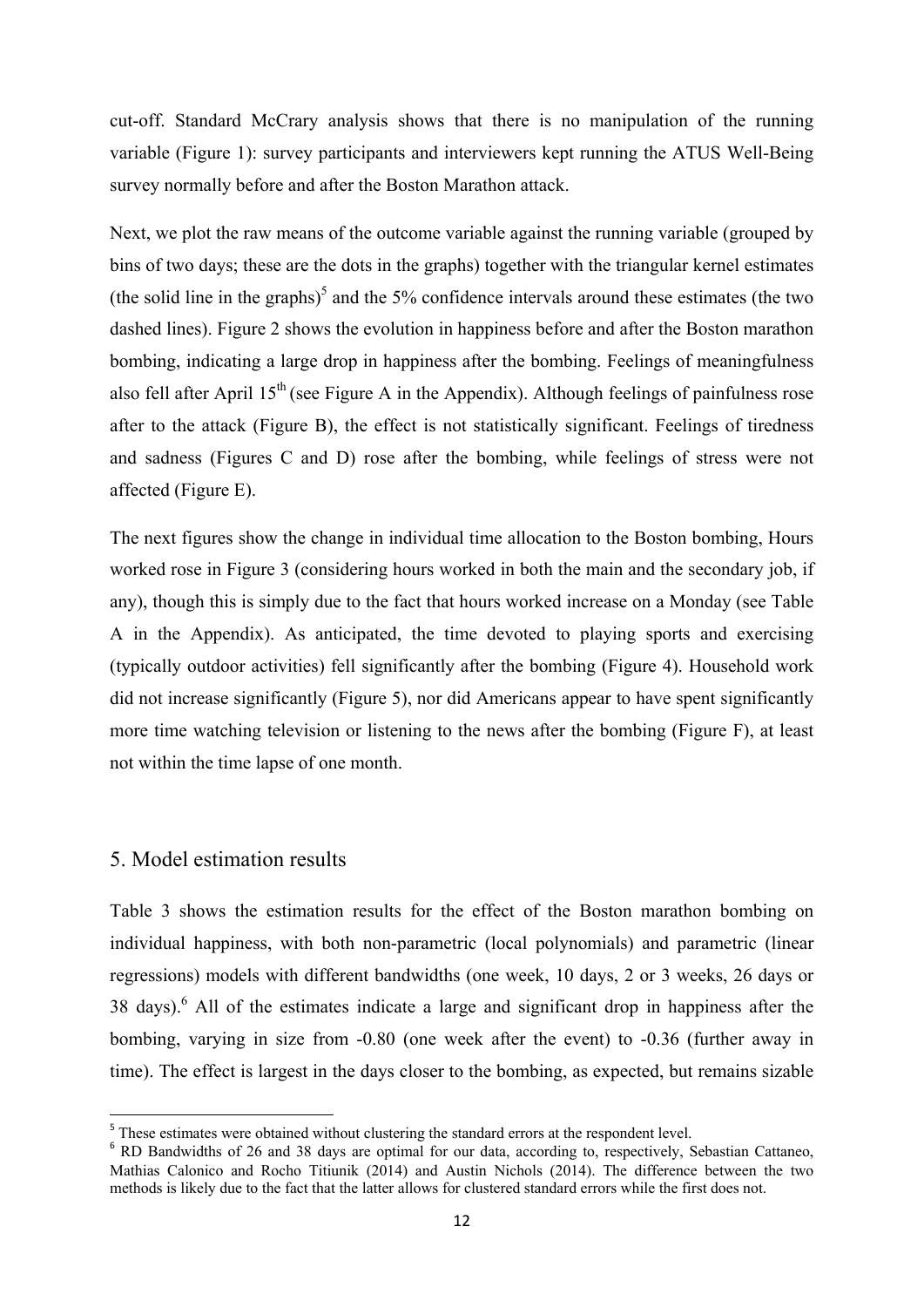over a month later. The average person in the sample reported an average happiness score of 4.40 in their three randomly-drawn activities in the ten days preceding the bombing. The bombing therefore reduced Americans' feelings of happiness by about 9 to 20 per cent. However, this effect appears to be largely driven by the responses of those living in Massachusetts and other States that are geographically close to Boston (column 4 of Table 3), for whom happiness fell by about 1.5 points, which is a very sizable drop on a scale of 1 to 6. By way of contrast, residents living in other States were not affected (column 5 of Table 3), except for women (columns 6 and 7 of Table 3).

The impact of the bombing on other emotional feelings is summarized in Table 4. This reveals a significant rise of about half a point (on a scale of one to six) in feelings of tiredness during the three randomly-drawn daily activities. This effect is however not robust to changing the bandwidth and is not significant in Massachusetts and other States close to Boston. We also find that the bombing significantly increased stress by over a point (on a scale of one to six), which effect was larger in Massachusetts and for women. This effect is very large, representing an increase of over 100 percent in stress in Massachusetts. Feelings of pain drop significantly in the immediate aftermath of the bombing, though this may be due to the ending of the Marathon, as we also find a similar drop after the 2012 Boston marathon (see later). In contrast, there are no significant changes in feelings of sadness or meaningfulness.

The impact of the bombing on emotional feelings is summarized in Table 5, which shows the results regarding affect balance, the difference between the average positive-emotion score (happiness, meaningfulness) and negative-emotion score (sadness, tiredness, stress, painfulness) as the dependent variable. The bombing reduced affect balance, with an effect size that is similar to that for happiness. Affect balance fell significantly for women and those living in States close to Boston, but not for other respondents.

The impact of the bombing on Americans' allocation of time appears in Table 6: we consider hours worked, household work, active leisure (such as playing sports, cycling and walking), and time spent watching television or listening to the radio. We find a significant rise in hours worked, which actually reflects the weekly allocation of working time, as hours worked increased also on the Monday a week earlier (see Table A in the Appendix) and a year earlier, on Monday  $16<sup>th</sup>$  April, the day of the 2012 Boston marathon (Table 8). Moreover, this positive effect of the day of the bombing on hours worked is not statistically significant for States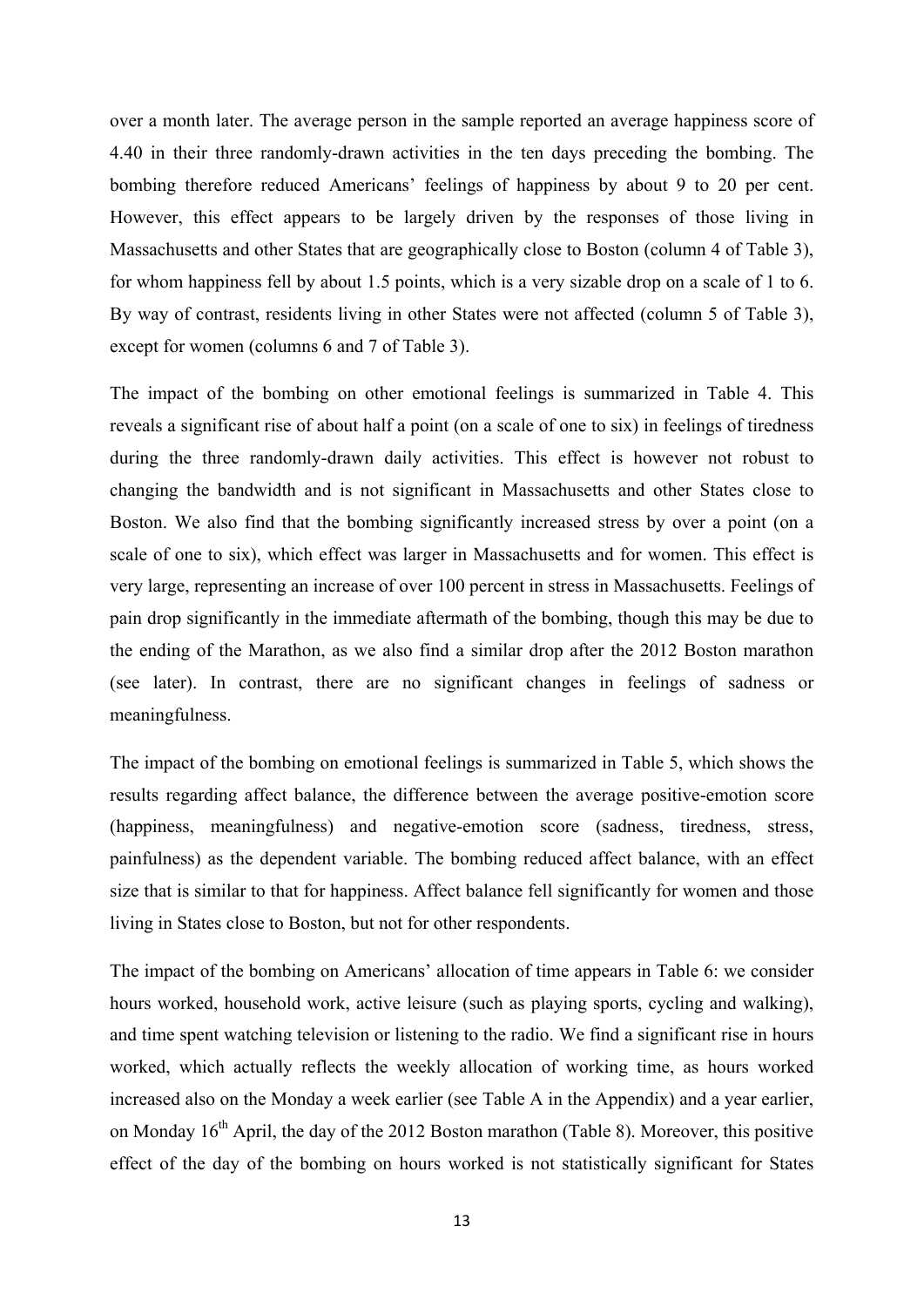close to Massachusetts (column 4 of Table 6), as the marathon Monday is a holiday in most of those States. There is some limited evidence that active leisure hours dropped everywhere by about 20 minutes (panel 3 in Table 6) and by an hour in Massachusetts and other States close to Boston (column 3 in this panel). This is in line with the prediction that outdoor activities would be reduced after terrorist attacks (Gary Becker and Yona Rubinstein, 2011). Neither household work nor the time spent watching television and listening to the radio was affected.

We can obtain additional insights on the response of Americans to violent attacks by applying a similar regression-discontinuity approach to the mass shooting at the Sandy Hook elementary school on Friday December  $14<sup>th</sup>$  2012. We find no significant effect of this shooting on Americans' happiness (the first panel in Table 7) or affect balance (the second panel). In particular, we considered the effect in States close by (column 3 of Table 7), on respondents with children aged eighteen or less (column 4 of Table 7), women of childbearing age (column 5 of Table 7), and respondents aged 15 or 16 (the last column of Table 7): these did not produce any significant estimates on happiness or affect balance. Americans' subjective well-being then seems to fall following terrorism but not after school shootings. This is somewhat in line with the conclusions of Kip Viscusi (2009) that individuals are more sensitive to deaths due to terrorism than from other causes.

Next, we checked whether individual emotional feeling and use of time were impacted by the Boston marathon day in 2012, Monday April  $16<sup>th</sup>$  (first block of Table 8).<sup>7</sup> Hours of market work increase significantly, corroborating similar findings also for Monday  $8<sup>th</sup>$  April 2013 (Table A in the Appendix). We also find an increase in stress on Monday April  $16<sup>th</sup> 2012$ , although this is only significant with a two-week bandwidth and only at the ten per cent significance level. All the estimated coefficients on happiness are negative but not statistically significant. The 2013 Boston marathon, which took place on Monday April  $15<sup>th</sup>$  2013, also coincided with the 2013 national tax day (which is normally April  $15<sup>th</sup>$  of every year, except when April 15<sup>th</sup> is a weekend day; while the Boston marathon is always the third Monday of April). The results of estimation of local polynomial models of the effect of the 2012 national tax day on Americans' feelings and uses of time (last block of Table 8) indicate no significant effects on either outcome, with the exception of happiness that weakly increases, suggesting that Americans probably felt relieved after having filed their income tax forms (this estimate is only significant at the ten per cent significance level and for a two-week bandwidth) and

 $<sup>7</sup>$  The Boston marathon falls on the third Monday of April, which is also a vacation day in Massachusetts.</sup>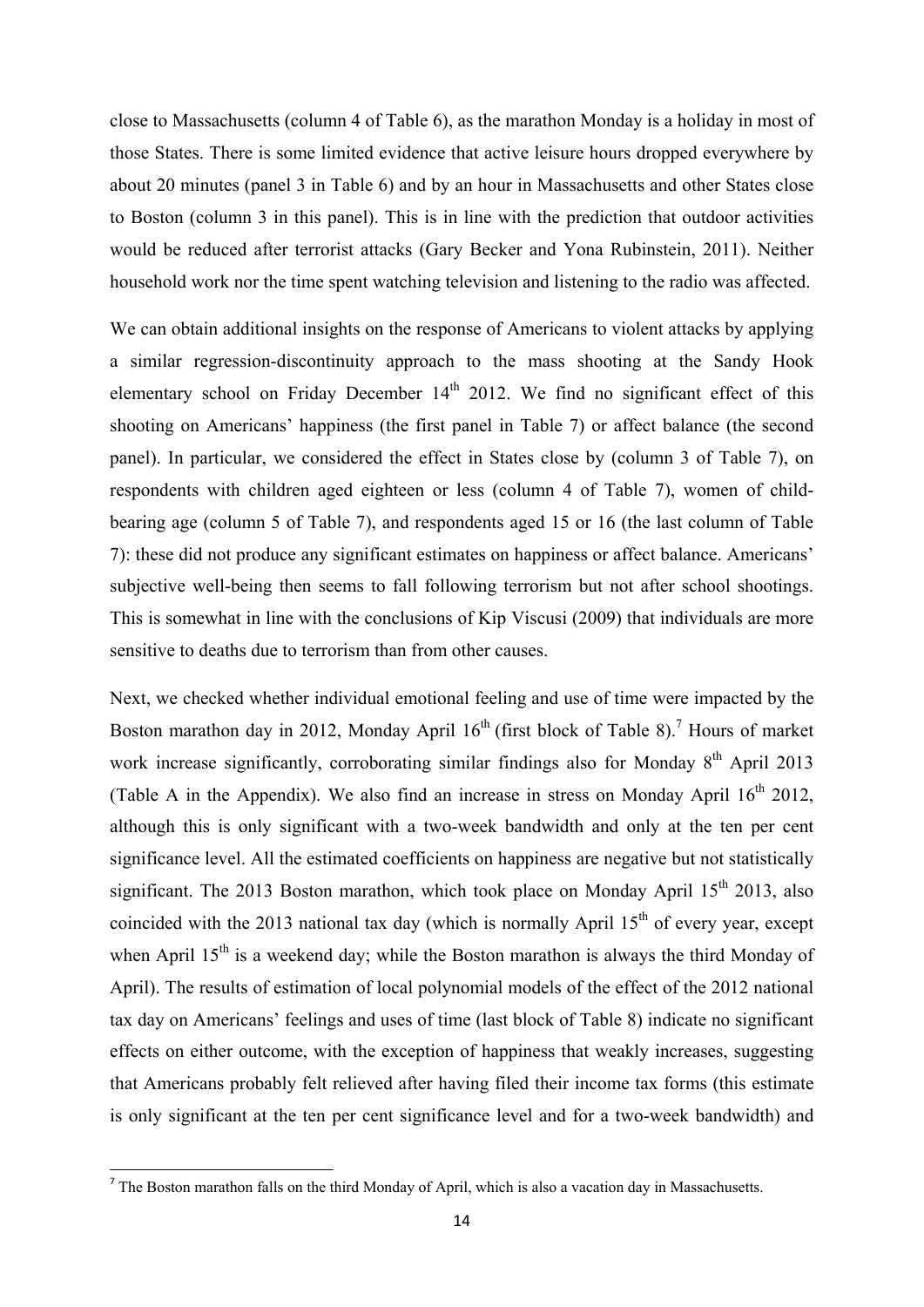market hours that increase significantly, as for the Mondays. We also show similar estimates for Sunday April 15<sup>th</sup> 2012, exactly a year before the Boston marathon bombing (second block of Table A). Almost nothing is significant here, with the exception of feelings of pain that drop significantly, suggesting that American are probably relieved on Sundays (this estimate is only significant at the ten per cent significance level and varies between 0.45 and 0.73 in absolute size, depending on the bandwidth).

Table 9 presents results of estimation of the effect of the bombing on happiness and affect balance, using a differences-in-differences approach for three different specifications. In the first, the treatment is the day of the 2013 Boston marathon (denoted as *T* in the table) and the control group is the day of the 2012 Boston marathon. In the second, we take triple differences and interact the day of the 2013 Boston bombing with a dummy for whether respondents lived in States close by. The gender of the respondent is interacted with the day of the bombing in the last specification. Each of the three specifications is estimated both including and excluding other explanatory variables (the "Z"s) and for different time horizons, considering all diaries or only diaries filled in March or April. In line with the regression-discontinuity results in Tables 3 and 5 we find a significant and negative short-run impact of the bombing for residents of Massachusetts and other States close to Boston. This negative impact on happiness remains significant over the next six months for this group (although the estimate is only significant at the ten per cent significance level). Affect balance does not change in the long-run, while it does in the shorter run, and especially so for women.

A tentative idea of the size of the subjective well-being drop after the bombing can be obtained from a happiness regression on total household income and other individual demographic and socio-economic characteristics, including day of the week, month of the year and State dummies (Table 10). We estimated this regression both for the full sample and for the sub-samples of respondents interviewed shortly before or after the bombing. An additional unit of log income increases happiness by 0.04 to 0.07. These figures are much smaller than those in Betsey Stevenson and Justin Wolfers (2008), who provide a range of estimates for the relation between income and happiness in the United States, which may reflect that household income is measured quite imprecisely in our data (Table B in the Appendix and the discussion at the end of Section 3). With affect balance as the dependent variable, the coefficient on log household income is larger at about 0.10 to 0.13 (the final columns of Table 10), which is still smaller though than the estimate in Betsey Stevenson and Justin Wolfers (2008). It should however be underlined that while we can pin down the effect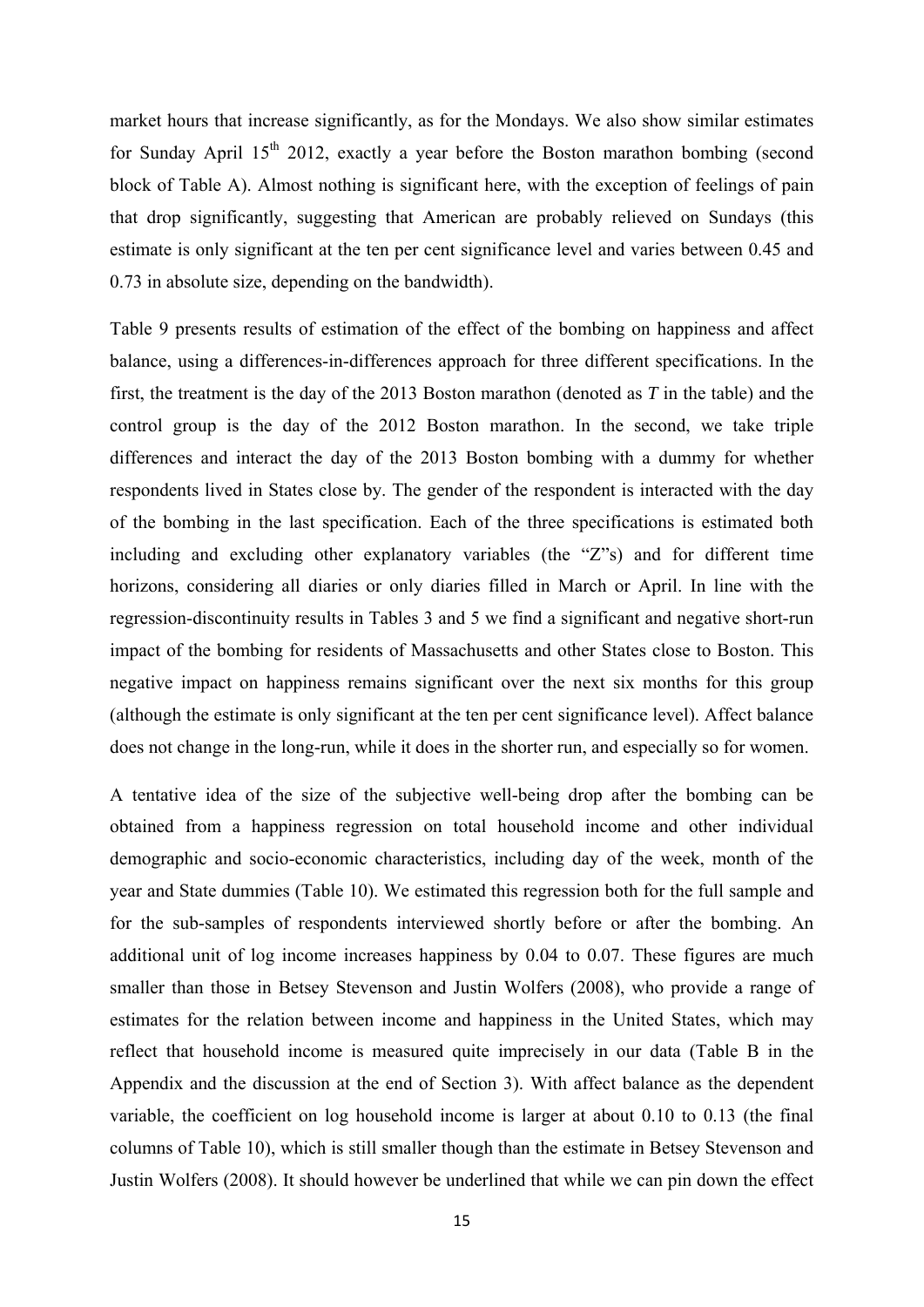of the bombing from the regression discontinuity, we do not have exogenous variation in income here. The effect of the bombing on happiness and affect balance is -0.25 and -0.33 respectively, and so much larger than the estimated coefficient on household income. This happiness coefficient is comparable to the drop in happiness on a week day versus a weekend (Table A). As is commonly found, women report higher happier scores than do men, by about 0.14 (at least before the bombing: this estimate becomes statistically insignificant in the days after the bombing), happiness drops with age (though at a decreasing rate), and the lesseducated are happier than college-educated (the reference group for the education dummies). There is some indication that these standard subjective well-being relationships were shaken by the bombing, as many of the coefficients in Table 10 are different before or after the attack.

#### 6. Conclusions

We believe that this is one of the first pieces to evaluate the effect of terrorism on well-being and time allocation in a country where such attacks are rare. We use daily time allocation and emotional feelings information on a random sample of Americans interviewed in the days close to the 2013 Boston marathon bombing, drawn from the American Time Use Survey and Well-Being Module. Our dataset includes several thousand respondents, enabling us to take a Regression Discontinuity approach whereby we compare the responses of the individuals who were interviewed just before the bombing to those who were interviewed just after.

We find a significant drop in individual happiness due to the Boston terrorist attack, driven by the responses of women, and of residents of Massachusetts and surrounding States. Happiness in the latter drops by 1.5 points after the bombing, which is a very sizable effect. This holds in both fully non-parametric (local polynomials) and parametric (linear regressions) regressiondiscontinuity models, and with a variety of bandwidths. Similar conclusions are reached for affect balance, which also drops after the bombing by about 1.5 points for respondents living in Massachusetts and other States close to Boston, and by about one point for women, regardless of where they live.

In contrast, the 2012 mass shooting at Sandy Hook elementary school did not significantly affect happiness or affect balance. Terrorism that can hit anyone at any time then seems to have greater a well-being impact than other acts of mass violence, possibly due to its impact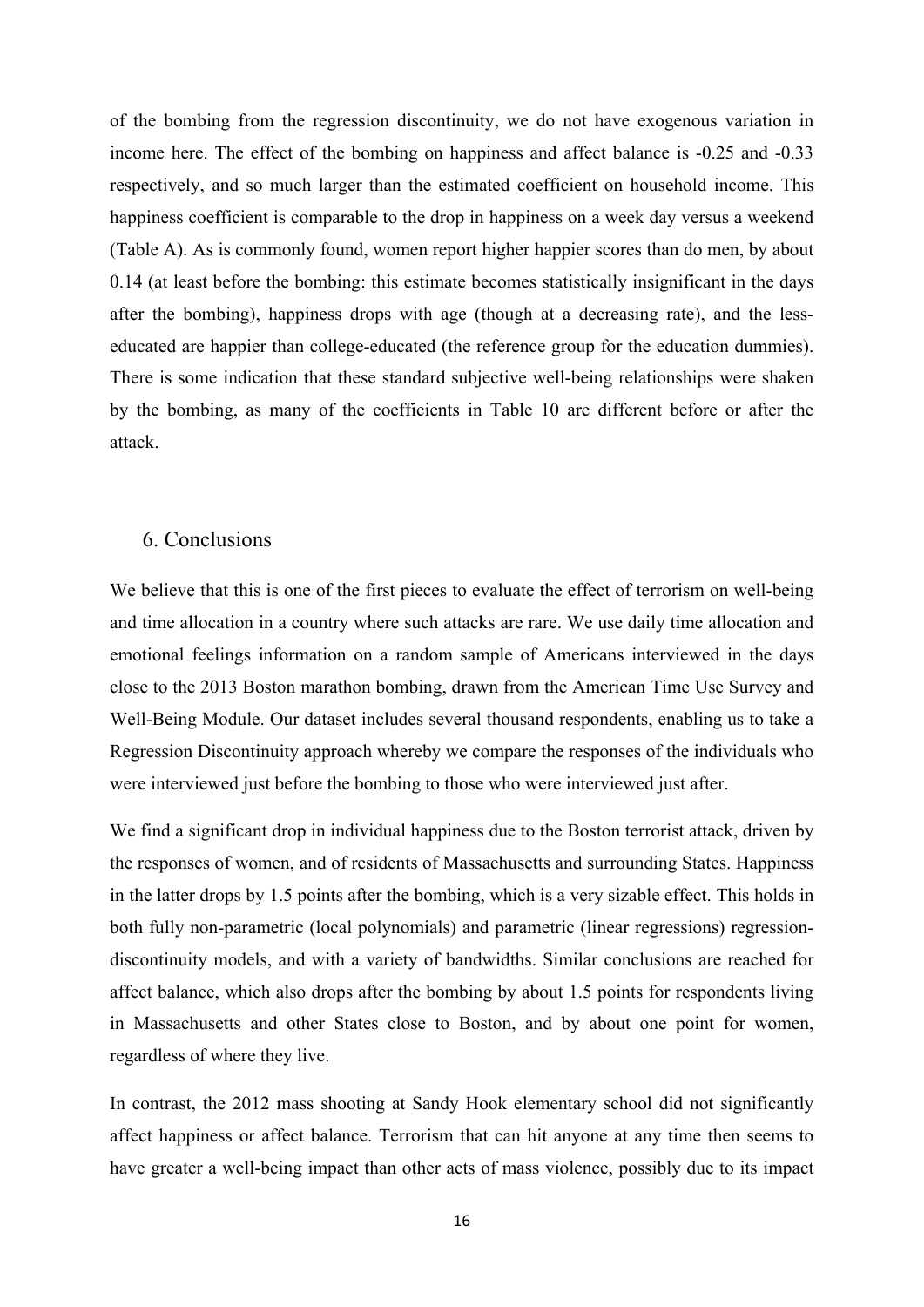on individual fear, which has been well-documented in the literature. This is also consistent with the picture in earlier literature that individuals are more responsive to deaths from terrorism than to those from other causes.

We also find that outdoor activities such as active leisure activities fell after the bombing, as expected, while hours worked (and hence economic activity) were not affected by the bombing. Happiness and affect balance fell in the immediate aftermath, but in the longer run these impacts become smaller and insignificant in differences-in-differences estimates using the 2012 Boston marathon as a counterfactual. Terrorism in countries where such attacks are rare therefore has a sharp, but not permanent, impact on well-being.

## **Bibliography**

Abadie, Alberto and Javier Gardeazabal (2008), "Terrorism and the world economy", *European Economic Review*, 52(1), 1-27.

Abadie, Alberto and Javier Gardeazabal (2003), "The Economic Costs of Conflict: A Case Study of the Basque Country", *American Economic Review*, 93(1), 113-132.

Angrist, Joshua D. and Jorn-Steffen Pischke (2009) *Mostly Harmless Econometrics: An Empiricist's Companion*, Princeton University Press.

Azmat Ghazala and Barbara Petrongolo (2014) "Gender and the labour market: What have we learned from field and lab experiments?", *Labour Economics,* 30, 32–40.

Becker, Gary S. and Yona Rubinstein (2011), "Fear and the Response to Terrorism: an Economic Analysis", CEP Discussion Paper No 1079.

Berman, Eli and David D. Laitin (2008), "Religion , terrorism and public goods: testing the club model", *Journal of Public Economics*, 92(10-11), 1942-1967.

Biddle, Jeff E. and Daniel S. Hamermesh (1990), "Sleep and the Allocation of Time", *Journal of Political Economy,* 98(5), 922-943.

Brodeur, A. (2016). "Terrorism, General Health and Posttraumatic Growth". University of Ottawa, mimeo.

Bureau of Labor Statistics (2014), "American Time Use Survey (ATUS) Data Dictionary: 2010, 2012, and 2013 Well-Being Module Data Variables collected in ATUS Module" July 2014, US Bureau of Labor Statistics.

Bureau of Labor Statistics (2015), "American Time Use Survey User Guide: Understanding ATUS 2003 to 2014", June 2015, US Bureau of Labor Statistics.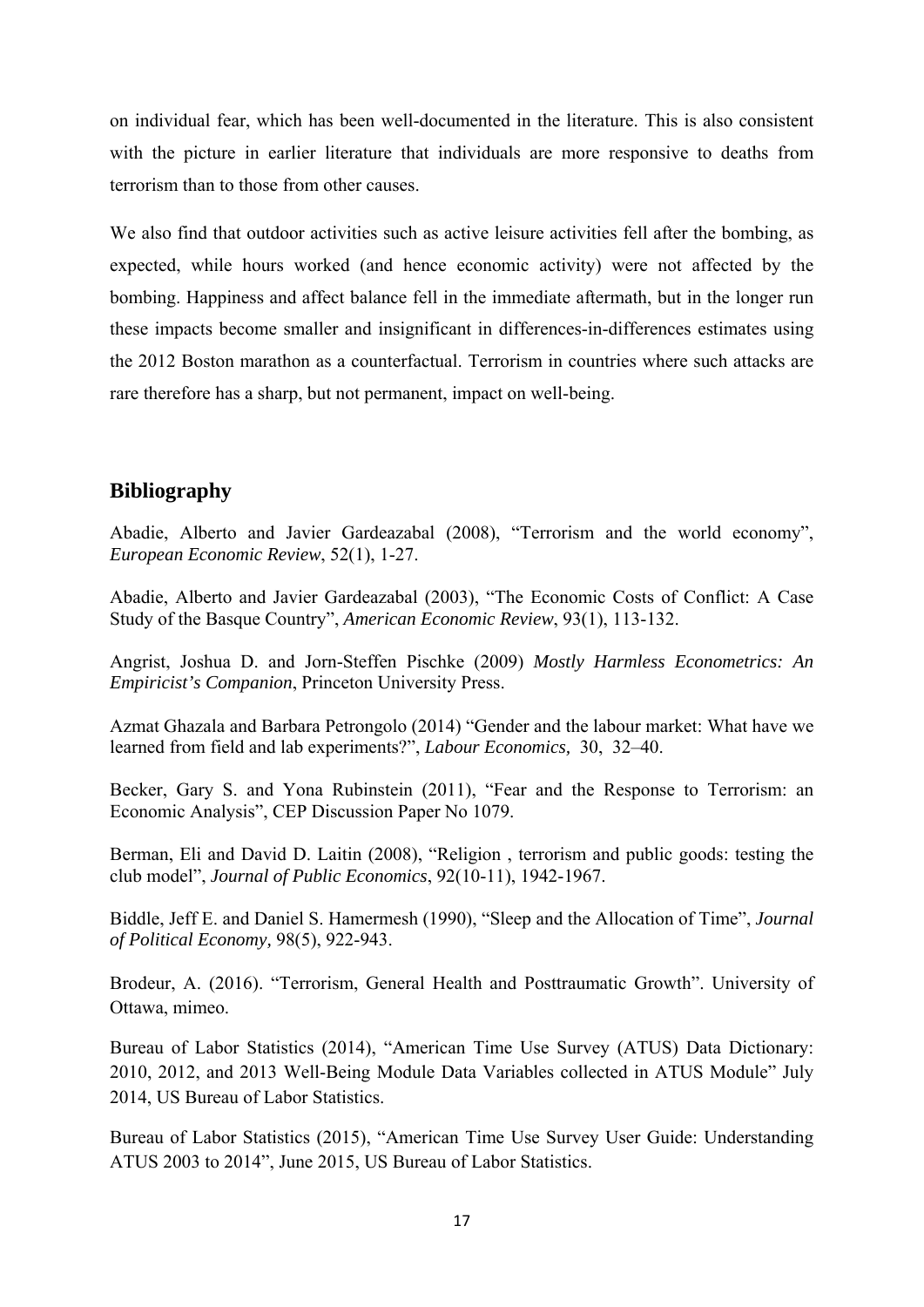Calonico, Sebastian, Matias D. Cattaneo and Rocio Titiunik (2014), "Robust Non-Parametric Confidence Intervals for Regression Discontinuity Designs", *Econometrica,* 82(6), 2295- 2326.

Camacho, Adriana (2008), "Stress and Birth Weight: Evidence from Terrorist Attacks", *American Economic Review,* 98(2), 511-515.

Clark, Andrew E. and Oswald, Andrew J. (1996), "Satisfaction and comparison income". *Journal of Public Economics*, 61(3), 359-381.

Clark, Andrew, Nicolai Kristensen and Niels Westergaard-Nielsen (2009), "Economic Satisfaction and Income Rank in Small Neighbourhoods", *Journal of the European Economic Association*, 7(2-3), 519-527.

Clark, Andrew, (2011), "Income and Happiness: Getting the Debate Straight", *Applied Research in Quality of Life*, 6(3), 253-263.

Croson Rachel and Uri Gneezy (2009), "Gender differences in preferences", *Journal of Economic Literature*, 47 (2), 1–27.

Di Tella, Rafael and Robert MacCulloch (2006), "Some Uses of Happiness Data in Economics", *Journal of Economic Perspectives*, 20(1), 25-46.

Draca, Mirko, Stephen Machin, and Robert Witt (2011), "Panic on the Streets of London: Police, Crime and the July 2005 Terror Attacks", *American Economic Review*, 101(5), 2157- 2181.

Frey, Bruno, Simon Luechinger and Alois Stutzer, (2007), "Calculating Tragedy: Assessing the Costs Of Terrorism," *Journal of Economic Surveys*, 21(1), 1-24.

Gibson, Matthew and Jeffrey Shrader (2015), "Time Use and Productivity: The Wage Returns to Sleep", UC San Diego mimeo.

Glaeser, Edward L. and Jesse M. Shapiro (2002), "Cities and Warfare: The Impact of Terrorism on Urban Form", *Journal of Urban Economics,* 51(2), 205-224.

Hahn, Jinyong, Petra Todd and Wilbert Van der Klaauw (2001), "Regression-Discontinuity Design", *Econometrica,* 69(1), 201-209.

Hamermesh, Daniel and Elena Stancanelli (2015), "Long Workweeks and Strange Hours", *Industrial and Labor Relations Review*, 68(5), 1007-1018.

Imbens, Guido and Thomas Lemieux (2007), "Regression Discontinuity Design: a Guide to Practice", *Journal of Econometrics*, 142(2), 615-635.

Kahneman, Daniel, Alan B. Krueger, David A. Schkade, Norbert Schwarz and Arthur Stone (2004), "A Survey Method for Characterizing Daily Life Experience: The Day Reconstruction Method", *Science*, 3 December 2004, 1776- 1780.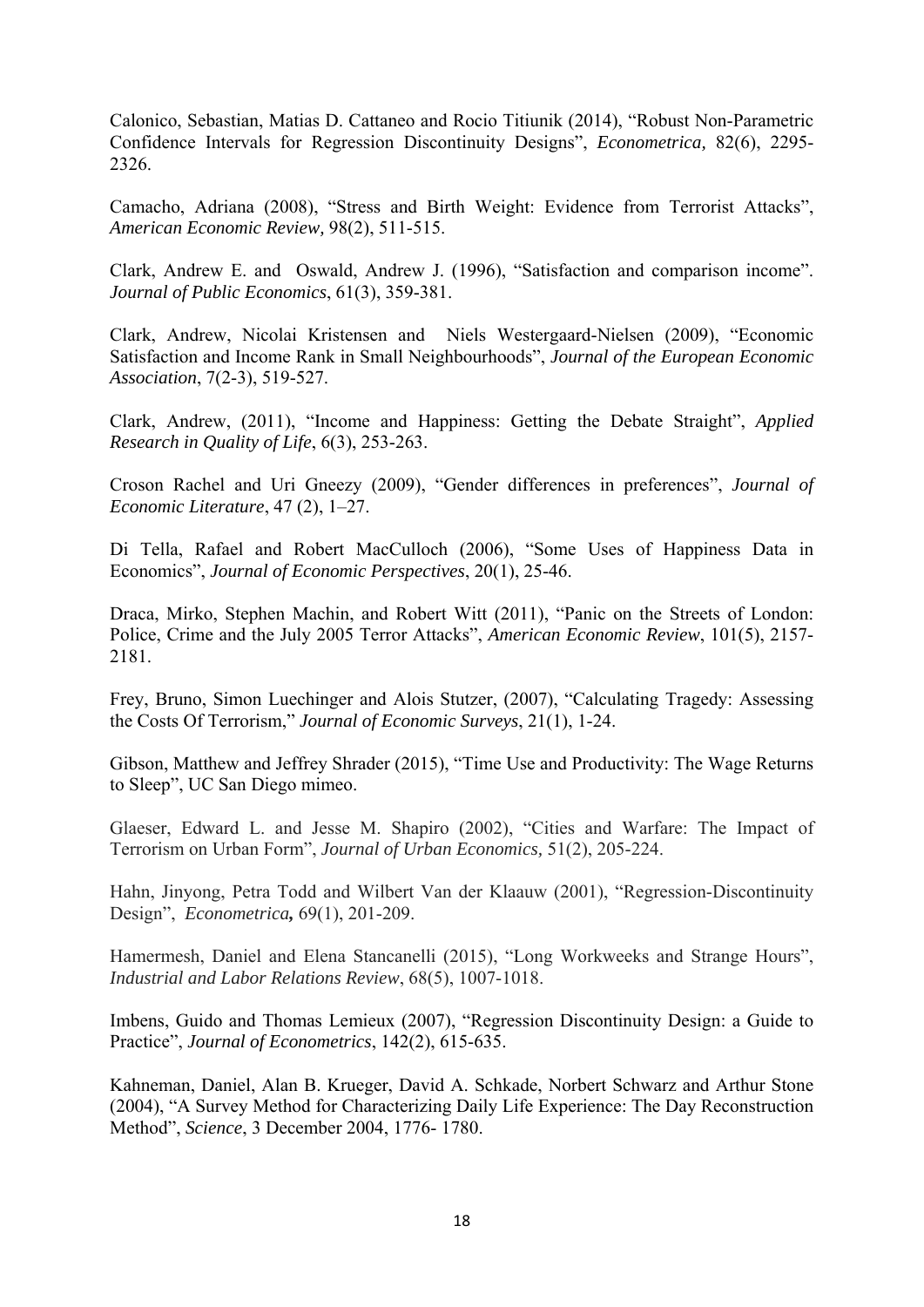Kahneman, Daniel and Alan B. Krueger (2006), "Developments in the Measurement of Subjective Well-Being", *Journal of Economic Perspectives*, 20(1), 3-24.

Krueger, Alan B. (2007), *What Makes a Terrorist*, Princeton University Press.

Krueger, Alan B. (2009), "Attitudes and Action: Public Opinion and the Occurrence of International Terrorism". *Science,* 325(5947), 1534-36.

Krueger, Alan B. and Jitka Maleckova (2003), "Education, Poverty, and Terrorism: Is There A Causal Connection?", *Journal of Economic Perspectives,* 17(4), 199-144.

Krueger, Alan B. and Andreas Mueller (2012), "Time Use, Emotional Well-Being and Unemployment: Evidence from Longitudinal Data", *American Economic Review*, Papers and Proceedings, 102(3), 594-599.

van der Klaauw, Wilbert (2002), "Estimating the Effect of Financial Aid Offers on College Enrollment: A Regression-Discontinuity Approach"*, International Economic Review,* 43(4), 1249-1287.

Van der Klaauw, Wilbert (2008), "Regression-Discontinuity Analysis: A Survey of Recent Developments in Economics"*,Labour,* 22(2), 219-245.

Lee, David S. and Thomas Lemieux (2010), "Regression Discontinuity Designs in Economics", *Journal of Economic Literature,* 48(2), 281-355.

Metcalfe, Robert, Nattavudh Powdthavee and Paul Dolan (2011), "Destruction and Distress: using a quasi-experiment to show the effects of the September 11 attacks on mental wellbeing in the United Kingdom", *Economic Journal*, 121(550), 81-103.

McCrary, Justin (2008), "Manipulation of the Running Variable in the Regression Discontinuity Design: A Density Test," *Journal of Econometrics*, 142(2), 698-714.

Nichols, Austin (2014), "Stata Module for Regression Discontinuity Estimation", *Stata Journal*, Boston College.

Noss, Amanda (2014), "Household Income: 2013", United States Census Bureau, September.

Stancanelli, Elena and Arthur Van Soest (2012), "Retirement and Home Production: A Regression Discontinuity approach", *American Economic Review***,** Papers and Proceedings, 102(3), 600-605.

Stevenson, Betsey and Justin Wolfers (2008), "Economic Growth and Subjective Well-Being: Reassessing the Easterlin Paradox", *Brookings Papers on Economic Activity*, 1-87.

Viscusi, W. Kip (2009), "Valuing Risks of Death from Terrorism and Natural Disasters", *Journal of Risk and Uncertainty*, 38(3), 191-213.

Waxman, Dov (2011), "Living with terror, not living in Terror: The Impact of Chronic Terrorism on Israeli Society", *Perspectives on Terrorism,* 5(5-6), 1-13.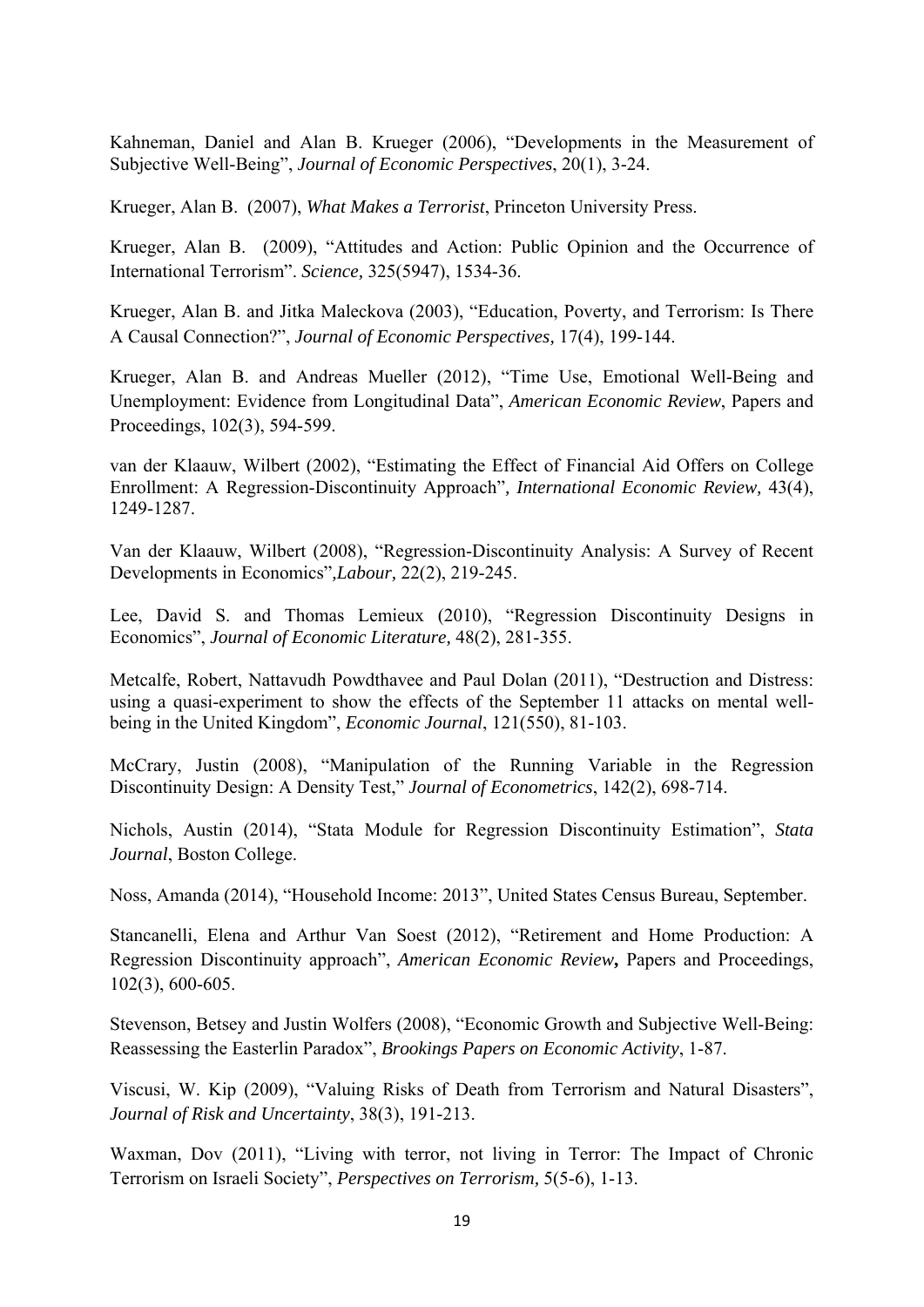|                                       |       | Sample Interviewed March 16th to April 14 <sup>th</sup> |                            |       | Sample Interviewed April 15th to May 14 <sup>th</sup> |                            |
|---------------------------------------|-------|---------------------------------------------------------|----------------------------|-------|-------------------------------------------------------|----------------------------|
| <b>Emotional feelings, Well-Being</b> | Mean  | St. Deviation                                           | <i><b>Observations</b></i> | Mean  | St. Deviation                                         | <i><b>Observations</b></i> |
| Happiness                             | 4.42  | 1.61                                                    | 3050                       | 4.25  | 1.65                                                  | 2852                       |
| Sadness                               | 0.54  | 1.23                                                    | 3056                       | 0.67  | 1.38                                                  | 2860                       |
| Tiredness                             | 2.29  | 1.95                                                    | 3060                       | 2.42  | 1.94                                                  | 2863                       |
| Painfulness                           | 0.92  | 1.59                                                    | 3061                       | 0.92  | 1.62                                                  | 2869                       |
| <b>Stress</b>                         | 1.42  | 1.80                                                    | 3061                       | 1.58  | 1.89                                                  | 2870                       |
| Meaningfulness                        | 4.37  | 1.80                                                    | 3036                       | 4.37  | 1.87                                                  | 2833                       |
| <b>Affect Balance</b>                 | 3.10  | 2.06                                                    | 3007                       | 2.91  | 2.09                                                  | 2801                       |
| <b>Time Allocation, ATUS</b>          |       |                                                         |                            |       |                                                       |                            |
| Sleep                                 | 8.63  | 2.28                                                    | 1041                       | 8.45  | 1.99                                                  | 984                        |
| Work at any job                       | 3.09  | 4.14                                                    | 1041                       | 3.57  | 4.24                                                  | 984                        |
| Work at main job                      | 3.01  | 4.07                                                    | 1041                       | 3.53  | 4.21                                                  | 984                        |
| <b>Employment Participation</b>       | 0.60  | 0.49                                                    | 1041                       | 0.61  | 0.49                                                  | 984                        |
| Household work                        | 1.61  | 2.14                                                    | 1041                       | 1.70  | 2.22                                                  | 984                        |
| Core household work                   | 1.16  | 1.75                                                    | 1041                       | 1.09  | 1.70                                                  | 984                        |
| Childcare                             | 0.39  | 1.11                                                    | 1041                       | 0.37  | 1.02                                                  | 984                        |
| Playing sports, exercising            | 0.30  | 0.87                                                    | 1041                       | 0.28  | 0.80                                                  | 984                        |
| Watching/Listening to the news        | 2.68  | 2.72                                                    | 1041                       | 2.75  | 2.98                                                  | 984                        |
| Watching television or movies         | 2.66  | 2.71                                                    | 1041                       | 2.73  | 2.94                                                  | 984                        |
| Other characteristics, CPS            |       |                                                         |                            |       |                                                       |                            |
| Age                                   | 44.98 | 18.50                                                   | 1041                       | 45.21 | 18.30                                                 | 984                        |
| Woman                                 | 0.49  | 0.50                                                    | 1041                       | 0.51  | 0.50                                                  | 984                        |
| Children Number                       | 0.76  | 1.10                                                    | 1041                       | 0.74  | 1.14                                                  | 984                        |
| Less than High school                 | 0.16  | 0.37                                                    | 1041                       | 0.14  | 0.35                                                  | 984                        |
| College drop out                      | 0.16  | 0.37                                                    | 1041                       | 0.16  | 0.37                                                  | 984                        |
| High School                           | 0.26  | 0.44                                                    | 1041                       | 0.30  | 0.46                                                  | 984                        |
| White                                 | 0.83  | 0.38                                                    | 1041                       | 0.83  | 0.87                                                  | 984                        |
| <b>Black</b>                          | 0.11  | 0.31                                                    | 1041                       | 0.11  | 0.32                                                  | 984                        |

Table 1. Descriptive statistics, 2013 sample interviewed within one month before or after the Boston bombing.

The data are drawn from the 2013 Current Population Survey (CPS), linked to the American Time Survey (ATUS) and the ATUS Well-Being module. The observations are weighted using the ATUS weights (for ATUS and CPS linked data) and the specific ATUS-W weights for the Well-Being data. Emotional feelings are measured on a scale from zero (not experiencing the feeling) to six (experiencing the highest level of the feeling). Balance feelings are equal to the difference between the average of positive feelings (happiness and meaningfulness) and negative feelings (sadness, stress, tiredness, painfulness) and only include observations with non-missing values for all these feelings. Time allocation activities are measured in hours per day. Employment participation is a dichotomous variable, taking value one if the respondent is employed. Emotional feelings were collected for three randomly-selected activities (Section 2). The ATUS and Well-Being module interviewed a random sample of the American population on each calendar day. Here we select the samples interviewed, respectively, in the month before and the month after the Boston marathon bombing. **The difference in size between the two samples is due to the fact that for unknown reasons no ATUS interviews took place on**  March 30<sup>th</sup> 2013. Our results are robust to considering only a 14 day bandwidth (see below).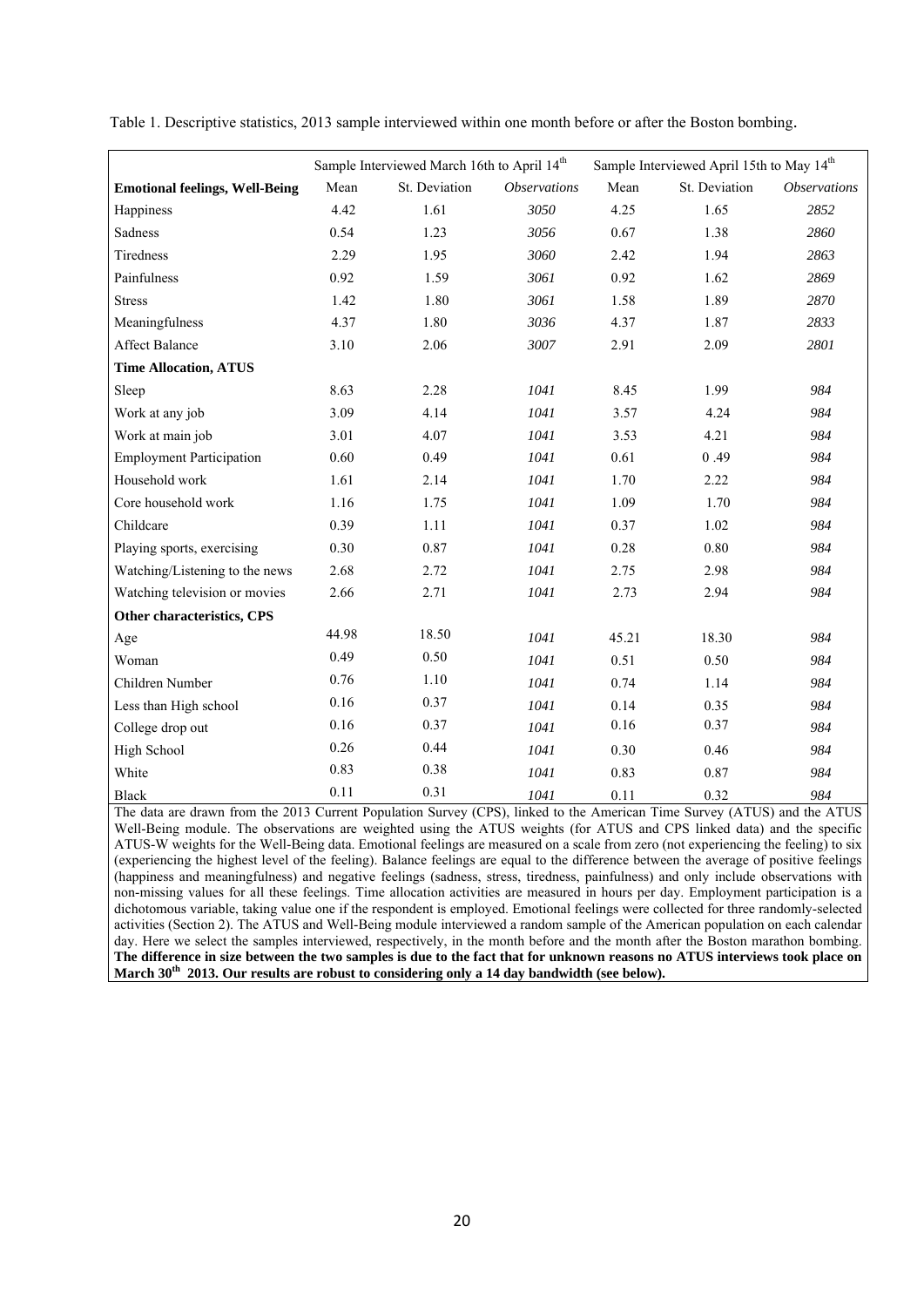Table 2. Descriptive statistics, 2012 sample

|                                   | Full 2012 Sample |               |                     |
|-----------------------------------|------------------|---------------|---------------------|
| <b>Emotional feelings, W data</b> | Mean             | St. Deviation | <b>Observations</b> |
| Happiness                         | 4.31             | 1.61          | 33598               |
| Sadness                           | 0.62             | 1.33          | 33713               |
| Tiredness                         | 2.28             | 1.93          | 33720               |
| Painfulness                       | 0.98             | 1.67          | 33745               |
| <b>Stress</b>                     | 1.45             | 1.79          | 33737               |
| Meaningfulness                    | 4.30             | 1.85          | 33426               |
| <b>Time Allocation, ATUS data</b> |                  |               |                     |
| Sleep                             | 8.59             | 2.89          | 11274               |
| Work at any job                   | 3.18             | 4.25          | 11274               |
| Work at main job                  | 3.11             | 4.20          | 11274               |
| <b>Employment Participation</b>   | 0.59             | 0.49          | 11274               |
| Household work                    | 1.65             | 2.17          | 11274               |
| Core household work               | 1.11             | 1.70          | 11274               |
| Childcare                         | 0.37             | 1.15          | 11274               |
| Playing sports, exercising        | 0.33             | 0.98          | 11274               |
| Watching/Listening to the news    | 2.85             | 2.85          | 11274               |
| Watching television or movies     | 2.83             | 2.84          | 11274               |
| Other characteristics, CPS data   |                  |               |                     |
| Age                               | 44.88            | 18.47         | 11274               |
| Woman                             | 0.52             | 0.50          | 11274               |
| Children Number                   | 0.76             | 1.15          | 11274               |
| Less than High school             | 0.16             | 0.37          | 11274               |
| College drop out                  | 0.18             | 0.38          | 11274               |
| High School                       | 0.29             | 0.45          | 11274               |
| White                             | 0.82             | 0.39          | 11274               |
| Black                             | 0.12             | 0.32          | 11274               |

The data are drawn from the 2012 Current Population Survey (CPS), linked to the American Time Survey (ATUS) and the ATUS Well-Being module (W) The observations are weighted using the ATUS weights (for ATUS and CPS linked data) and the specific ATUS-W weights for the W data. Emotional feelings are measured on a scale from zero (not experiencing the feeling) to six (experiencing the highest level of the feeling). Time-allocation activities are measured in hours per day. Employment participation is a dichotomous variable, taking the value of one if the respondent is employed.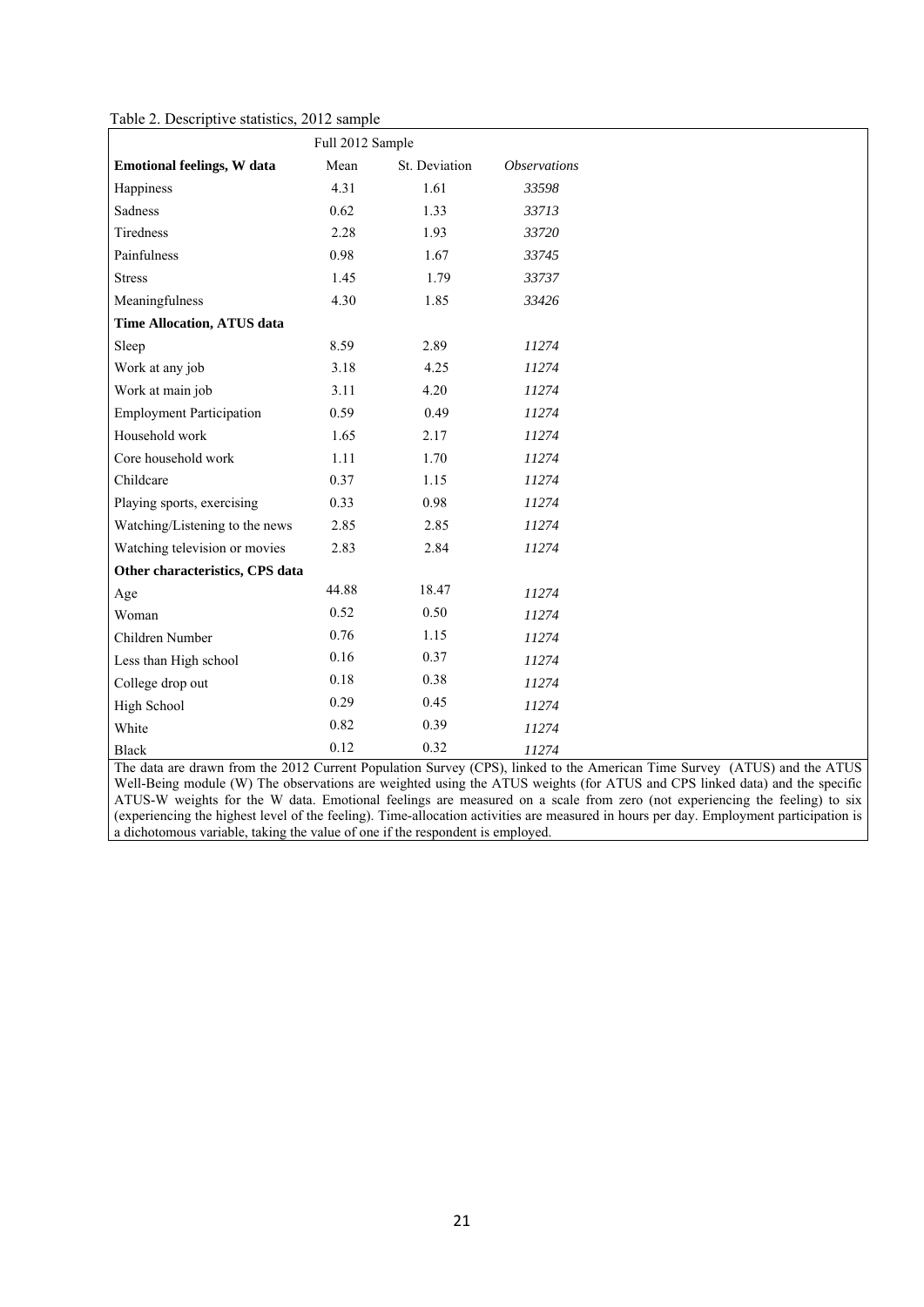

Figure 1. McCrary Density function of the running variable, days elapsed before and after the Boston Marathon terrorist attack of April  $15<sup>th</sup> 2013$ .

The graph shows no breaks in diary participation on the day of the Boston Marathon terrorist attack (day zero in the graph). Therefore, it is appropriate to use a regression discontinuity approach, at least regarding the continuity of the running variable. The McCrary test statistic is -0.014 with a standard error of 0.044, rejecting the null hypothesis of manipulation of the running variable (days elapsed). See Justin McCrary (2008) for the calculation.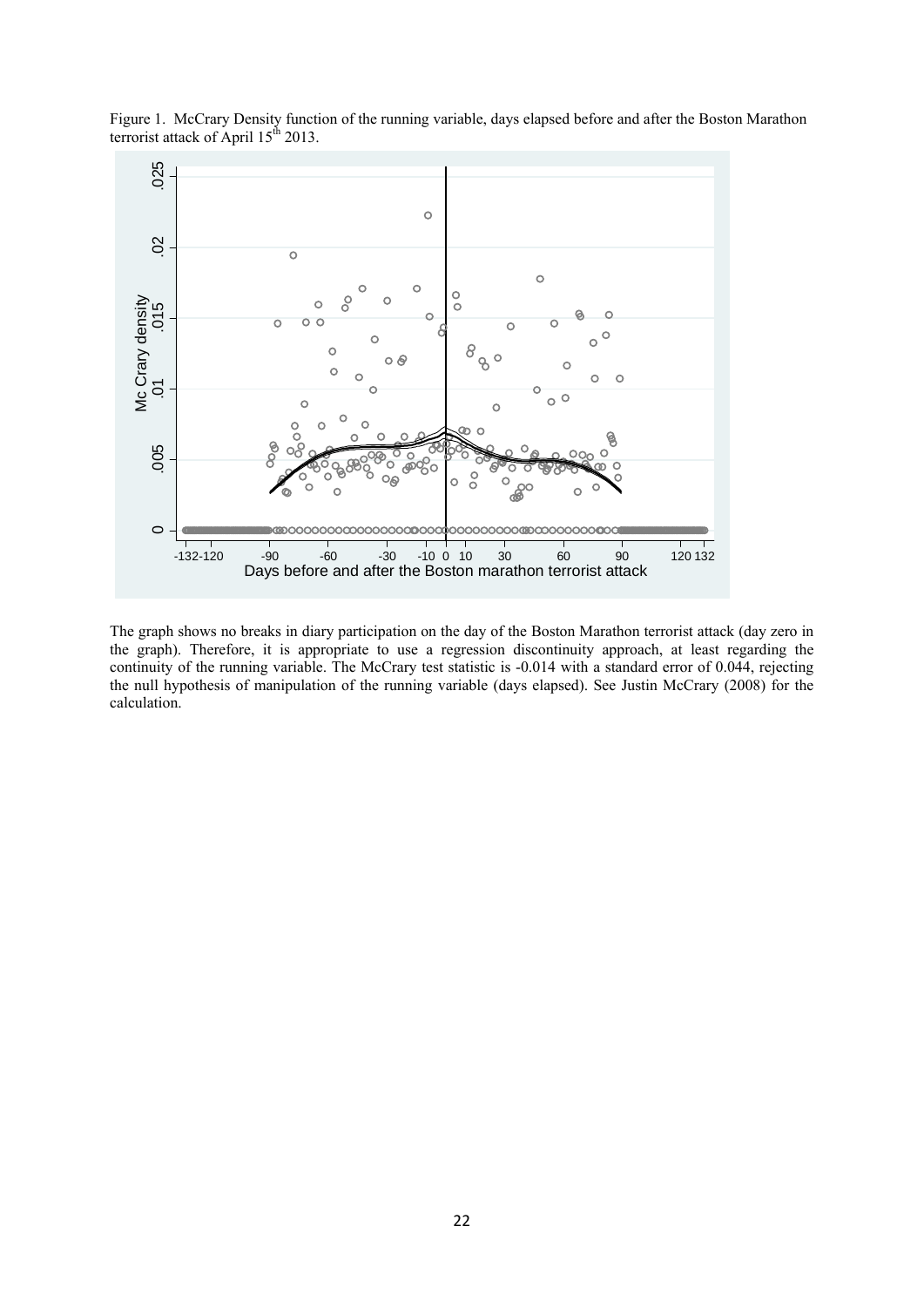

Figure 2. Happiness outcomes before and after the Boston marathon terrorist attack: 30 days bandwidth.

The graph shows mean individual happiness before and after the Boston Marathon terrorist attack, with day zero corresponding to April  $15<sup>th</sup> 2013$ . The dots correspond to the raw happiness means by bins of two days. The solid line is non-parametrically fitted using triangle kernel with a bandwidth of 26 days. The dashed lines are the five percent confidence intervals around the triangular kernel estimates. The happiness data are drawn from the American Time Use Survey Well-Being module, which collects data on the emotional feelings associated with three randomly-drawn activities reported by the respondent in their daily activity diary. The happiness measure is weighted using the ATUS Well-Being Module weights. Missing values and non-responses are set to missing. com<br>
The grap<br>
correspo<br>
line is no<br>
percent<br>
America<br>
three ran<br>
is weight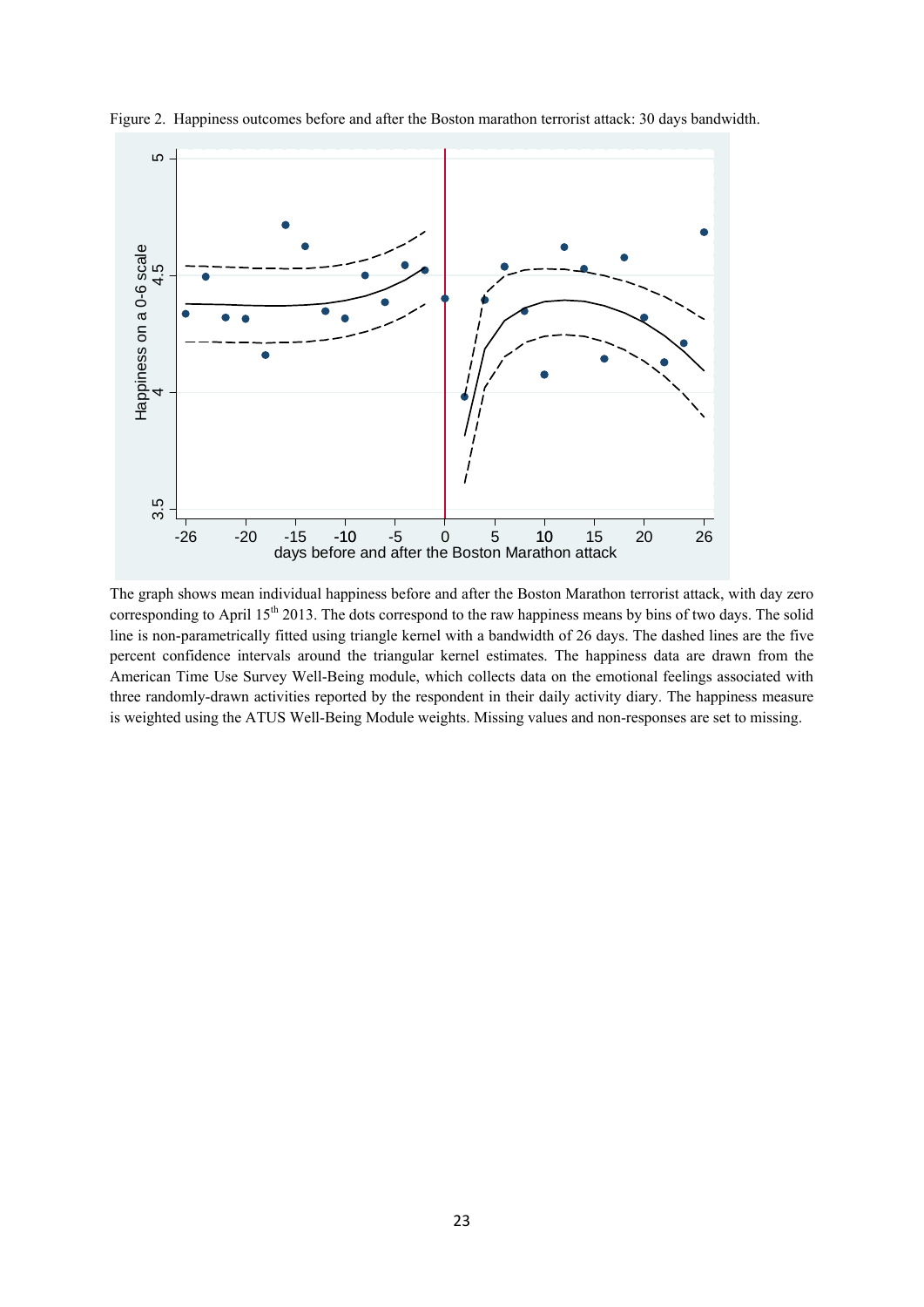

Figure 3. Market hours outcomes before and after the Boston marathon terrorist attack: hours worked in the main job and in other jobs.

The graph shows mean individual working hours per day in the main job and also in other jobs (i.e. the sum of the hours worked in any jobs), before and after the Boston Marathon terrorist attack, with day zero corresponding to Monday April 15<sup>th</sup> 2013. The dots correspond to the raw means of working hours by bins of two days. The solid line is non-parametrically fitted using triangle kernel with a bandwidth of 30 days. The dashed lines are the five percent confidence intervals around the triangular kernel estimates. The hours data are drawn from the American Time Use Surveys, which collects activity diaries for the respondents on a given day of the week. The hours measure is weighted using the ATUS weights.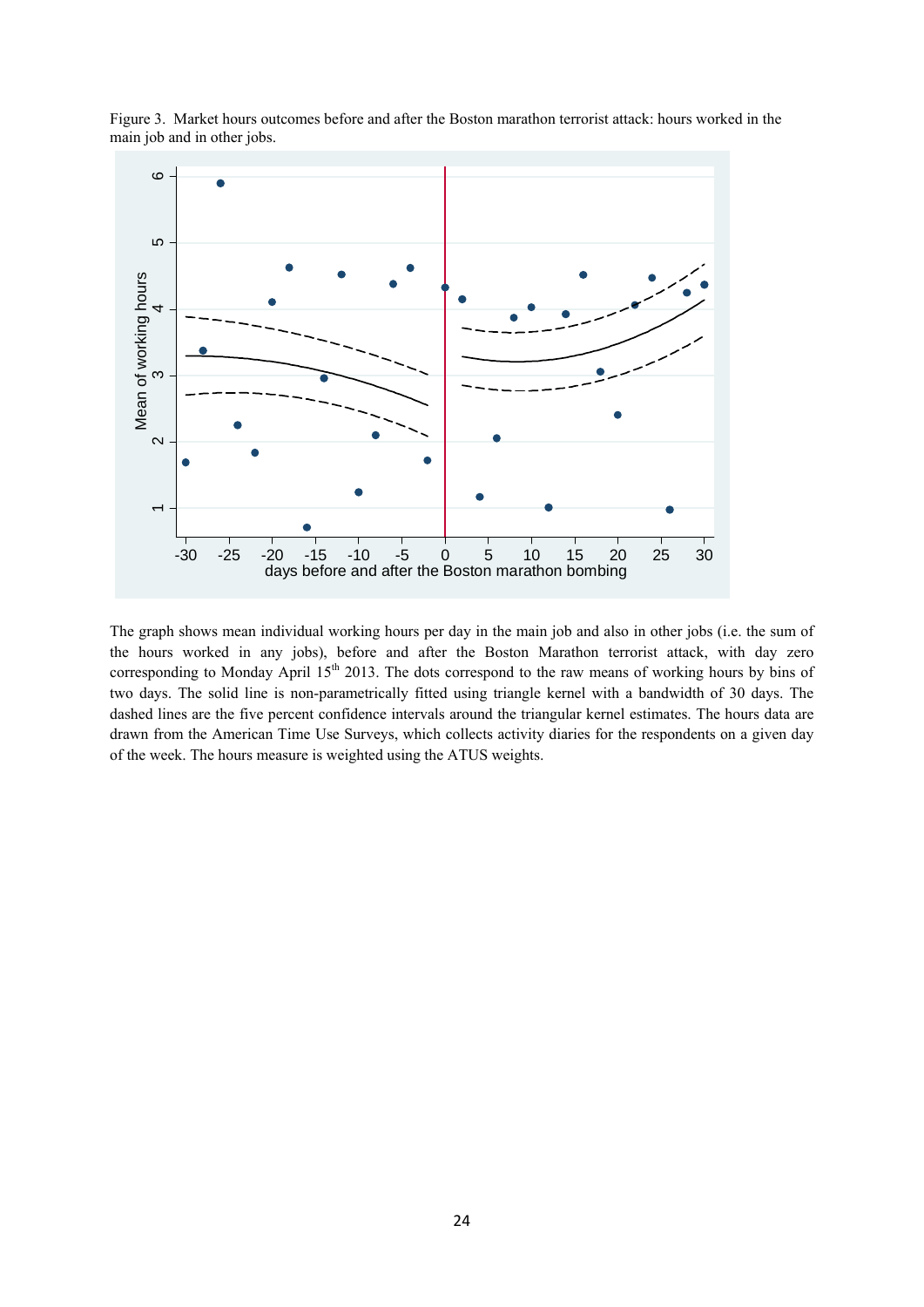

Figure 4. Playing sports and exercising before and after the Boston marathon terrorist attack.

The graph shows the mean individual minutes per day in sport and exercising before and after the Boston Marathon terrorist attack, with day zero corresponding to April  $15<sup>th</sup> 2013$ . The dots correspond to the raw means of the time devoted to sport by bins of two days. The solid line is non-parametrically fitted using triangle kernel with a bandwidth of 30 days. The dashed lines are the five percent confidence intervals around the triangular kernel estimates. The hours data are drawn from the American Time Use Surveys which collects activity diaries for the respondents a given day of the week. The activity measure is weighted using the ATUS activity weights.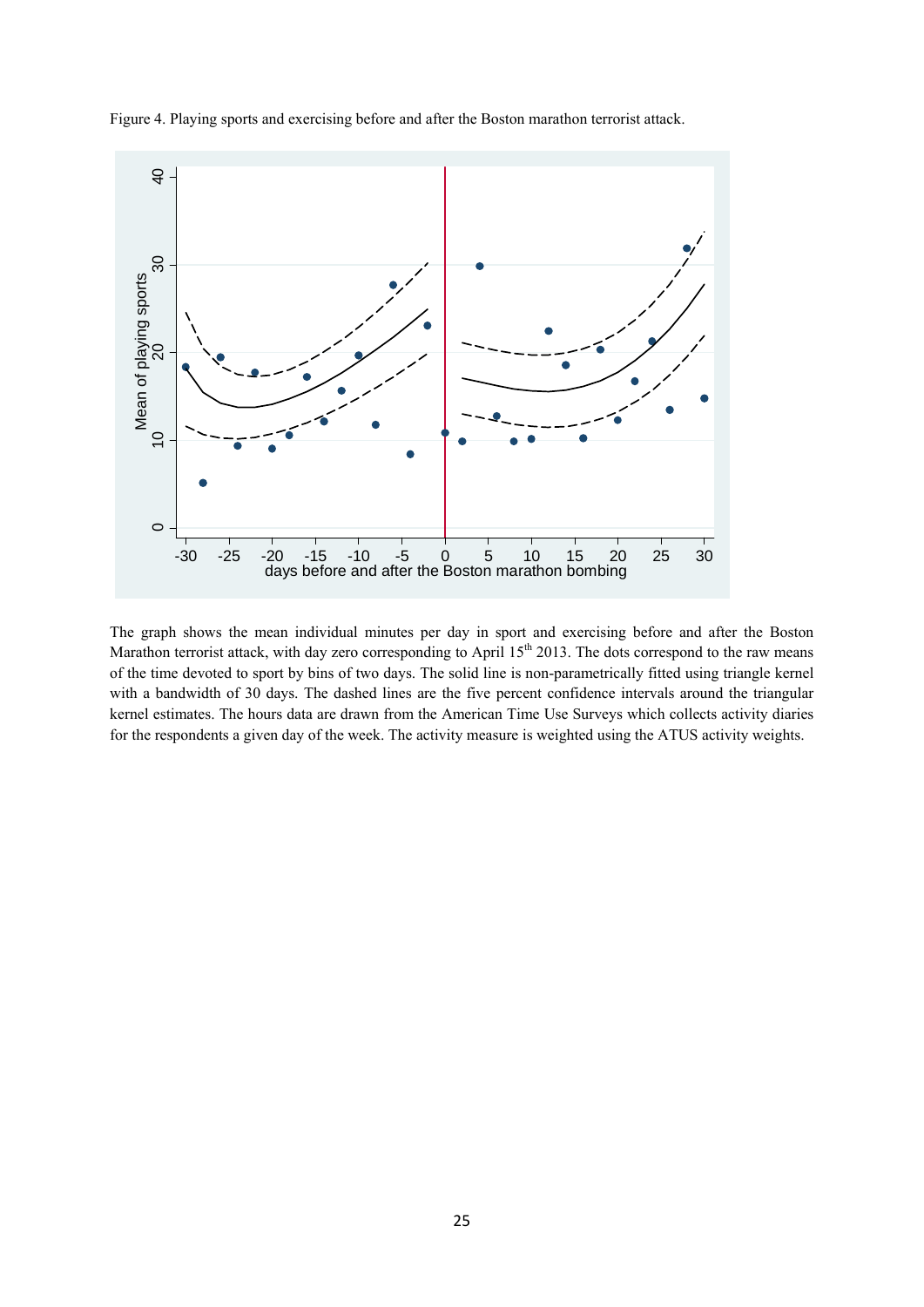

Figure 5. Household work hours per day in the days before and after the Boston marathon terrorist attack.

The graph shows mean hours of individual household work per day before and after the Boston Marathon terrorist attack, with day zero corresponding to April  $15<sup>th</sup>$  2013. The dots correspond to the raw means of the time devoted to doing household work by bins of two days. The solid line is non-parametrically fitted using triangle kernel with a bandwidth of 30 days. The dashed lines are the five percent confidence intervals around the triangular kernel estimates. The hours data are drawn from the American Time Use Surveys which collects activity diaries for the respondents a given day of the week. The activity measure is weighted using the ATUS activity weights.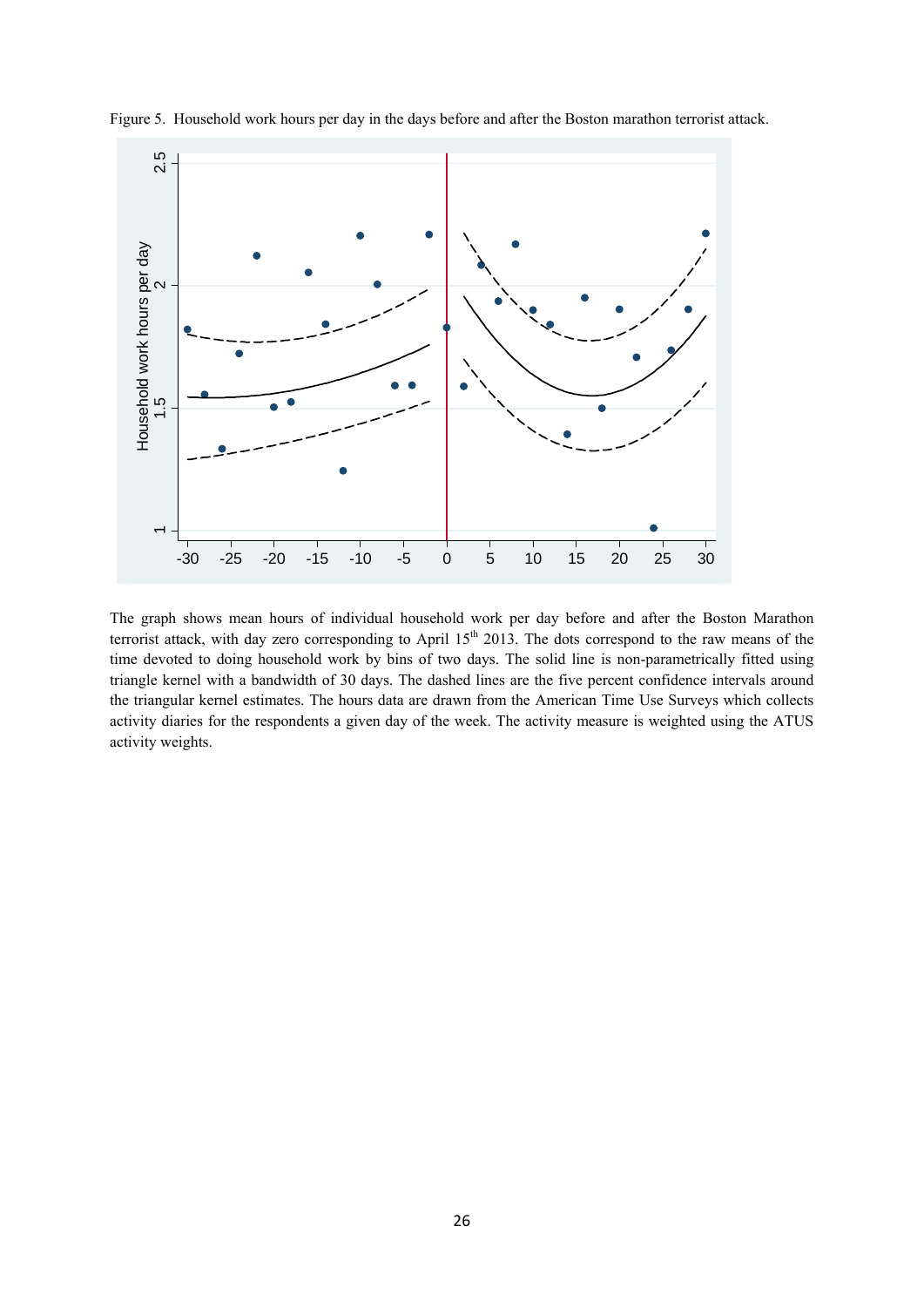|                                                                                                                  | <b>Sample</b> | April 15<br>dropped | <b>States close</b><br>by | <b>Other States</b> | All women | Women in<br>other States |
|------------------------------------------------------------------------------------------------------------------|---------------|---------------------|---------------------------|---------------------|-----------|--------------------------|
| Mean happiness                                                                                                   | 4.43          | 4.43                | 4.58                      | 4.40                | 4.51      | 4.57                     |
| ten <sup>a</sup> days before $T$                                                                                 | (1.60)        | (1.60)              | (1.43)                    | (1.67)              | (1.52)    | (1.52)                   |
| Non-parametric local polynomial triangular Kernel estimates                                                      |               |                     |                           |                     |           |                          |
| Bandwidth 7 days                                                                                                 | $-0.79**$     | $-1.18*$            | $-1.69**$                 | $-0.36$             | $-0.81**$ | $-0.55$                  |
|                                                                                                                  | (0.33)        | (0.65)              | (0.55)                    | (0.37)              | (0.29)    | (0.38)                   |
| Bandwidth 10 days                                                                                                | $-0.86**$     | $-1.14**$           | $-1.57**$                 | $-0.49$             | $-0.97**$ | $-0.89**$                |
|                                                                                                                  | (0.29)        | (0.45)              | (0.60)                    | (0.34)              | (0.30)    | (0.37)                   |
| Bandwidth 14 days                                                                                                | $-0.75**$     | $-0.91**$           | $-1.40**$                 | $-0.44$             | $-0.85**$ | $-0.81**$                |
|                                                                                                                  | (0.30)        | (0.43)              | (0.59)                    | (0.31)              | (0.30)    | (0.35)                   |
| Bandwidth 21 days                                                                                                | $-0.62**$     | $-0.70**$           | $-1.50**$                 | $-0.26$             | $-0.77**$ | $-0.66**$                |
|                                                                                                                  | (0.26)        | (0.34)              | (0.56)                    | (0.28)              | (0.28)    | (0.32)                   |
| Bandwidth 26 days                                                                                                | $-0.55**$     | $-0.60**$           | $-1.47**$                 | $-0.21$             | $-0.68**$ | $-0.56**$                |
|                                                                                                                  | (0.21)        | (0.26)              | (0.52)                    | (0.25)              | (0.26)    | (0.29)                   |
| Bandwidth 38 days                                                                                                | $-0.45**$     | $-0.47**$           | $-1.23**$                 | $-0.19$             | $-0.58**$ | $-0.51**$                |
|                                                                                                                  | (0.18)        | (0.21)              | (0.45)                    | (0.21)              | (0.21)    | (0.26)                   |
| Linear regression model including the treatment dummy and interactions with the running variable                 |               |                     |                           |                     |           |                          |
| Bandwidth 7 days                                                                                                 | $-0.91**$     | $-1.17**$           | $-1.59**$                 | $-0.53$             | $-1.07**$ | $-1.05**$                |
|                                                                                                                  | (0.36)        | (0.55)              | (0.67)                    | (0.39)              | (0.40)    | (0.47)                   |
| Bandwidth 10 days                                                                                                | $-0.71**$     | $-0.82*$            | $-1.30**$                 | $-0.47$             | $-0.98**$ | $-1.00**$                |
|                                                                                                                  | (0.32)        | (0.45)              | (0.62)                    | (0.34)              | (0.33)    | (0.38)                   |
| Bandwidth 14 days                                                                                                | $-0.63**$     | $-0.75**$           | $-1.60**$                 | $-0.26$             | $-0.73**$ | $-0.58*$                 |
|                                                                                                                  | (0.28)        | (0.37)              | (0.59)                    | (0.30)              | (0.31)    | (0.36)                   |
| Bandwidth 21 days                                                                                                | $-0.54**$     | $-0.58**$           | $-1.57**$                 | $-0.20$             | $-0.61**$ | $-0.46$                  |
|                                                                                                                  | (0.24)        | (0.28)              | (0.53)                    | (0.25)              | (0.27)    | (0.30)                   |
| Bandwidth 26 days                                                                                                | $-0.43*$      | $-0.44*$            | $-1.27**$                 | $-0.15$             | $-0.65**$ | $-0.57*$                 |
|                                                                                                                  | (0.23)        | (0.26)              | (0.48)                    | (0.24)              | (0.27)    | (0.31)                   |
| Bandwidth 38 days                                                                                                | $-0.36**$     | $-0.37*$            | $-0.41**$                 | $-0.15$             | $-0.41**$ | $-0.40*$                 |
|                                                                                                                  | (0.18)        | (0.20)              | (0.19)                    | (0.19)              | (0.21)    | (0.24)                   |
| All the models are estimated using the ATUS Well-Being module weights. The sub-sample labelled "States close by" |               |                     |                           |                     |           |                          |

| Table 3. Regression-discontinuity estimates of the effect of the Boston marathon attack on individual happiness. |  |  |  |  |  |
|------------------------------------------------------------------------------------------------------------------|--|--|--|--|--|
|------------------------------------------------------------------------------------------------------------------|--|--|--|--|--|

All the models are estimated using the ATUS Well-Being module weights. The sub-sample labelled "States close by" includes the geographically-close States of Connecticut, Massachusetts, Maine, New Hampshire, New Jersey, New York, Pennsylvania, Rhode Island and Vermont, with the sample going from 275 (bandwidth 7 days) to 1135 (bandwidth 38 days). The subsample labelled "other States" includes the remaining States, with the sample size varying from 1269 (bandwidth 7 days) to 5926 (bandwidth 38 days). The sub-sample of all women (in all of the United States) with bandwidth of 7 days includes 819 observations and 3818 observations when the bandwidth is set to 38 days. The size of the sub-sample of women in 'other States' goes from 674 (bandwidth 7 days) to 3243 (bandwidth 38 days). Robust standard errors in parentheses; standard errors are clustered at the respondent level (we observe three emotional feelings for each respondent). \*\*  $p<0.05$ , \*  $p<0.1$ .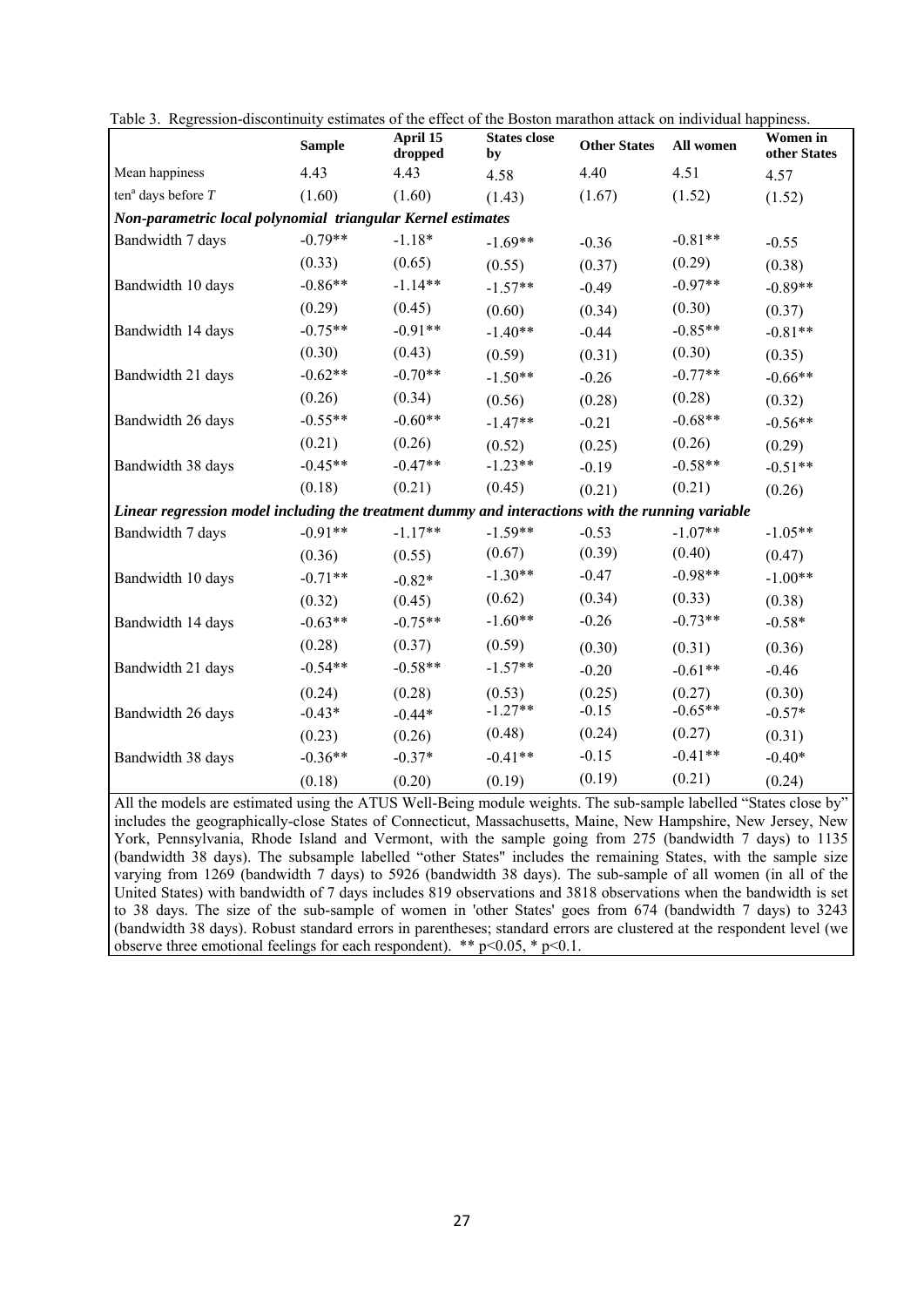|                                                                                                                        | <b>Sample</b> | <b>Drop</b> | <b>States close</b> | Other    | Women     |
|------------------------------------------------------------------------------------------------------------------------|---------------|-------------|---------------------|----------|-----------|
|                                                                                                                        |               | April 15    | by                  | states   |           |
| Mean of tiredness feelings                                                                                             | 2.36          | 2.36        | 2.67                | 2.29     | 2.49      |
| average of the ten days before treatment                                                                               | (1.91)        | (1.91)      | (1.88)              | (1.91)   | (2.02)    |
| Bandwidth 7 days Outcome tiredness                                                                                     | 0.50          | 0.80        | 0.38                | 0.34     | 0.50      |
|                                                                                                                        | (0.46)        | (0.67)      | (1.05)              | (0.49)   | (0.51)    |
| Bandwidth 14 days Outcome tiredness                                                                                    | 0.40          | 0.45        | 0.23                | 0.28     | 0.64      |
|                                                                                                                        | (0.34)        | (0.44)      | (0.69)              | (0.36)   | (0.42)    |
| Bandwidth 38 days Outcome tiredness                                                                                    | $0.49**$      | $0.49**$    | 0.44                | $0.45**$ | $0.58**$  |
|                                                                                                                        | (0.22)        | (0.24)      | (0.48)              | (0.23)   | (0.29)    |
| Mean of sadness feelings                                                                                               | 0.56          | 0.56        | 0.50                | 0.58     | 0.61      |
| average of the ten days before treatment                                                                               | (1.22)        | (1.22)      | (1.07)              | (1.25)   | (1.38)    |
| Bandwidth 7 days Outcome sadness                                                                                       | 0.11          | 0.51        | $-0.08$             | 0.07     | 0.33      |
|                                                                                                                        | (0.31)        | (0.42)      | (0.65)              | (0.30)   | (0.47)    |
| Bandwidth 14 days Outcome sadness                                                                                      | 0.22          | 0.42        | 0.20                | 0.21     | 0.30      |
|                                                                                                                        | (0.23)        | (0.27)      | (0.49)              | (0.24)   | (0.35)    |
| Bandwidth 38 days Outcome sadness                                                                                      | 0.15          | 0.21        | 0.19                | 0.15     | 0.14      |
|                                                                                                                        | (0.15)        | (0.15)      | (0.33)              | (0.16)   | (0.22)    |
| Mean of pain feelings                                                                                                  | 0.88          | 0.88        | 0.93                | 0.87     | 1.07      |
| average of the ten days before treatment                                                                               | (1.48)        | (1.48)      | (1.39)              | (1.50)   | (1.69)    |
| Bandwidth 7 days Outcome painfulness                                                                                   | $-0.77**$     | $-0.88**$   | $-1.60**$           | $-0.65*$ | $-0.55$   |
|                                                                                                                        | (0.37)        | (0.38)      | (0.80)              | (0.39)   | (0.60)    |
| Bandwidth 14 days Outcome painfulness                                                                                  | $-0.31$       | $-0.33$     | $-0.77$             | $-0.26$  | $-0.27$   |
|                                                                                                                        | (0.26)        | (0.25)      | (0.72)              | (0.27)   | (0.41)    |
| Bandwidth 38 days Outcome painfulness                                                                                  | 0.16          | 0.24        | $-0.04$             | 0.19     | 0.10      |
|                                                                                                                        | (0.17)        | (0.17)      | (0.43)              | (0.18)   | (0.27)    |
| Mean of stress feelings                                                                                                | 1.46          | 1.46        | 1.03                | 1.55     | 1.45      |
| average of the ten days before treatment                                                                               | (1.86)        | (1.86)      | (1.62)              | (1.89)   | (1.86)    |
| Bandwidth 7 days Outcome stress                                                                                        | $1.25**$      | $1.30**$    | $1.76**$            | $0.85*$  | $1.27**$  |
|                                                                                                                        | (0.41)        | (0.58)      | (0.51)              | (0.48)   | (0.53)    |
| Bandwidth 14 days Outcome stress                                                                                       | $0.71**$      | 0.62        | $1.54**$            | 0.35     | $1.16**$  |
|                                                                                                                        | (0.35)        | (0.43)      | (0.63)              | (0.39)   | (0.45)    |
| Bandwidth 38 days Outcome stress                                                                                       | 0.34          | 0.22        | $1.23**$            | 0.07     | $0.75**$  |
|                                                                                                                        | (0.24)        | (0.25)      | (0.50)              | (0.25)   | (0.32)    |
| Mean of meaningfulness feelings                                                                                        | 4.25          | 4.25        | 4.60                | 4.17     | 4.59      |
| average of the ten days before treatment                                                                               | (1.88)        | (1.88)      | (1.48)              | (1.96)   | (1.70)    |
| Bandwidth 7 days Outcome meaningfulness                                                                                | $-0.02$       | $0.02\,$    | $-0.26$             | 0.01     | $-0.57$   |
|                                                                                                                        | (0.34)        | (0.50)      | (0.45)              | (0.43)   | (0.40)    |
| Bandwidth 14 days Outcome                                                                                              | 0.28          | 0.24        | $-0.02$             | 0.31     | $-0.42$   |
| meaningfulness                                                                                                         | (0.29)        | (0.38)      | (0.50)              | (0.34)   | (0.36)    |
| Bandwidth 38 days Outcome                                                                                              | 0.11          | 0.20        | $-0.48$             | 0.29     | $-0.48**$ |
| meaningfulness                                                                                                         |               |             |                     |          |           |
|                                                                                                                        | (0.21)        | (0.23)      | (0.45)              | (0.23)   | (0.26)    |
| All the models are estimated using the ATUS Well-Being module weights. Standard errors are clustered by respondent (as |               |             |                     |          |           |

Table 4. Regression-discontinuity estimates of the effect of the Boston bombing on other individual feelings

emotional feelings are collected with respect to three activities randomly selected for each respondent). \*\*  $p<0.05$ , \*  $p<0.1$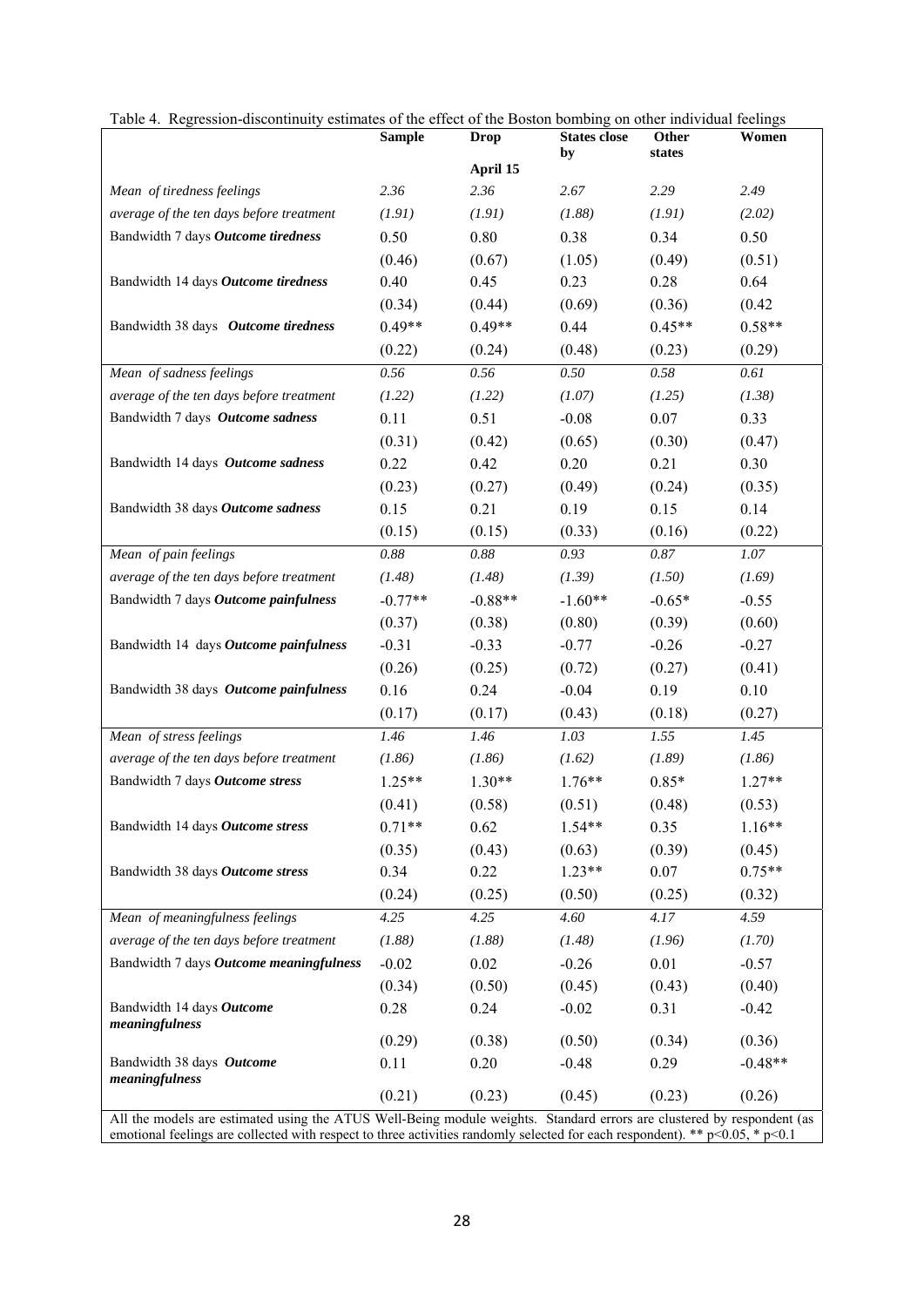| $\frac{1}{2}$                                                                                                 | <b>Sample</b> | Drop April<br>15 | <b>States close</b><br>by | <b>Other States</b> | Women     | Women in<br>other States |  |  |  |
|---------------------------------------------------------------------------------------------------------------|---------------|------------------|---------------------------|---------------------|-----------|--------------------------|--|--|--|
| Mean affect balance                                                                                           | 3.03          | 3.03             | 3.30                      | 2.97                | 3.16      | 3.19                     |  |  |  |
| ten <sup>a</sup> days before treatment                                                                        | (2.07)        | (2.07)           | (1.70)                    | (2.14)              | (2.15)    | (2.19)                   |  |  |  |
| Non-parametric local polynomial triangular Kernel estimates                                                   |               |                  |                           |                     |           |                          |  |  |  |
| Bandwidth 7 days                                                                                              | $-0.69*$      | $-1.03$          | $-1.11$                   | $-0.33$             | $-1.15**$ | $-0.64$                  |  |  |  |
|                                                                                                               | (0.39)        | (0.65)           | (0.74)                    | (0.45)              | (0.50)    | (0.50)                   |  |  |  |
| Bandwidth 10 days                                                                                             | $-0.70*$      | $-0.95*$         | $-1.05$                   | $-0.37$             | $-1.35**$ | $-1.10**$                |  |  |  |
|                                                                                                               | (0.37)        | (0.56)           | (0.70)                    | (0.41)              | (0.51)    | (0.51)                   |  |  |  |
| Bandwidth 14 days                                                                                             | $-0.50$       | $-0.63$          | $-1.00$                   | $-0.21$             | $-1.15**$ | $-0.96**$                |  |  |  |
|                                                                                                               | (0.35)        | (0.49)           | (0.68)                    | (0.39)              | (0.51)    | (0.50)                   |  |  |  |
| Bandwidth 21 days                                                                                             | $-0.44$       | $-0.55$          | $-1.41**$                 | $-0;06$             | $-1.00**$ | $-0.74*$                 |  |  |  |
|                                                                                                               | (0.31)        | (0.39)           | (0.65)                    | (0.34)              | (0.45)    | (0.45)                   |  |  |  |
| Bandwidth 26 days                                                                                             | $-0.46*$      | $-0.55*$         | $-1.47**$                 | $-0.09$             | $-0.95**$ | $-0.70*$                 |  |  |  |
|                                                                                                               | (0.29)        | (0.34)           | (0.62)                    | (0.31)              | (0.41)    | (0.40)                   |  |  |  |
| Bandwidth 38 days                                                                                             | $-0.46*$      | $-0.52*$         | $-1.33**$                 | $-0.16$             | $-0.95**$ | $-0.74**$                |  |  |  |
|                                                                                                               | (0.25)        | (0.28)           | (0.54)                    | (0.26)              | (0.35)    | (0.35)                   |  |  |  |
| Linear regression with interactions of the treatment and the polynomial in the days elapsed since the bombing |               |                  |                           |                     |           |                          |  |  |  |
| Bandwidth 7 days                                                                                              | $-0.85**$     | $-1.09*$         | $-1.03$                   | $-0.56$             | $-1.48**$ | $-1.36**$                |  |  |  |
|                                                                                                               | (0.42)        | (0.61)           | (0.78)                    | (0.47)              | (0.61)    | (0.62)                   |  |  |  |
| Bandwidth 10 days                                                                                             | $-0.45$       | $-0.52$          | $-0.85$                   | $-0.26$             | $-1.32**$ | $-1.24**$                |  |  |  |
|                                                                                                               | (0.39)        | (0.52)           | (0.73)                    | (0.42)              | (0.55)    | (0.55)                   |  |  |  |
| Bandwidth 14 days                                                                                             | $-0.40$       | $-0.53$          | $-1.60**$                 | 0.03                | $-0.98**$ | $-0.64$                  |  |  |  |
|                                                                                                               | (0.33)        | (0.43)           | (0.73)                    | (0.38)              | (0.51)    | (0.51)                   |  |  |  |
| Bandwidth 21 days                                                                                             | $-0.54*$      | $-0.62*$         | $-1.66**$                 | $-0.15$             | $-0.97**$ | $-0.74*$                 |  |  |  |
|                                                                                                               | (0.29)        | (0.33)           | (0.75)                    | (0.31)              | (0.41)    | (0.41)                   |  |  |  |
| Bandwidth 26 days                                                                                             | $-0.47*$      | $-0.51*$         | $-1.39**$                 | $-016$              | $-1.05**$ | $-0.82*$                 |  |  |  |
|                                                                                                               | (0.29)        | (0.32)           | (0.58)                    | (0.31)              | (0.41)    | (0.44)                   |  |  |  |
| Bandwidth 38 days                                                                                             | $-0.41*$      | $-0.44*$         | $-1.31**$                 | $-0.12$             | $-0.85**$ | $-0.66**$                |  |  |  |
|                                                                                                               | (0.22)        | (0.24)           | (0.52)                    | (0.23)              | (0.31)    | (0.32)                   |  |  |  |

Table 5. Regression-discontinuity estimates of the effect of the Boston marathon attack on affect balance (the difference between mean positive feelings and mean negative feelings).

All the models are estimated using the ATUS Well-Being module weights. The sub-sample labelled "States close by " includes the geographically-close States of Connecticut, Massachusetts, Maine, New Hampshire, New Jersey, New York, Pennsylvania, Rhode Island and Vermont, with the sample going from 275 (bandwidth 7 days) to 1135 (bandwidth 38 days). The subsample labelled "other States" includes the remaining States, with sample size varying from 1269 (bandwidth 7 days) to 5926 (bandwidth 38 days). The sub-sample of all women (in all of the United States) with bandwidth of 7 days includes 819 observations and 3818 observations when the bandwidth is set at 38 days. The size of the sub-sample of women in 'other States' goes from 674 (bandwidth 7 days) to 3243 (bandwidth 38 days). Robust standard errors in parentheses; standard errors are clustered at the respondent level (we observe three emotional feelings for each respondent). \*\*  $p<0.05$ , \*  $p<0.1$ .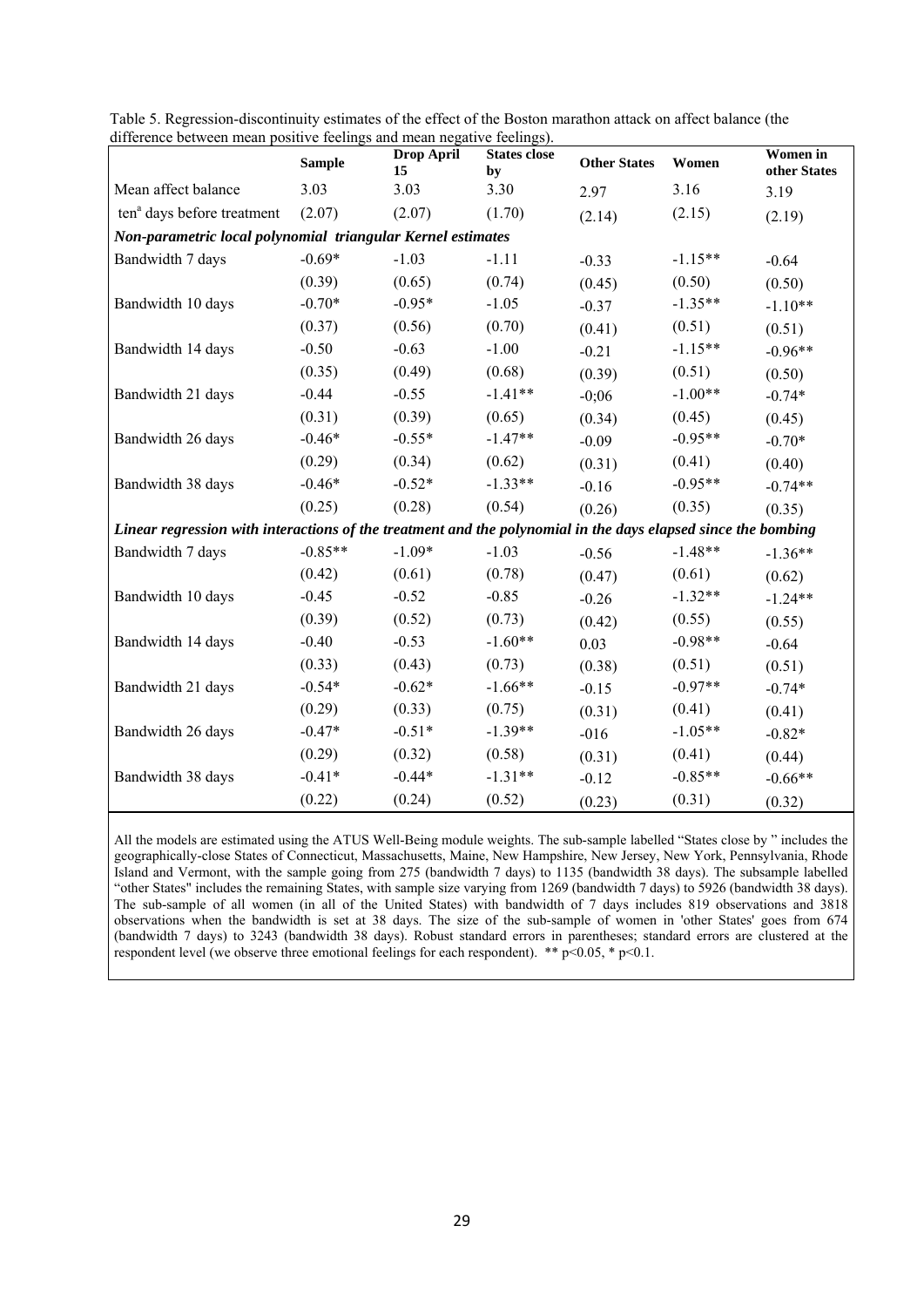|                                                                                     | <b>Sample</b> | <b>Drop</b><br><b>April</b><br>15 <sub>th</sub> | <b>States</b><br>close by | Other<br><b>States</b> | Women     | <b>Women</b> in<br>other States |
|-------------------------------------------------------------------------------------|---------------|-------------------------------------------------|---------------------------|------------------------|-----------|---------------------------------|
| Mean market hours per day                                                           | 2.76          | 2.76                                            | 1.40                      | 2.73                   | 2.13      | 2.08                            |
| in the ten days before treatment                                                    | (4.05)        | (4.05)                                          | (3.65)                    | (4.02)                 | (3.53)    | (3.4)                           |
| Bandwidth 7 days: market hours                                                      | $3.68**$      | $5.30**$                                        | $3.52**$                  | 3.97**                 | 3.39**    | 4.39**                          |
|                                                                                     | (0.64)        | (1.03)                                          | (1.17)                    | (0.99)                 | (1.15)    | (1.09)                          |
| Bandwidth 21 days: market hours                                                     | $1.04*$       | $1.23*$                                         | 0.75                      | $1.17*$                | $1.55**$  | 1.89**                          |
|                                                                                     | (0.61)        | (0.65)                                          | (0.13)                    | (0.68)                 | (0.77)    | (0.81)                          |
| Bandwidth 26 days: market hours                                                     | $0.89*$       | $0.99*$                                         | 0.53                      | $1.04*$                | $1.30*$   | $1.62**$                        |
|                                                                                     | (0.55)        | (0.57)                                          | (1.05)                    | (0.61)                 | (0.68)    | (0.73)                          |
| Bandwidth 38 days: market hours                                                     | $0.87**$      | $0.93*$                                         | 0.20                      | $1.07**$               | $1.14**$  | $1.33**$                        |
|                                                                                     | (0.46)        | (0.48)                                          | (0.94)                    | (0.52)                 | (0.56)    | (0.61)                          |
| Mean of household<br>work per day                                                   | 2.76          | 2.76                                            | 2.48                      | 2.73                   | 2.25      | 2.08                            |
| average of the ten days before treatment                                            | (4.05)        | (4.05)                                          | (3.45)                    | (4.02)                 | (2.47)    | (3.44)                          |
| Bandwidth 7 days: household work                                                    | $-0.15$       | $-0.22$                                         | 0.31                      | $-0.37$                | $-0.44$   | $-0.49$                         |
|                                                                                     | (0.52)        | (0.81)                                          | (1.43)                    | (0.47)                 | (0.75)    | (0.62)                          |
| Bandwidth 21 days: household work                                                   | 0.10          | $0.08\,$                                        | 0.93                      | $-0.14$                | $-0.29$   | $-0.43$                         |
|                                                                                     | (0.32)        | (0.36)                                          | (0.99)                    | (0.29)                 | (0.51)    | (0.43)                          |
| Bandwidth 26 days: household work                                                   | 0.14          | 0.15                                            | 0.86                      | $-0.06$                | $-0.07$   | $-0.18$                         |
|                                                                                     | (0.29)        | (0.31)                                          | (0.88)                    | (0.26)                 | (0.46)    | (0.42)                          |
| Bandwidth 38 days: household work                                                   | 0.10          | 0.10                                            | $5.22**$                  | $-0.07$                | $-0.05$   | $-0.15$                         |
|                                                                                     | (0.24)        | (0.26)                                          | (2.16)                    | (0.24)                 | (0.39)    | (0.39)                          |
| Mean of active leisure per day                                                      | 0.36          | 0.36                                            | 0.38                      | 0.35                   | 0.20      | 0.22                            |
| average of the ten days before treatment                                            | (0.97)        | (0.97)                                          | (0.85)                    | (1.00)                 | (0.54)    | (0.57)                          |
| Bandwidth 7 days: active leisure                                                    | $-0.24$       | $-0.29$                                         | $-0.82$                   | $-0.08$                | $-0.05$   | 0.05                            |
|                                                                                     | (0.19)        | (0.21)                                          | (0.56)                    | (0.19)                 | (0.15)    | (0.21)                          |
| Bandwidth 21 days: active leisure                                                   | $-0.22*$      | $-0.19$                                         | $-0.60**$                 | $-0.11$                | $-0.07$   | $-0.03$                         |
|                                                                                     | (0.12)        | (0.13)                                          | (0.30)                    | (0.13)                 | (0.08)    | (0.11)                          |
| Bandwidth 26 days: active leisure                                                   | $-0.21*$      | $-0.19$                                         | $-0.52*$                  | $-0.13$                | $-0.10$   | $-0.07$                         |
|                                                                                     | (0.11)        | (0.12)                                          | (0.28)                    | (0.12)                 | (0.07)    | (0.09)                          |
| Bandwidth 38 days: active leisure                                                   | $-0.18*$      | $-0.16*$                                        | $-0.29$                   | $-0.15$                | $-0.16**$ | $-0.16**$                       |
|                                                                                     | (0.10)        | (0.10)                                          | (0.24)                    | (0.11)                 | (0.06)    | (0.07)                          |
| Mean of television and radio time per day                                           | 2.80          | 2.80                                            | 3.16                      | 2.71                   | 2.83      | 2.85                            |
| average of the ten days before treatment                                            | (2.64)        | (2.64)                                          | (2.09)                    | (2.76)                 | (2.69)    | (2.85)                          |
| Bandwidth 7 days: television & radio                                                | 0.17          | $-0.77$                                         | $-0.15$                   | 0.31                   | $-0.66$   | $0.02\,$                        |
|                                                                                     | (0.66)        | (0.66)                                          | (0.33)                    | (0.72)                 | (0.74)    | (0.81)                          |
| Bandwidth 21 days: television & radio                                               | 0.29          | 0.06                                            | $-0.34$                   | 0.46                   | $-0.55$   | $-0.18$                         |
|                                                                                     | (0.39)        | (0.37)                                          | (0.93)                    | (0.42)                 | (0.42)    | (0.46)                          |
| Bandwidth 26 days : television & radio                                              | 0.29          | 0.12                                            | $-0.33$                   | 0.45                   | $-0.51$   | $-0.24$                         |
|                                                                                     | (0.35)        | (0.34)                                          | (0.83)                    | (0.38)                 | (0.38)    | (0.41)                          |
| Bandwidth 38 days : television & radio                                              | 0.31          | 0.19                                            | $-0.19$                   | 0.42                   | $-0.40$   | $-0.27$                         |
|                                                                                     | (0.30)        | (0.30)                                          | (0.70)                    | (0.33)                 | (0.32)    | (0.35)                          |
| All the models are estimated using the ATUS module weights. ** $p<0.05$ , * $p<0.1$ |               |                                                 |                           |                        |           |                                 |

Table 6. Regression-discontinuity estimates of the effect of the Boston marathon attack on individual time allocation (local polynomial estimates)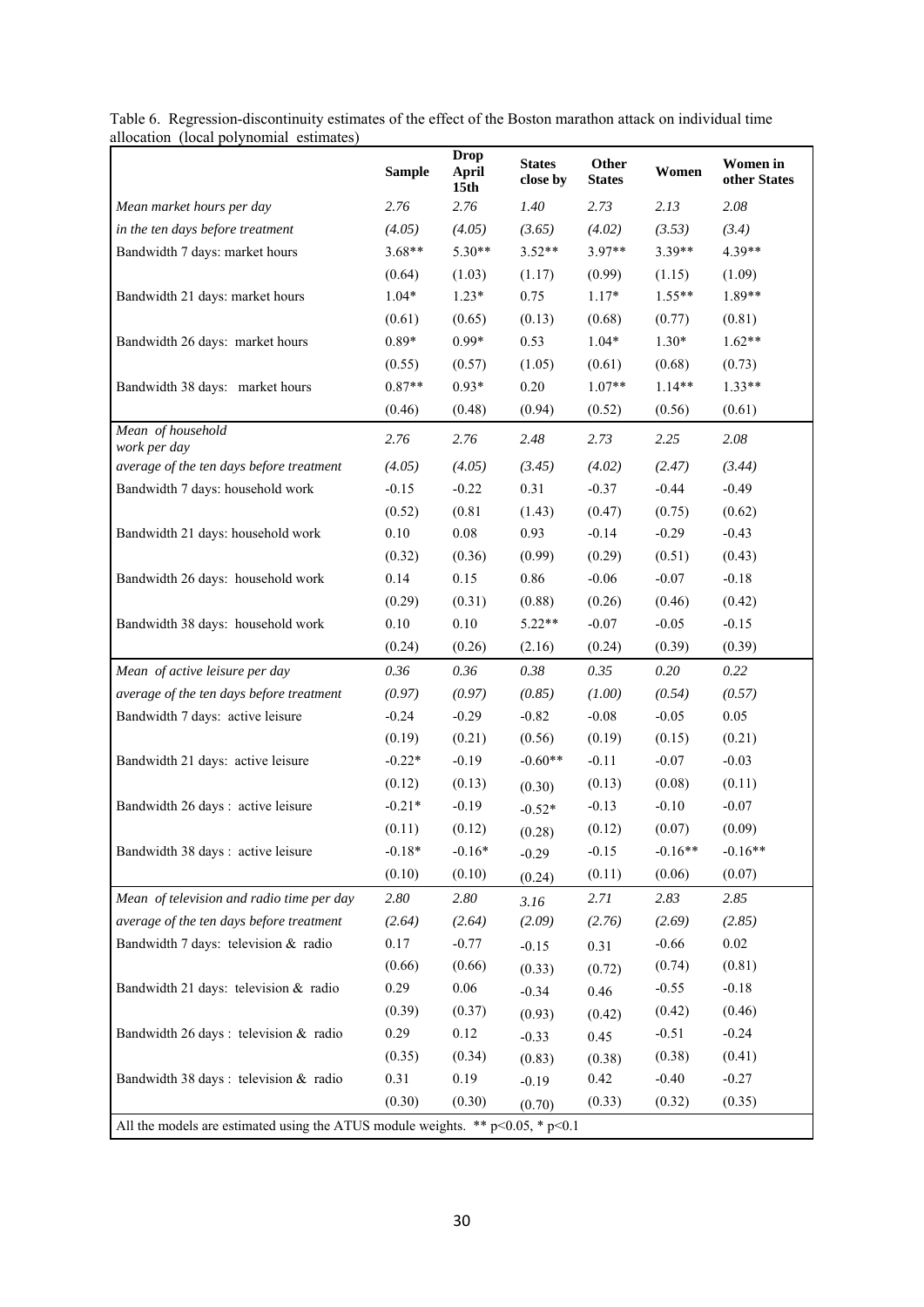|                                                                                                                                                                                                                              | <b>Sample</b> | <b>States close by</b> | <b>Individuals</b><br>with<br>children>0 | Women of age<br>25-40 | <b>Individuals</b><br>aged 15 or 16 |
|------------------------------------------------------------------------------------------------------------------------------------------------------------------------------------------------------------------------------|---------------|------------------------|------------------------------------------|-----------------------|-------------------------------------|
| Mean happiness                                                                                                                                                                                                               | 4.18          | 4.17                   | 4.18                                     | 4.25                  | 4.45                                |
| ten <sup>a</sup> days before SH                                                                                                                                                                                              | (1.67)        | (1.68)                 | (1.67)                                   | (1.61)                | (1.77)                              |
| Bandwidth 7 days                                                                                                                                                                                                             | 0.77          | 1.04                   | 0.77                                     | 0.64                  | 1.38                                |
|                                                                                                                                                                                                                              | (0.52)        | (1.06)                 | (0.52)                                   | (0.78)                | (1.25)                              |
| Bandwidth 10 days                                                                                                                                                                                                            | 0.42          | 0.63                   | 0.42                                     | $-0.31$               | 1.39                                |
|                                                                                                                                                                                                                              | (0.43)        | (0.90)                 | (0.43)                                   | (0.80)                | (1.15)                              |
| Bandwidth 14 days                                                                                                                                                                                                            | 0.33          | 0.26                   | 0.33                                     | $-0.07$               | 0.98                                |
|                                                                                                                                                                                                                              | (0.37)        | (0.74)                 | (0.37)                                   | (0.71)                | (0.93)                              |
| Bandwidth 21 days                                                                                                                                                                                                            | 0.10          | $-0.06$                | 0.10                                     | $-0.31$               | 1.01                                |
|                                                                                                                                                                                                                              | (0.21)        | (0.61)                 | (0.32)                                   | (0.64)                | (0.83)                              |
| Bandwidth 26 days                                                                                                                                                                                                            | 0.08          | $-0.08$                | 0.08                                     | $-0.34$               | 0.97                                |
|                                                                                                                                                                                                                              | (0.30)        | (0.59)                 | (0.30)                                   | (0.63)                | (0.78)                              |
| Bandwidth 38 days                                                                                                                                                                                                            | $-0.00$       | $-0.08$                | $-0.01$                                  | $-0.28$               | 0.61                                |
|                                                                                                                                                                                                                              | (0.28)        | (0.55)                 | (0.28)                                   | (0.61)                | (0.67)                              |
| Mean affect balance                                                                                                                                                                                                          | 2.87          | 3.04                   | 2.87                                     | 2.98                  | 3.33                                |
| ten <sup>a</sup> days before SH                                                                                                                                                                                              | (2.11)        | (2.22)                 | (2.11)                                   | (2.04)                | (1.49)                              |
| Bandwidth 7 days                                                                                                                                                                                                             | 0.86          | 0.11                   | 0.86                                     | $-0.92$               | 0.79                                |
|                                                                                                                                                                                                                              | (0.62)        | (1.71)                 | (0.62)                                   | (1.28)                | (0.83)                              |
| Bandwidth 10 days                                                                                                                                                                                                            | 0.35          | $-0.31$                | 0.35                                     | $-0.93$               | 0.77                                |
|                                                                                                                                                                                                                              | (0.54)        | (1.58)                 | (0.54)                                   | (1.29)                | (0.90)                              |
| Bandwidth 14 days                                                                                                                                                                                                            | 0.15          | $-0.70$                | 0.15                                     | $-0.30$               | 0.44                                |
|                                                                                                                                                                                                                              | (0.46)        | (1.34)                 | (0.46)                                   | (1.14)                | (0.83)                              |
| Bandwidth 21 days                                                                                                                                                                                                            | $-0.15$       | $-0.99$                | $-0.15$                                  | $-0.12$               | 0.36                                |
|                                                                                                                                                                                                                              | (0.40)        | (1.16)                 | (0.40)                                   | (0.97)                | (0.78)                              |
| Bandwidth 26 days                                                                                                                                                                                                            | $-0.16$       | $-0.92$                | $-0.16$                                  | $-0.11$               | 0.31                                |
|                                                                                                                                                                                                                              | (0.38)        | (1.13)                 | (0.39)                                   | (0.95)                | (0.74)                              |
| Bandwidth 38 days                                                                                                                                                                                                            | $-0.17$       | $-0.71$                | $-0.17$                                  | $-0.02$               | 0.04                                |
|                                                                                                                                                                                                                              | (0.36)        | (1.07)                 | (0.36)                                   | (0.88)                | (0.62)                              |
| The data are drawn from the 2012 ATUS and Well-Being Module Survey. All the models are estimated using the<br>ATUS Well-Being module weights and clustering standard errors at the level of the individual. The treatment is |               |                        |                                          |                       |                                     |

Table 7. Regression-discontinuity estimates for the 2012 mass shooting at Sandy Hook Elementary School, which took place on December  $14<sup>th</sup>$  (local polynomial estimates).

the day of the mass shooting at Sandy Hook elementary school: Friday 14<sup>th</sup> December 2012. States close by are Connecticut, Massachusetts, Maine, New Hampshire, New Jersey, New York, Pennsylvania, Rhode Island and Vermont. \*\* p<0.05, \* p<0.1.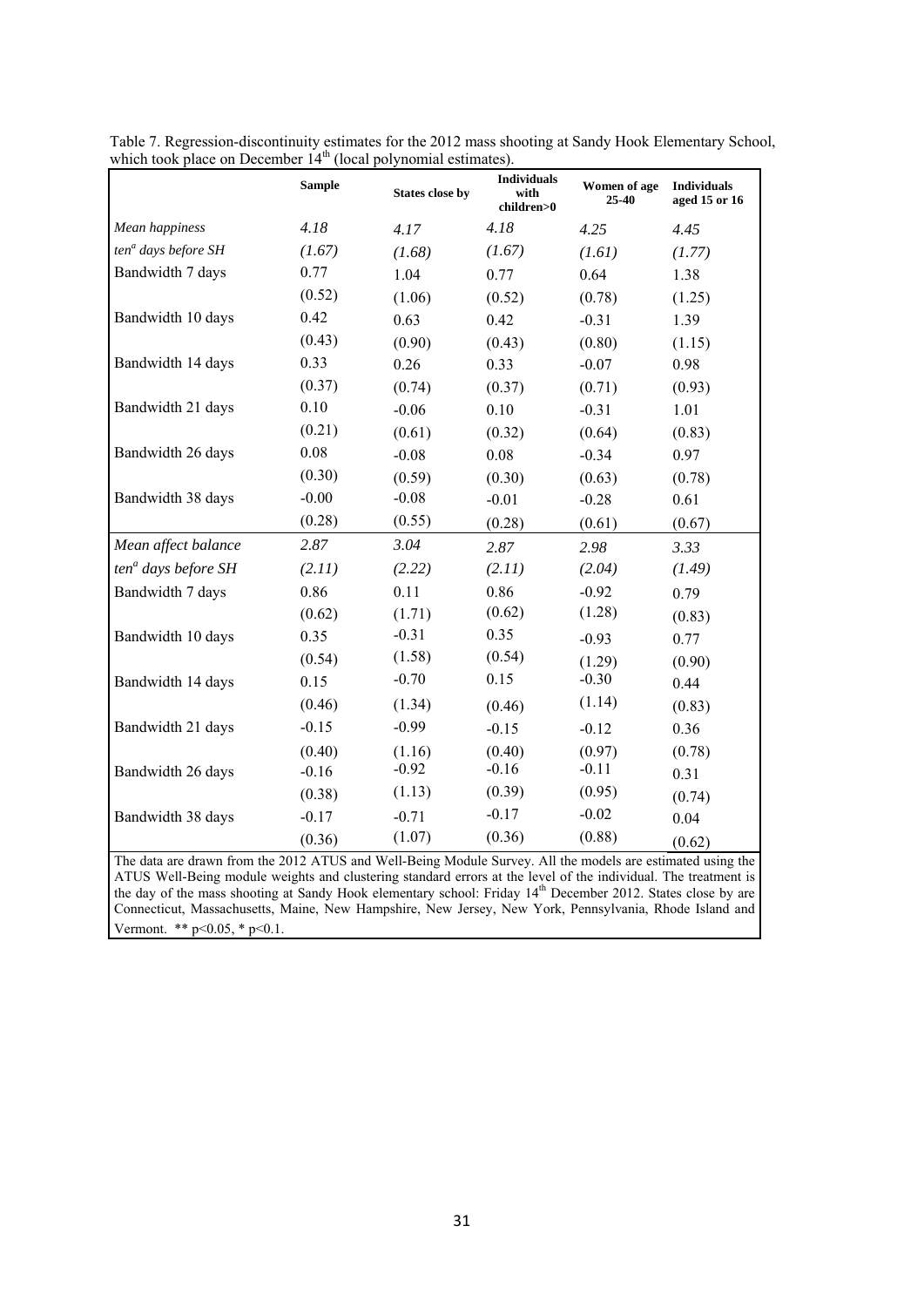| Table 8. Treatment is Monday April 16th 2012 (Boston Marathon) or Tuesday April $17th$ (National Tax day).<br>(1) Setting treatment on Monday April 16th 2012 (the 2012 Boston marathon day). |                                                                              |                  |                                                                                                                                 |                |            |  |  |  |  |
|-----------------------------------------------------------------------------------------------------------------------------------------------------------------------------------------------|------------------------------------------------------------------------------|------------------|---------------------------------------------------------------------------------------------------------------------------------|----------------|------------|--|--|--|--|
| Non-parametric local polynomial triangular Kernel estimates: outcome emotional feelings of                                                                                                    |                                                                              |                  |                                                                                                                                 |                |            |  |  |  |  |
|                                                                                                                                                                                               | <b>Happiness</b>                                                             | <b>Tiredness</b> | <b>Stress</b>                                                                                                                   | <b>Sadness</b> | Pain       |  |  |  |  |
| Bandwidth 14                                                                                                                                                                                  | $-1.29$                                                                      | $-0.36$          | $0.98*$                                                                                                                         | 0.86           | $-0.69*$   |  |  |  |  |
|                                                                                                                                                                                               | (0.86)                                                                       | (0.32)           | (0.57)                                                                                                                          | (0.66)         | (0.37)     |  |  |  |  |
| Bandwidth 21                                                                                                                                                                                  | $-0.88$                                                                      | $-0.53*$         | 0.56                                                                                                                            | 0.54           | $-0.66**$  |  |  |  |  |
|                                                                                                                                                                                               | (0.70)                                                                       | (0.29)           | (0.47)                                                                                                                          | (0.53)         | (0.32)     |  |  |  |  |
| Bandwidth 26                                                                                                                                                                                  | $-0.74$                                                                      | $-0.47*$         | 0.41                                                                                                                            | 0.40           | $-0.57**$  |  |  |  |  |
|                                                                                                                                                                                               | (0.62)                                                                       | (0.28)           | (0.42)                                                                                                                          | (0.48)         | (0.29)     |  |  |  |  |
| Bandwidth 38                                                                                                                                                                                  | $-0.61$                                                                      | $-0.37$          | 0.30                                                                                                                            | 0.31           | $-0.46*$   |  |  |  |  |
|                                                                                                                                                                                               | (0.51)                                                                       | (0.25)           | (0.35)                                                                                                                          | (0.39)         | (0.25)     |  |  |  |  |
|                                                                                                                                                                                               |                                                                              |                  | Non-parametric local polynomial triangular Kernel estimates : time allocation outcomes                                          |                |            |  |  |  |  |
|                                                                                                                                                                                               | market hours                                                                 | household        | active leisure                                                                                                                  |                | television |  |  |  |  |
|                                                                                                                                                                                               |                                                                              | work             |                                                                                                                                 |                | radio      |  |  |  |  |
| Bandwidth 21                                                                                                                                                                                  | $2.02**$                                                                     | 0.22             | $-0.09$                                                                                                                         |                | $0.02\,$   |  |  |  |  |
|                                                                                                                                                                                               | (0.61)                                                                       | (0.25)           | (0.20)                                                                                                                          |                | (0.32)     |  |  |  |  |
| Bandwidth 26                                                                                                                                                                                  | $1.55**$                                                                     | 0.26             | $-0.07$                                                                                                                         |                | $-0.01$    |  |  |  |  |
|                                                                                                                                                                                               | (0.57)                                                                       | (0.23)           | (0.17)                                                                                                                          |                | (0.29)     |  |  |  |  |
| Bandwidth 38                                                                                                                                                                                  | $1.23**$                                                                     | 0.28             | 0.04                                                                                                                            |                | $-0.12$    |  |  |  |  |
|                                                                                                                                                                                               | (0.49)                                                                       | (0.20)           | (0.14)                                                                                                                          |                | (0.25)     |  |  |  |  |
|                                                                                                                                                                                               | (2) Setting treatment on Tuesday April 17th 2012 (National Tax day in 2012). |                  |                                                                                                                                 |                |            |  |  |  |  |
|                                                                                                                                                                                               |                                                                              |                  | Non-parametric local polynomial triangular Kernel estimates: outcome emotional feelings of                                      |                |            |  |  |  |  |
|                                                                                                                                                                                               | <b>Happiness</b>                                                             | <b>Tiredness</b> | <b>Stress</b>                                                                                                                   | <b>Sadness</b> | Pain       |  |  |  |  |
| Bandwidth 14                                                                                                                                                                                  | $1.66*$                                                                      | 0.33             | $-0.58$                                                                                                                         | $-1.09$        | 0.20       |  |  |  |  |
|                                                                                                                                                                                               | (0.98)                                                                       | (0.41)           | (0.71)                                                                                                                          | (0.77)         | (0.40)     |  |  |  |  |
| Bandwidth 21                                                                                                                                                                                  | 1.19                                                                         | 0.03             | $-0.54$                                                                                                                         | $-0.82$        | $-0.08$    |  |  |  |  |
|                                                                                                                                                                                               | (0.77)                                                                       | (0.35)           | (0.53)                                                                                                                          | (0.59)         | (0.34)     |  |  |  |  |
| Bandwidth 26                                                                                                                                                                                  | 1.02                                                                         | 0.01             | $-0.51$                                                                                                                         | $-0.75$        | $-0.11$    |  |  |  |  |
|                                                                                                                                                                                               | (0.68)                                                                       | (0.33)           | (0.47)                                                                                                                          | (0.52)         | (0.31)     |  |  |  |  |
| Bandwidth 38                                                                                                                                                                                  | 0.72                                                                         | 0.02             | $-0.39$                                                                                                                         | $-0.55$        | $-0.10$    |  |  |  |  |
|                                                                                                                                                                                               | (0.55)                                                                       | (0.28)           | (0.38)                                                                                                                          | (0.41)         | (0.26)     |  |  |  |  |
|                                                                                                                                                                                               |                                                                              |                  | Non-parametric local polynomial triangular Kernel estimates : time allocation outcomes                                          |                |            |  |  |  |  |
|                                                                                                                                                                                               | market hours                                                                 | household        | active leisure                                                                                                                  |                | television |  |  |  |  |
|                                                                                                                                                                                               |                                                                              | work             |                                                                                                                                 |                | radio      |  |  |  |  |
| Bandwidth 21                                                                                                                                                                                  | $1.43**$                                                                     | $0.47*$          | $-0.01$                                                                                                                         |                | $-0.19$    |  |  |  |  |
|                                                                                                                                                                                               | (0.68)                                                                       | (0.27)           | (0.20)                                                                                                                          |                | (0.32)     |  |  |  |  |
| Bandwidth 26                                                                                                                                                                                  | $1.06*$                                                                      | $0.48**$         | $-0.02$                                                                                                                         |                | $-0.18$    |  |  |  |  |
|                                                                                                                                                                                               | (0.61)                                                                       | (0.24)           | (0.18)                                                                                                                          |                | (0.29)     |  |  |  |  |
| Bandwidth 38                                                                                                                                                                                  | $0.90*$                                                                      | $0.44**$         | 0.07                                                                                                                            |                | $-0.26$    |  |  |  |  |
|                                                                                                                                                                                               | (0.51)                                                                       | (0.21)           | (0.14)                                                                                                                          |                | (0.25)     |  |  |  |  |
|                                                                                                                                                                                               | feeling outcomes). ** $p<0.05$ , * $p<0.1$                                   |                  | All the models are estimated using weights. Standard errors are robust (and clustered at the respondent level for the emotional |                |            |  |  |  |  |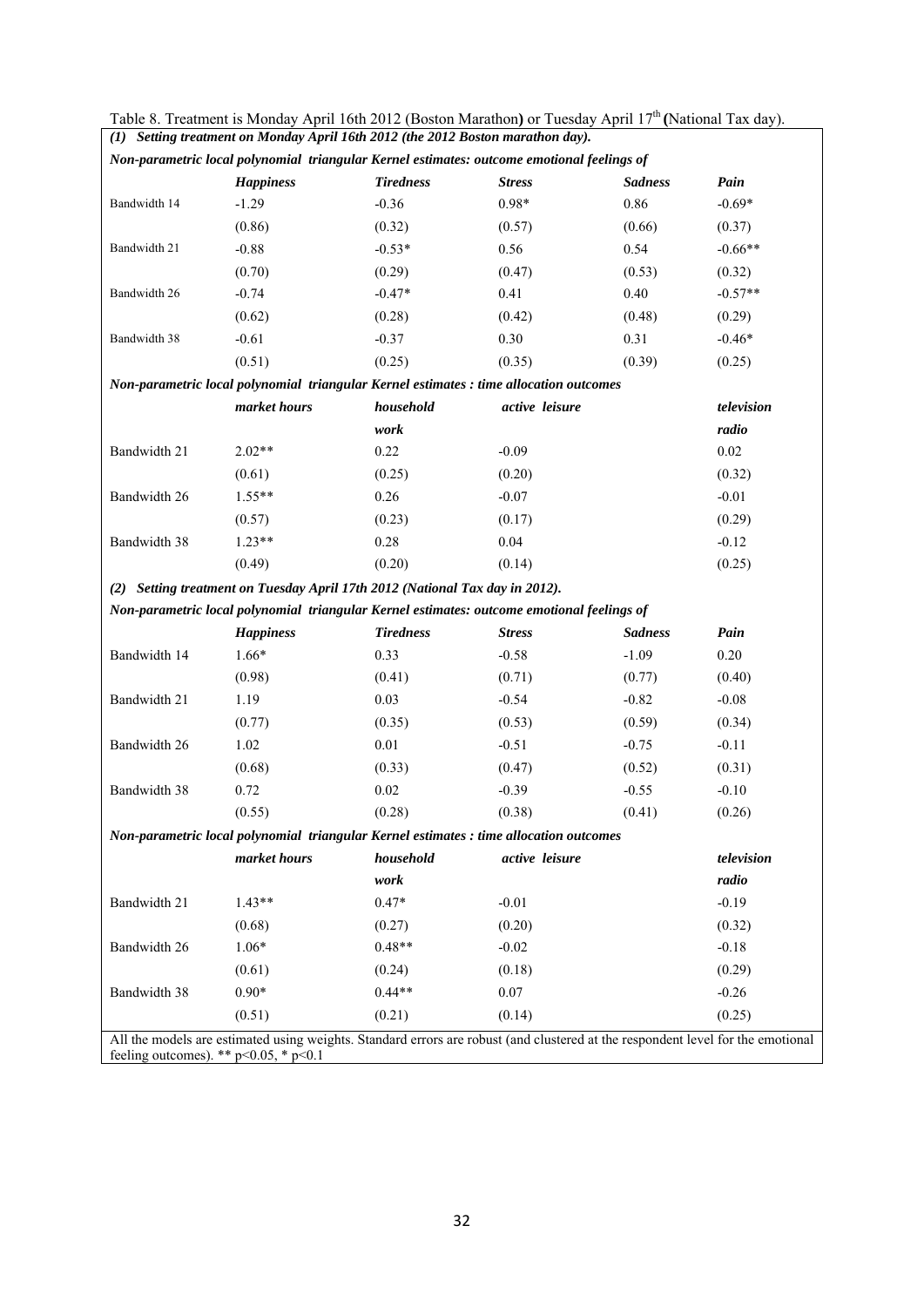|                                                                                                                                                                                                                                                                                                                                                                                                                                                                                                                                                                                                     | <b>Happiness</b><br>feelings                   | Affect<br>balance                                                         |  |  |  |
|-----------------------------------------------------------------------------------------------------------------------------------------------------------------------------------------------------------------------------------------------------------------------------------------------------------------------------------------------------------------------------------------------------------------------------------------------------------------------------------------------------------------------------------------------------------------------------------------------------|------------------------------------------------|---------------------------------------------------------------------------|--|--|--|
|                                                                                                                                                                                                                                                                                                                                                                                                                                                                                                                                                                                                     |                                                | Raw effects (not including Zs) and only March and April diaries           |  |  |  |
| 2013 T day                                                                                                                                                                                                                                                                                                                                                                                                                                                                                                                                                                                          | 0.11                                           | $-0.38$                                                                   |  |  |  |
|                                                                                                                                                                                                                                                                                                                                                                                                                                                                                                                                                                                                     | (0.31)                                         | (0.26)                                                                    |  |  |  |
| 2013 T day and States close by                                                                                                                                                                                                                                                                                                                                                                                                                                                                                                                                                                      | $-0.74**$                                      | $-0.96**$                                                                 |  |  |  |
|                                                                                                                                                                                                                                                                                                                                                                                                                                                                                                                                                                                                     | (0.29)                                         | (0.35)                                                                    |  |  |  |
| 2013 T day and female                                                                                                                                                                                                                                                                                                                                                                                                                                                                                                                                                                               | $-0.10$                                        | $-0.53**$                                                                 |  |  |  |
|                                                                                                                                                                                                                                                                                                                                                                                                                                                                                                                                                                                                     | (0.19)                                         | (0.24)                                                                    |  |  |  |
|                                                                                                                                                                                                                                                                                                                                                                                                                                                                                                                                                                                                     |                                                | Raw effects (not including Zs) and all diaries (from January to December) |  |  |  |
| 2013 T day                                                                                                                                                                                                                                                                                                                                                                                                                                                                                                                                                                                          | 0.04                                           | 0.06                                                                      |  |  |  |
|                                                                                                                                                                                                                                                                                                                                                                                                                                                                                                                                                                                                     | (0.24)                                         | (0.09)                                                                    |  |  |  |
| 2013 T day and States close by                                                                                                                                                                                                                                                                                                                                                                                                                                                                                                                                                                      | $-0.19**$                                      | $-0.20**$                                                                 |  |  |  |
|                                                                                                                                                                                                                                                                                                                                                                                                                                                                                                                                                                                                     | (0.07)                                         | (0.09)                                                                    |  |  |  |
| 2013 T day and female                                                                                                                                                                                                                                                                                                                                                                                                                                                                                                                                                                               | $-0.02$                                        | $-0.05$                                                                   |  |  |  |
|                                                                                                                                                                                                                                                                                                                                                                                                                                                                                                                                                                                                     | (0.06)                                         | (0.08)                                                                    |  |  |  |
|                                                                                                                                                                                                                                                                                                                                                                                                                                                                                                                                                                                                     | Including Z's and only March and April diaries |                                                                           |  |  |  |
| 2013 T day                                                                                                                                                                                                                                                                                                                                                                                                                                                                                                                                                                                          | 0.04                                           | $-0.43$                                                                   |  |  |  |
|                                                                                                                                                                                                                                                                                                                                                                                                                                                                                                                                                                                                     | (0.24)                                         | (0.23)                                                                    |  |  |  |
| 2013 T day and States close by                                                                                                                                                                                                                                                                                                                                                                                                                                                                                                                                                                      | $-0.84**$                                      | $-1.02**$                                                                 |  |  |  |
|                                                                                                                                                                                                                                                                                                                                                                                                                                                                                                                                                                                                     | (0.29)                                         | (0.34)                                                                    |  |  |  |
| 2013 T day and female                                                                                                                                                                                                                                                                                                                                                                                                                                                                                                                                                                               | $-0.09$                                        | $-0.50**$                                                                 |  |  |  |
|                                                                                                                                                                                                                                                                                                                                                                                                                                                                                                                                                                                                     | (0.18)                                         | (0.23)                                                                    |  |  |  |
|                                                                                                                                                                                                                                                                                                                                                                                                                                                                                                                                                                                                     |                                                | Including Z's and all diaries (from January to December of each year)     |  |  |  |
| 2013 T day                                                                                                                                                                                                                                                                                                                                                                                                                                                                                                                                                                                          | 0.04                                           | 0.07                                                                      |  |  |  |
|                                                                                                                                                                                                                                                                                                                                                                                                                                                                                                                                                                                                     | (0.07)                                         | (0.09)                                                                    |  |  |  |
| 2013 T day and States close by                                                                                                                                                                                                                                                                                                                                                                                                                                                                                                                                                                      | $-0.14*$                                       | $-0.19$                                                                   |  |  |  |
|                                                                                                                                                                                                                                                                                                                                                                                                                                                                                                                                                                                                     | (0.08)                                         | (0.12)                                                                    |  |  |  |
| 2013 T day and female                                                                                                                                                                                                                                                                                                                                                                                                                                                                                                                                                                               | $-0.008$                                       | 0.008                                                                     |  |  |  |
|                                                                                                                                                                                                                                                                                                                                                                                                                                                                                                                                                                                                     | (0.06)                                         | (0.08)                                                                    |  |  |  |
| T stands for the day of the Boston marathon $(15th$ April 2013 and $17th$ April 2012), which is<br>interacted with year 2013 to capture the effect of the bombing. The Z include household income,<br>individual employment status, demographic characteristics, race, day-of-the-week (Monday to<br>Sunday), month, year and State fixed effects. States close by are Connecticut, Massachusetts,<br>Maine, New Hampshire, New Jersey, New York, Pennsylvania, Rhode Island and Vermont. The<br>standard errors are robust and clustered at the individual level. Each coefficient in the Table is |                                                |                                                                           |  |  |  |

obtained by estimating a separate model. \*\* p<0.05, \* p<0.1.

Table 9. Results of estimation of differences-in-differences models of the effect of the bombing on happiness and affect balance (pooling 2012 and 2013 years).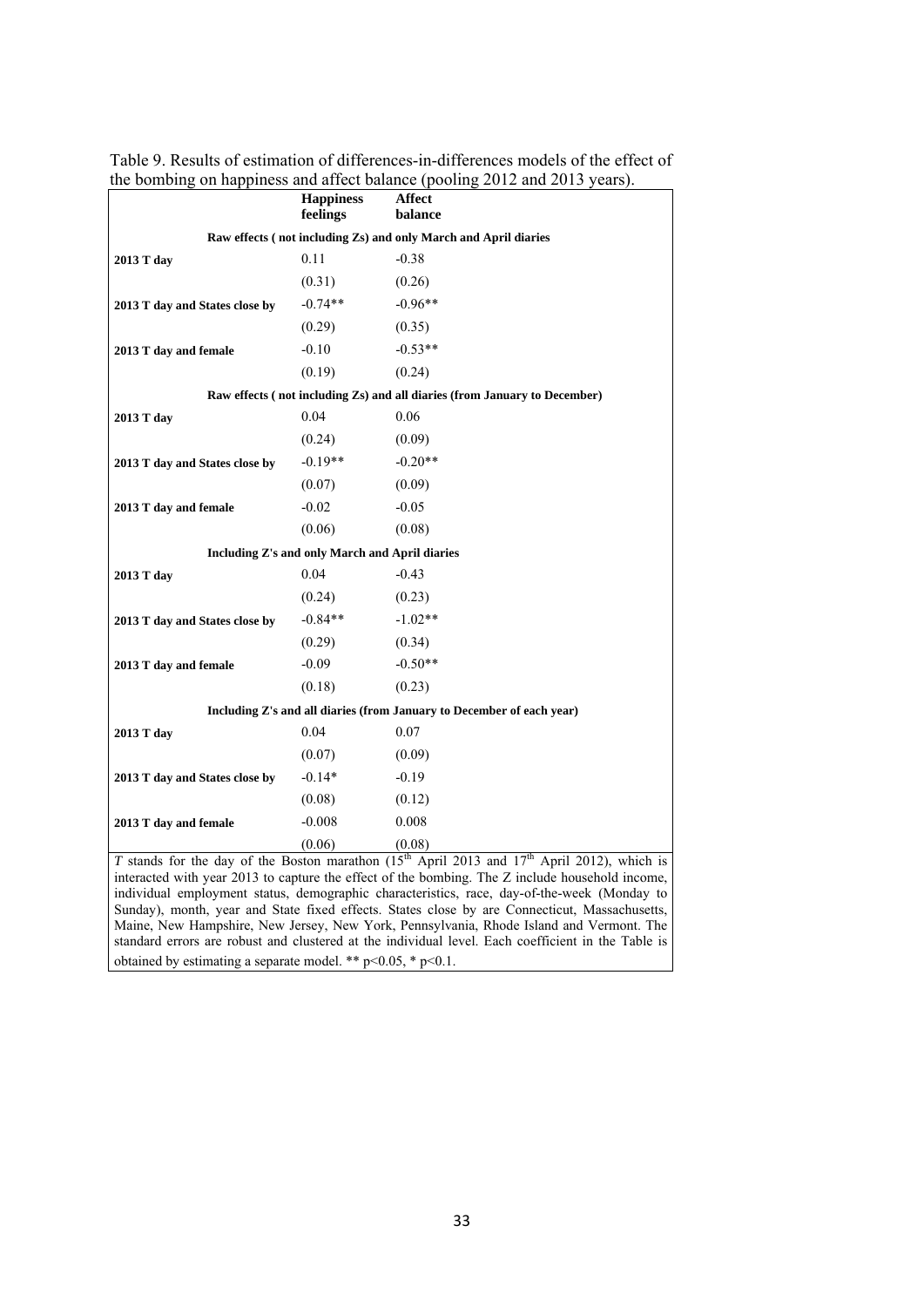| Dependent Variable: Happiness Feelings (measured on a scale of 1 to 6)                                                      |               |               |             |              | <b>Balance</b> | <b>Balance</b> | <b>Balance</b> |
|-----------------------------------------------------------------------------------------------------------------------------|---------------|---------------|-------------|--------------|----------------|----------------|----------------|
| Explanatory                                                                                                                 | All sample    | All sample    | Before      | Day After    | All sample     | Days Before    | Days After     |
| Variables                                                                                                                   |               |               | Bombing     | Bombing      |                | Bombing        | Bombing        |
| <b>Log Income</b>                                                                                                           | 0.0441        | 0.0438        | $0.0764*$   | 0.0325       | $0.128***$     | $0.199***$     | $0.101**$      |
|                                                                                                                             | (0.0297)      | (0.0297)      | (0.0456)    | (0.0362)     | (0.0389)       | (0.0655)       | (0.0462)       |
| Employed                                                                                                                    | 0.0111        | 0.0111        | $-0.0942$   | 0.0574       | $0.157**$      | $-0.0360$      | $0.242***$     |
|                                                                                                                             | (0.0499)      | (0.0499)      | (0.0856)    | (0.0591)     | (0.0690)       | (0.121)        | (0.0795)       |
| Female                                                                                                                      | $0.139***$    | 0.139***      | 0.0995      | $0.147***$   | 0.0160         | $-0.0622$      | 0.0451         |
|                                                                                                                             | (0.0437)      | (0.0436)      | (0.0750)    | (0.0521)     | (0.0579)       | (0.1000)       | (0.0688)       |
| Age                                                                                                                         | $-0.0137**$   | $-0.0137**$   | $-0.0104$   | $-0.0149**$  | $-0.0307***$   | $-0.0256$      | $-0.0321***$   |
|                                                                                                                             | (0.00644)     | (0.00645)     | (0.0121)    | (0.00750)    | (0.00905)      | (0.0167)       | (0.0106)       |
| Age-squared                                                                                                                 | $0.000174***$ | $0.000175***$ | 0.000154    | $0.000180**$ | 0.000389***    | 0.000338*      | $0.000405***$  |
|                                                                                                                             | $(6.57e-05)$  | $(6.57e-05)$  | (0.000125)  | $(7.58e-05)$ | $(9.26e-05)$   | (0.000176)     | (0.000106)     |
| $\leq$ high school                                                                                                          | $0.178**$     | $0.177**$     | 0.0955      | $0.213**$    | $-0.0128$      | 0.112          | $-0.0597$      |
|                                                                                                                             | (0.0786)      | (0.0786)      | (0.141)     | (0.0926)     | (0.106)        | (0.185)        | (0.126)        |
| <b>High school</b>                                                                                                          | $0.174***$    | $0.174***$    | $0.175*$    | $0.188***$   | $0.244***$     | $0.323**$      | $0.225***$     |
|                                                                                                                             | (0.0559)      | (0.0559)      | (0.0913)    | (0.0675)     | (0.0712)       | (0.133)        | (0.0828)       |
| College dropout                                                                                                             | 0.0289        | 0.0291        | 0.0119      | 0.0512       | $-0.00965$     | $-0.0359$      | 0.0264         |
|                                                                                                                             | (0.0613)      | (0.0613)      | (0.0992)    | (0.0738)     | (0.0835)       | (0.146)        | (0.0980)       |
| Black                                                                                                                       | 0.106         | 0.105         | 0.0231      | $0.127*$     | $0.234**$      | 0.193          | $0.221**$      |
|                                                                                                                             | (0.0657)      | (0.0657)      | (0.124)     | (0.0741)     | (0.0953)       | (0.174)        | (0.109)        |
| Day>= bombing                                                                                                               | $-0.251*$     | $-0.240*$     |             |              | $-0.327*$      |                |                |
|                                                                                                                             | (0.136)       | (0.137)       |             |              | (0.172)        |                |                |
| Day bombing*                                                                                                                |               | $-0.0567$     |             |              | 0.0625         |                |                |
| Massachusetts                                                                                                               |               | (0.119)       |             |              | (0.180)        |                |                |
| <b>Monday</b>                                                                                                               | $-0.258***$   | $-0.258***$   | $-0.199$    | $-0.279***$  | $-0.369***$    | $-0.265*$      | $-0.403***$    |
|                                                                                                                             | (0.0694)      | (0.0694)      | (0.121)     | (0.0830)     | (0.0949)       | (0.157)        | (0.117)        |
| Tuesday                                                                                                                     | $-0.0423$     | $-0.0426$     | 0.0940      | $-0.101$     | $-0.0588$      | 0.0354         | $-0.0872$      |
|                                                                                                                             | (0.0751)      | (0.0752)      | (0.122)     | (0.0919)     | (0.103)        | (0.171)        | (0.125)        |
| Wednesday                                                                                                                   | $-0.244***$   | $-0.244***$   | $-0.412***$ | $-0.179**$   | $-0.363***$    | $-0.564***$    | $-0.274**$     |
|                                                                                                                             | (0.0732)      | (0.0732)      | (0.142)     | (0.0835)     | (0.101)        | (0.192)        | (0.115)        |
| Thursday                                                                                                                    | $-0.193***$   | $-0.193***$   | $-0.142$    | $-0.236***$  | $-0.183*$      | $-0.159$       | $-0.220*$      |
|                                                                                                                             | (0.0706)      | (0.0706)      | (0.132)     | (0.0818)     | (0.0996)       | (0.185)        | (0.113)        |
| Friday                                                                                                                      | $-0.209***$   | $-0.208***$   | $-0.164$    | $-0.232**$   | $-0.165*$      | $-0.183$       | $-0.161$       |
|                                                                                                                             | (0.0754)      | (0.0754)      | (0.128)     | (0.0909)     | (0.0996)       | (0.172)        | (0.120)        |
| Saturday                                                                                                                    | 0.0335        | 0.0342        | 0.0975      | 0.00939      | 0.0728         | 0.138          | 0.0491         |
|                                                                                                                             | (0.0542)      | (0.0541)      | (0.0978)    | (0.0646)     | (0.0742)       | (0.129)        | (0.0907)       |
| Month Fixed Effects                                                                                                         | <b>YES</b>    | <b>YES</b>    | YES         | <b>YES</b>   | <b>YES</b>     | YES            | <b>YES</b>     |
| <b>State Fixed Effects</b>                                                                                                  | <b>YES</b>    | <b>YES</b>    | <b>YES</b>  | ${\rm YES}$  | <b>YES</b>     | YES            | <b>YES</b>     |
| Observations                                                                                                                | 30,601        | 30,601        | 9,197       | 21,404       | 30221          | 9107           | 21114          |
| R-squared                                                                                                                   | 0.026         |               | 0.045       | 0.030        | 0.028          | 0.058          | 0.030          |
| The data is drawn from the 2013 ATUS and Well-Being Survey. Observations are weighted using ATUS well-being weights. Robust |               |               |             |              |                |                |                |

Table 10. Regressions of Individual Happiness feelings (or Affect Balance) on the bombing day

standard errors in parentheses; standard errors are clustered at the respondent level. . \*\*\*  $p<0.01$ , \*\*  $p<0.05$ , \*  $p<0.1$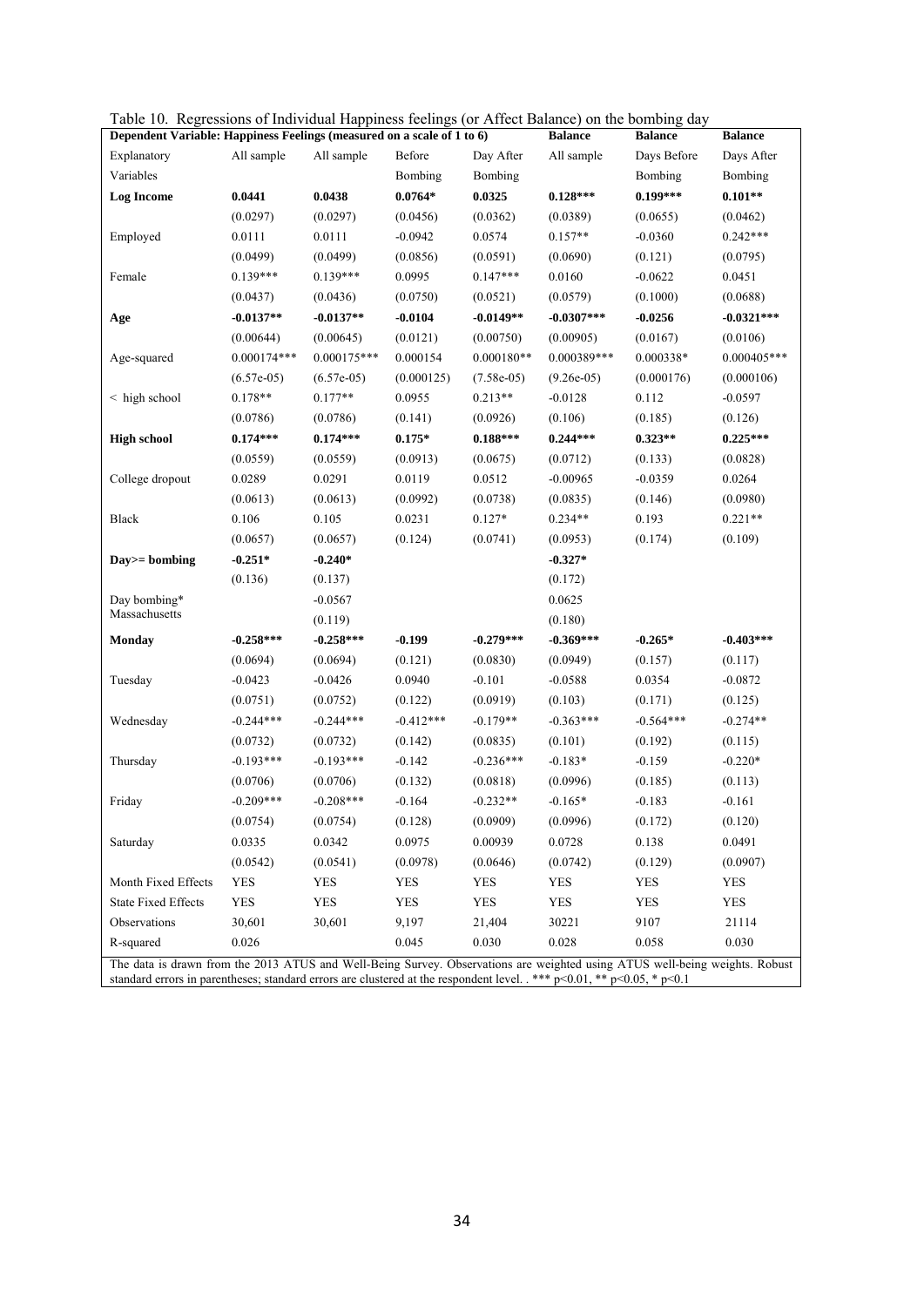#### APPPENDIX. For Online Publication



Figure A. Meaningfulness outcomes before and after the Boston marathon terrorist attack: 30 days bandwidth

The graph shows mean individual meaning feelings before and after the Boston Marathon terrorist attack, with day zero corresponding to April 15<sup>th</sup> 2013. The dots correspond to the raw means of subjective meaningfulness of the activity performed by bins of two days. The solid line is non-parametrically fitted using triangle kernel with a bandwidth of 30 days. The dashed lines are the five percent confidence intervals around the triangular kernel estimates. The data are drawn from the American Time Use Survey Well-Being module, which collects emotional feelings associated with three randomly-drawn activities reported by the respondent in their daily activity diary. The feelings measure is weighted using the ATUS Well-Being Module weights. Missing values  $\begin{array}{c|c}\n\text{a)} & -30 & -25 & -20 & -15 \\
\hline\n\text{c)} & \text{days before} \\
\end{array}$ <br>
The graph shows mean individual meday zero corresponding to April 15<sup>th</sup><br>
of the activity performed by bins of<br>
with a bandwidth of 30 days. The data kernel estim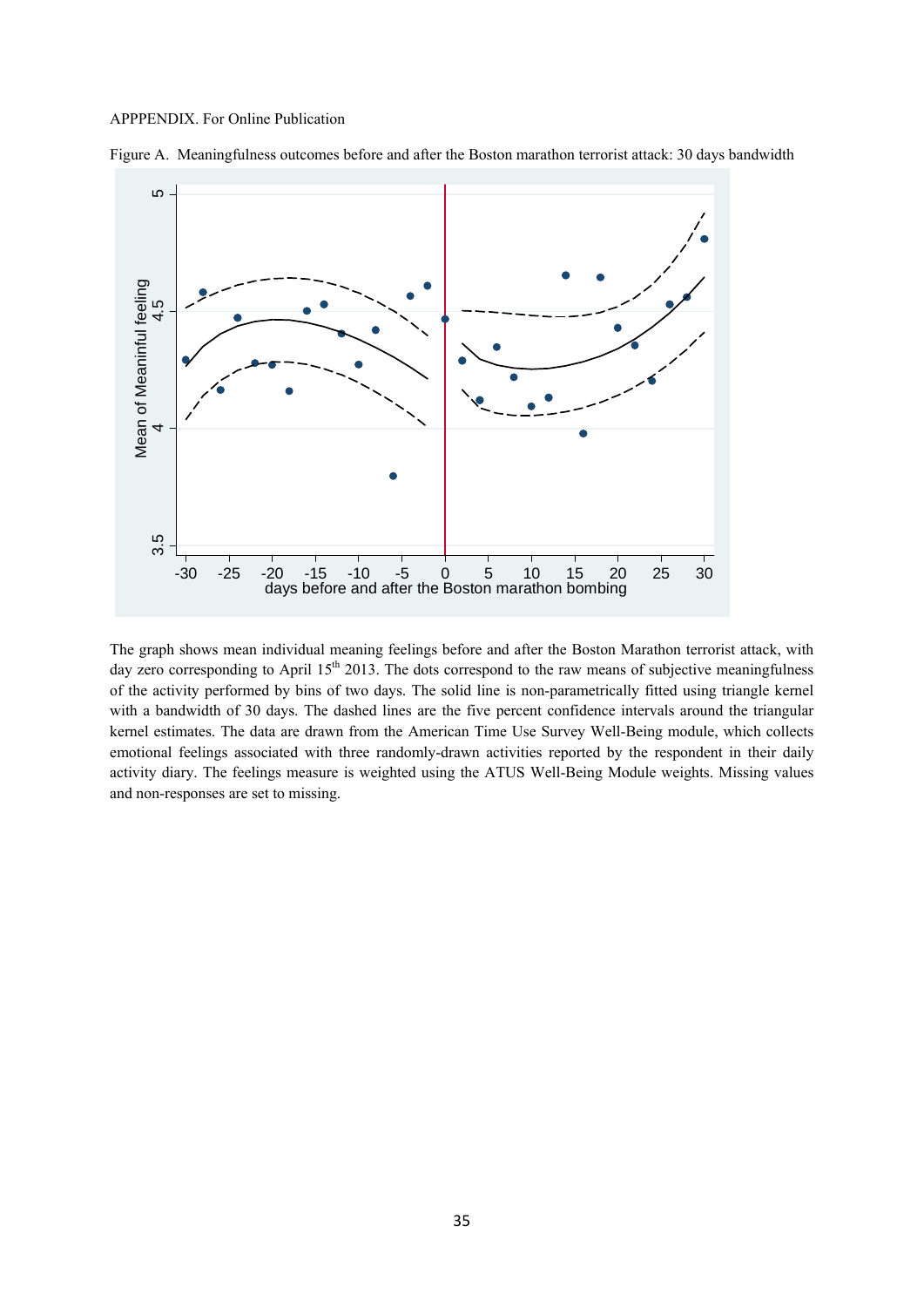

Figure B. Feelings of pain before and after the Boston marathon terrorist attack: 30 days bandwidth

The graph shows mean individual feelings of pain before and after the Boston Marathon terrorist attack, with day zero corresponding to April  $15<sup>th</sup> 2013$ . The dots correspond to the raw means of subjective painfulness of the activity performed by bins of two days. The solid line is non-parametrically fitted using triangle kernel with a bandwidth of 30 days. The dashed lines are the five percent confidence intervals around the triangular kernel estimates. The data are drawn from the American Time Use Survey Well-Being module, which collects emotional feelings associated with three randomly-drawn activities reported by the respondent in their daily activity diary. The feelings of pain are weighted using the ATUS Well-Being Module weights. Missing values and non-responses are set to missing.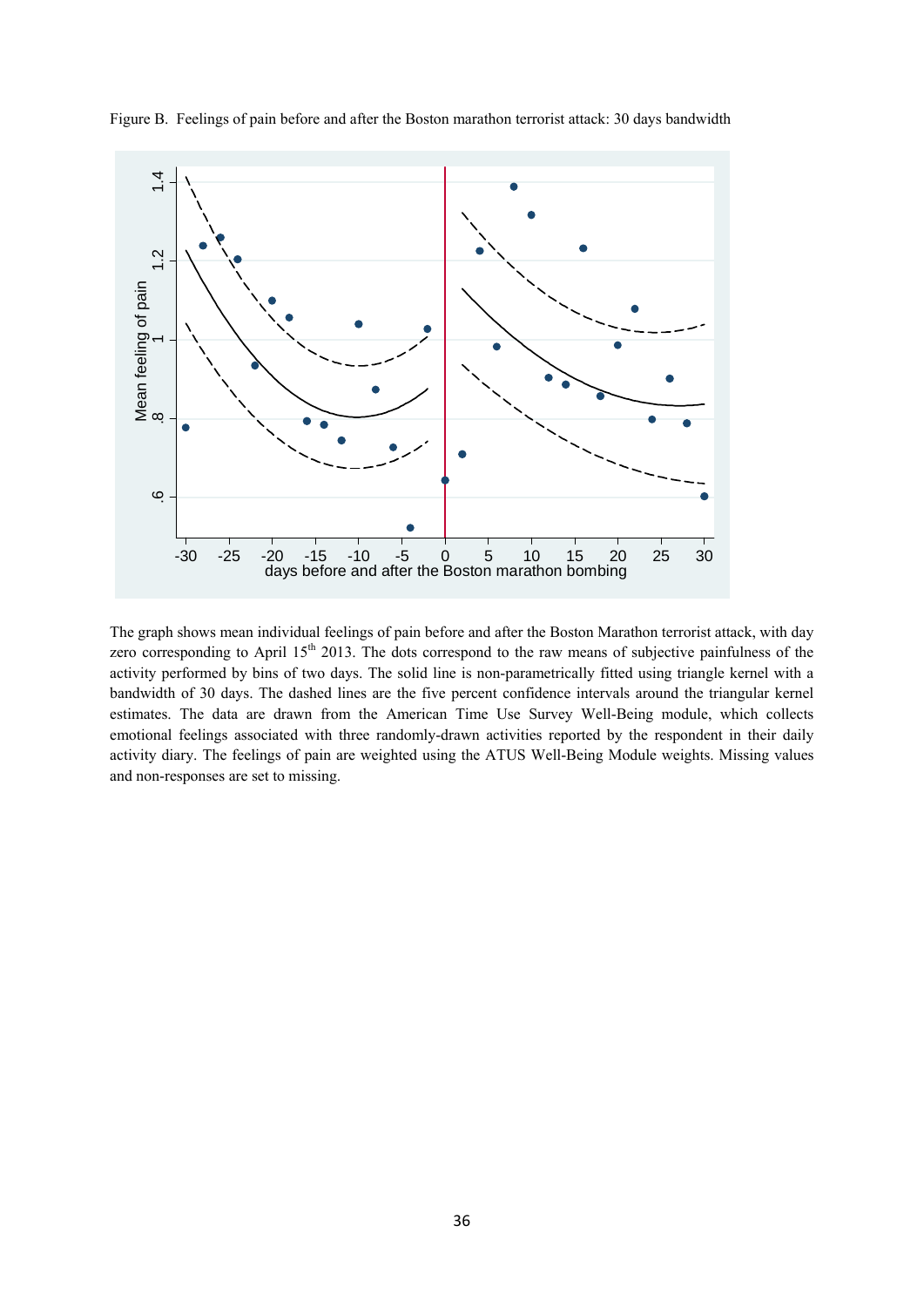

Figure C. Feelings of tiredness before and after the Boston marathon terrorist attack

The graph shows mean individual feelings of tiredness before and after the Boston Marathon terrorist attack, with day zero corresponding to April  $15<sup>th</sup> 2013$ . The dots correspond to the raw means of subjective tiredness of the activity performed by bins of two days. The solid line is non-parametrically fitted using triangle kernel with a bandwidth of 30 days. The dashed lines are the five percent confidence intervals around the triangular kernel estimates. The data are drawn from the American Time Use Survey Well-Being module, which collects emotional feelings associated with three randomly-drawn activities reported by the respondent on the daily activity diary. The feelings of tiredness are weighted using the ATUS Well-Being Module weights. Missing values and non-responses are set to missing. com<br>The grap<br>with day<br>the active<br>enotional<br>activity<br>values and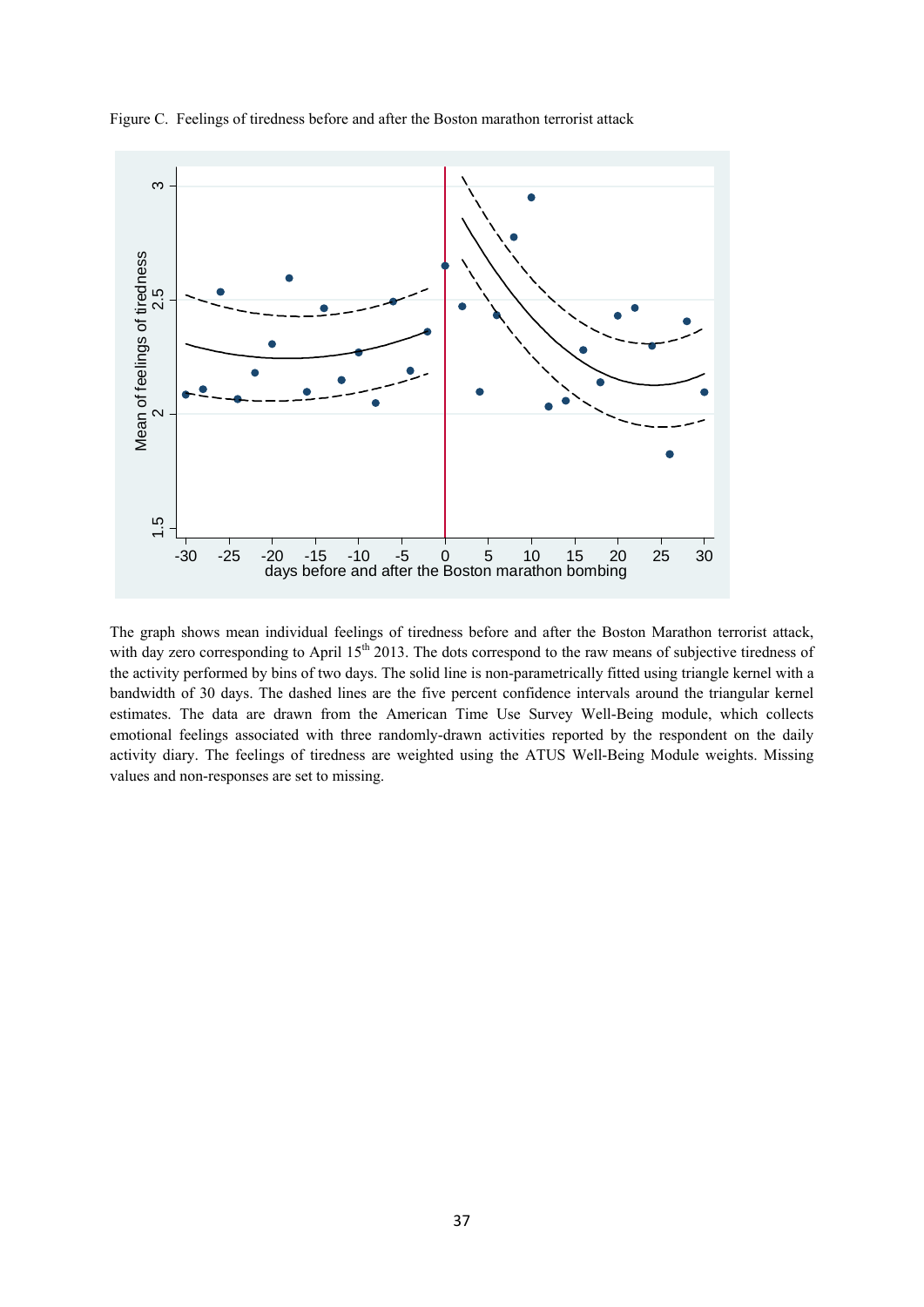

Figure D. Feelings of sadness before and after the Boston marathon terrorist attack: 30 days bandwidth

The graph shows mean individual feelings of sadness before and after the Boston Marathon terrorist attack, with day zero corresponding to April  $15<sup>th</sup> 2013$ . The dots correspond to the raw means of subjective sadness of the activity performed by bins of two days. The solid line is non-parametrically fitted using triangle kernel with a bandwidth of 30 days. The dashed lines are the five percent confidence intervals around the triangular kernel estimates. The data are drawn from the American Time Use Survey Well-Being module, which collects emotional feelings associated with three randomly-drawn activities reported by the respondent in their daily activity diary. The feelings of sadness are weighted using the ATUS Well-Being Module weights. Missing values and non-responses are set to missing.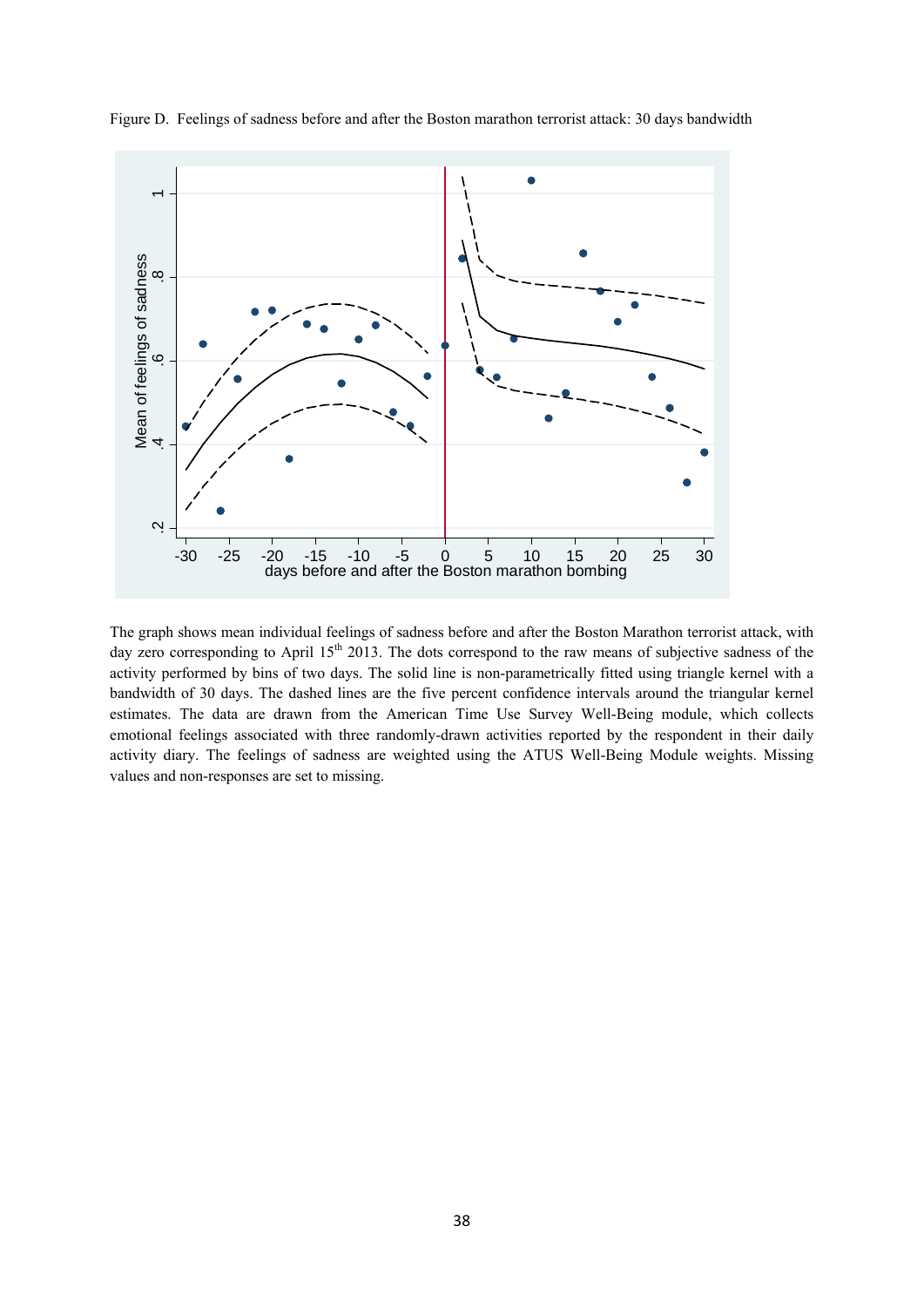

Figure E. Feelings of stress before and after the Boston marathon terrorist attack: 30 days bandwidth

The graph shows mean individual feelings of stress before and after the Boston Marathon terrorist attack, with day zero corresponding to April  $15<sup>th</sup> 2013$ . The dots correspond to the raw means of subjective stress of the activity performed by bins of two days. The solid line is non-parametrically fitted using triangle kernel with a bandwidth of 30 days. The dashed lines are the five percent confidence intervals around the triangular kernel estimates. The data are drawn from the American Time Use Survey Well-Being module, which collects emotional feelings associated with three randomly-drawn activities reported by the respondent in their daily activity diary. The feelings of stress are weighted using the ATUS Well-Being Module weights. Missing values and non-responses are set to missing.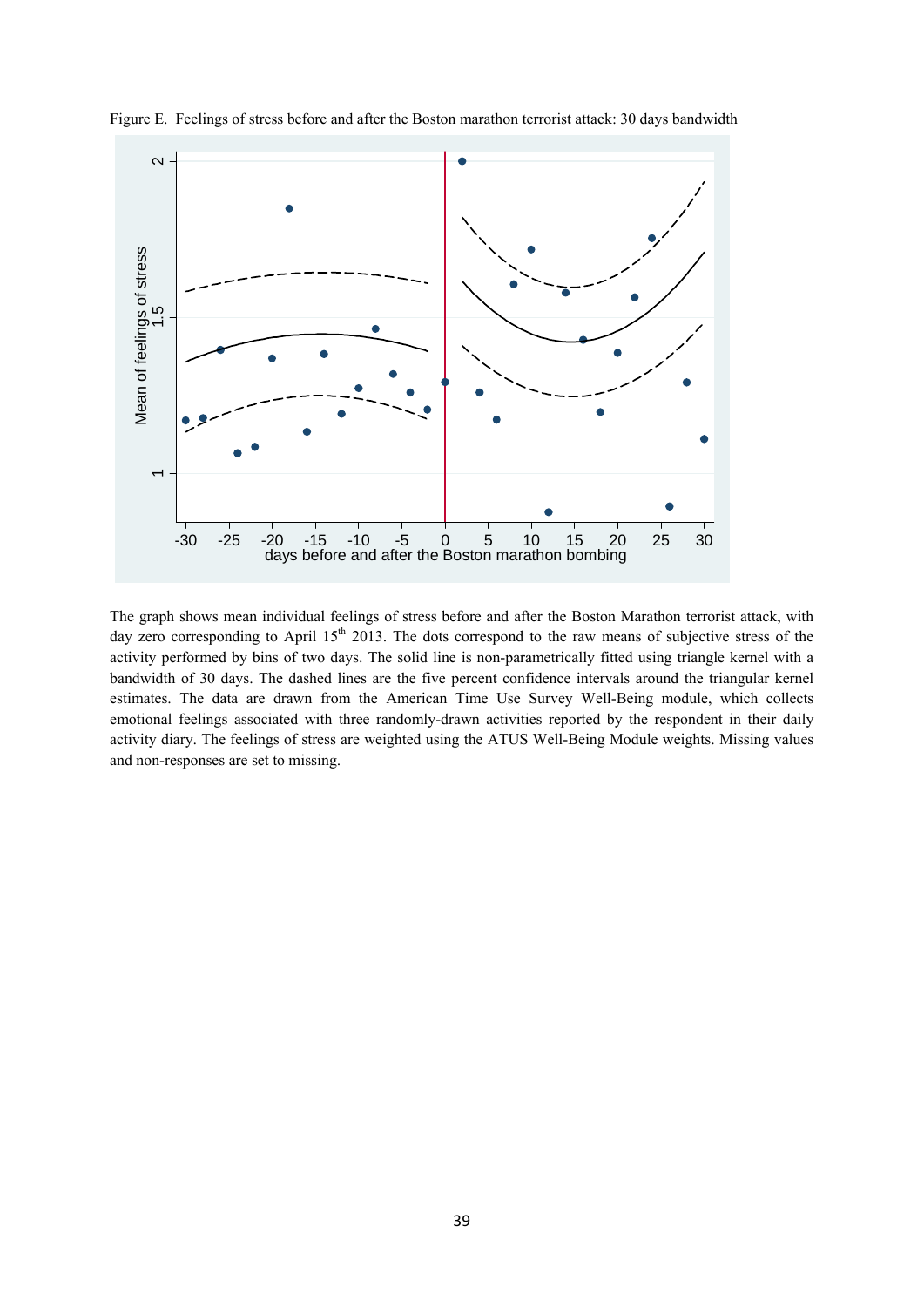

Figure F. Watching television or listening to the radio before and after the Boston marathon terrorist attack.

The graph shows mean minutes per day spent watching television or listening to the radio before and after the Boston Marathon terrorist attack, with day zero corresponding to April  $15<sup>th</sup> 2013$ . The dots correspond to the raw means of the time devoted to this activity by bins of two days. The solid line is non-parametrically fitted using triangle kernel with a bandwidth of 30 days. The dashed lines are the five percent confidence intervals around the triangular kernel estimates. The hours data are drawn from the American Time Use Surveys, which collects activity diaries for the respondents on a given day of the week. The activity measure is weighted using the ATUS activity weights.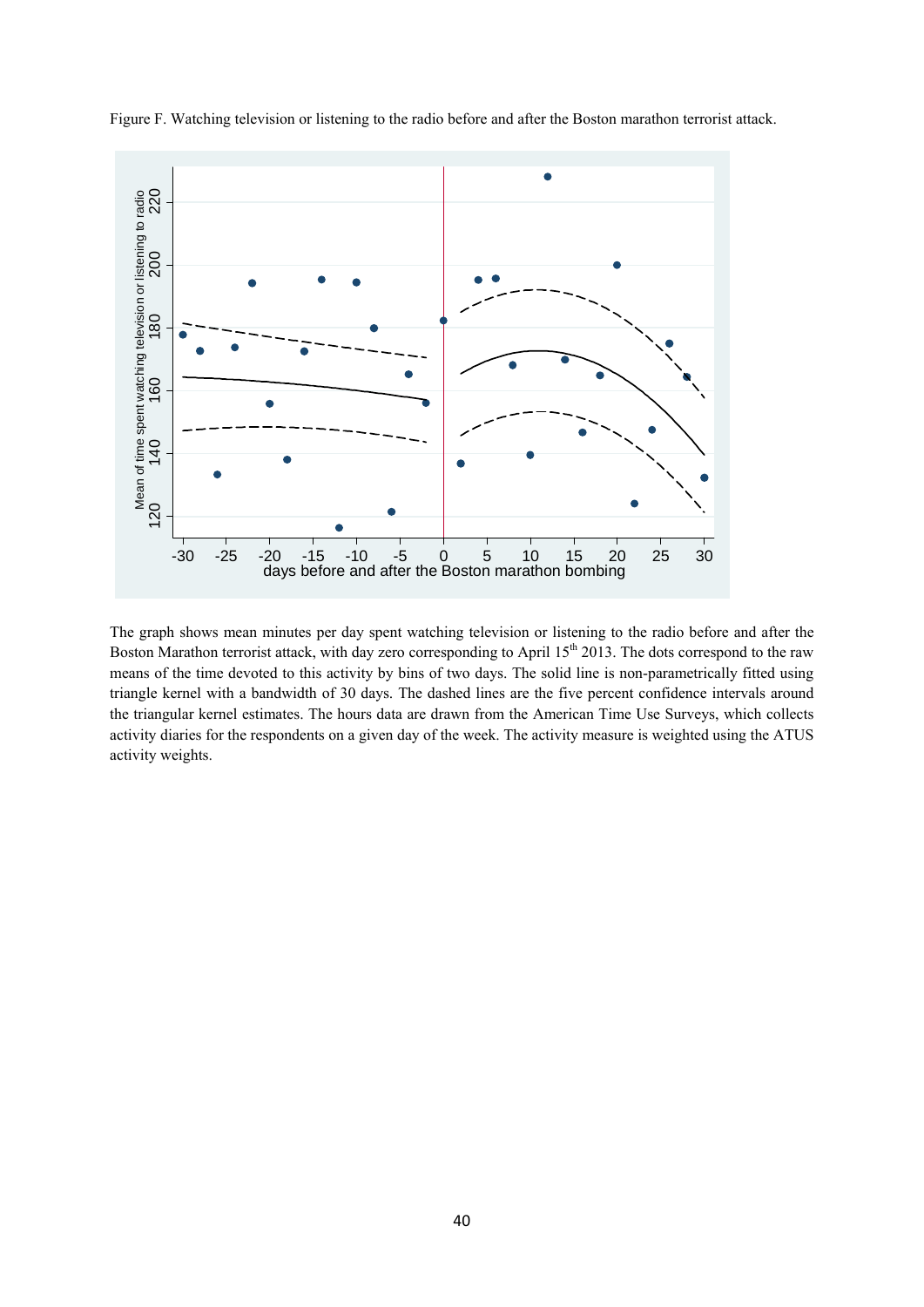|              | (1) Setting treatment on Monday April 8th 2013 (a week before the 2013 bombing). |                  |                                                                                                                                 |                |                   |
|--------------|----------------------------------------------------------------------------------|------------------|---------------------------------------------------------------------------------------------------------------------------------|----------------|-------------------|
|              |                                                                                  |                  | Non-parametric local polynomial triangular Kernel estimates: outcome emotional feelings of                                      |                |                   |
|              | <b>Happiness</b>                                                                 | <b>Tiredness</b> | <b>Stress</b>                                                                                                                   | <b>Sadness</b> | Pain              |
| Bandwidth 14 | 0.21                                                                             | $0.40*$          | $0.59**$                                                                                                                        | $-0.19$        | $-0.28$           |
|              | (0.32)                                                                           | (0.28)           | (0.30)                                                                                                                          | (0.18)         | (0.25)            |
| Bandwidth 21 | 0.03                                                                             | $0.44*$          | $0.58**$                                                                                                                        | $-0.12$        | $-0.22$           |
|              | (0.24)                                                                           | (0.25)           | (0.25)                                                                                                                          | (0.16)         | (0.20)            |
| Bandwidth 26 | $-0.02$                                                                          | $0.48**$         | $0.55**$                                                                                                                        | $-0.11$        | $-0.12$           |
|              | (0.22)                                                                           | (0.24)           | (0.24)                                                                                                                          | (0.15)         | (0.19)            |
| Bandwidth 38 | $-0.10$                                                                          | $0.52**$         | $0.46**$                                                                                                                        | $-0.03$        | $-0.01$           |
|              | (0.19)                                                                           | (0.20)           | (0.20)                                                                                                                          | (0.13)         | (0.16)            |
|              |                                                                                  |                  | Non-parametric local polynomial triangular Kernel estimates: time-allocation outcomes                                           |                |                   |
|              | <b>Market</b> hours                                                              | Household        | Active leisure                                                                                                                  |                | <b>Television</b> |
|              |                                                                                  | work             |                                                                                                                                 |                | Radio             |
| Bandwidth 21 | $1.83**$                                                                         | $-0.51**$        | 0.04                                                                                                                            |                | $-0.82**$         |
|              | (0.56)                                                                           | (0.27)           | (0.15)                                                                                                                          |                | (0.35)            |
| Bandwidth 26 | $1.57**$                                                                         | $-0.39$          | 0.04                                                                                                                            |                | $-0.63**$         |
|              | (0.52)                                                                           | (0.25)           | (0.14)                                                                                                                          |                | (0.32)            |
| Bandwidth 38 | $1.08**$                                                                         | $-0.12$          | 0.02                                                                                                                            |                | $-0.28$           |
|              | (0.44)                                                                           | (0.21)           | (0.11)                                                                                                                          |                | (0.27)            |
|              |                                                                                  |                  | (2) Setting treatment on Sunday April 15th 2012 (a year before the Boston bombing)                                              |                |                   |
|              |                                                                                  |                  | Non-parametric local polynomial triangular Kernel estimates: outcome emotional feelings of                                      |                |                   |
|              | <b>Happiness</b>                                                                 | <b>Tiredness</b> | <b>Stress</b>                                                                                                                   | <b>Sadness</b> | Pain              |
| Bandwidth 14 | $-0.97$                                                                          | $-0.11$          | 0.74                                                                                                                            | 0.61           | $-0.73*$          |
|              | (0.79)                                                                           | (0.34)           | (0.53)                                                                                                                          | (0.60)         | (0.43)            |
| Bandwidth 21 | $-0.66$                                                                          | $-0.37$          | 0.42                                                                                                                            | 0.37           | $-0.62*$          |
|              | (0.66)                                                                           | (0.30)           | (0.44)                                                                                                                          | (0.50)         | (0.36)            |
| Bandwidth 26 | $-0.56$                                                                          | $-0.34$          | 0.30                                                                                                                            | 0.27           | $-0.54*$          |
|              | (0.59)                                                                           | (0.29)           | (0.40)                                                                                                                          | (0.44)         | (0.32)            |
| Bandwidth 38 | $-0.50$                                                                          | $-0.29$          | 0.21                                                                                                                            | 0.21           | $-0.45*$          |
|              | (0.48)                                                                           | (0.26)           | (0.34)                                                                                                                          | (0.36)         | (0.26)            |
|              |                                                                                  |                  | Non-parametric local polynomial triangular Kernel estimates: time-allocation outcomes                                           |                |                   |
|              | <b>Market</b> hours                                                              | Household        | Active leisure                                                                                                                  |                | <b>Television</b> |
|              |                                                                                  | work             |                                                                                                                                 |                | Radio             |
| Bandwidth 21 | 0.36                                                                             | 0.06             | 0.12                                                                                                                            |                | 0.31              |
|              | (0.62)                                                                           | (0.24)           | (0.17)                                                                                                                          |                | (0.32)            |
| Bandwidth 26 | 0.19                                                                             | 0.11             | 0.12                                                                                                                            |                | 0.23              |
|              | (0.52)                                                                           | (0.22)           | (0.15)                                                                                                                          |                | (0.29)            |
| Bandwidth 38 | 0.22                                                                             | 0.16             | 0.19                                                                                                                            |                | 0.06              |
|              | (0.49)                                                                           | (0.20)           | (0.13)                                                                                                                          |                | (0.25)            |
|              | feeling outcomes). ** $p<0.05$ , * $p<0.1$                                       |                  | All the models are estimated using weights. Standard errors are robust (and clustered at the respondent level for the emotional |                |                   |

Table A. Placebo. Setting treatment on Monday April 8th 2013 or Sunday April 15<sup>th</sup> 2012.